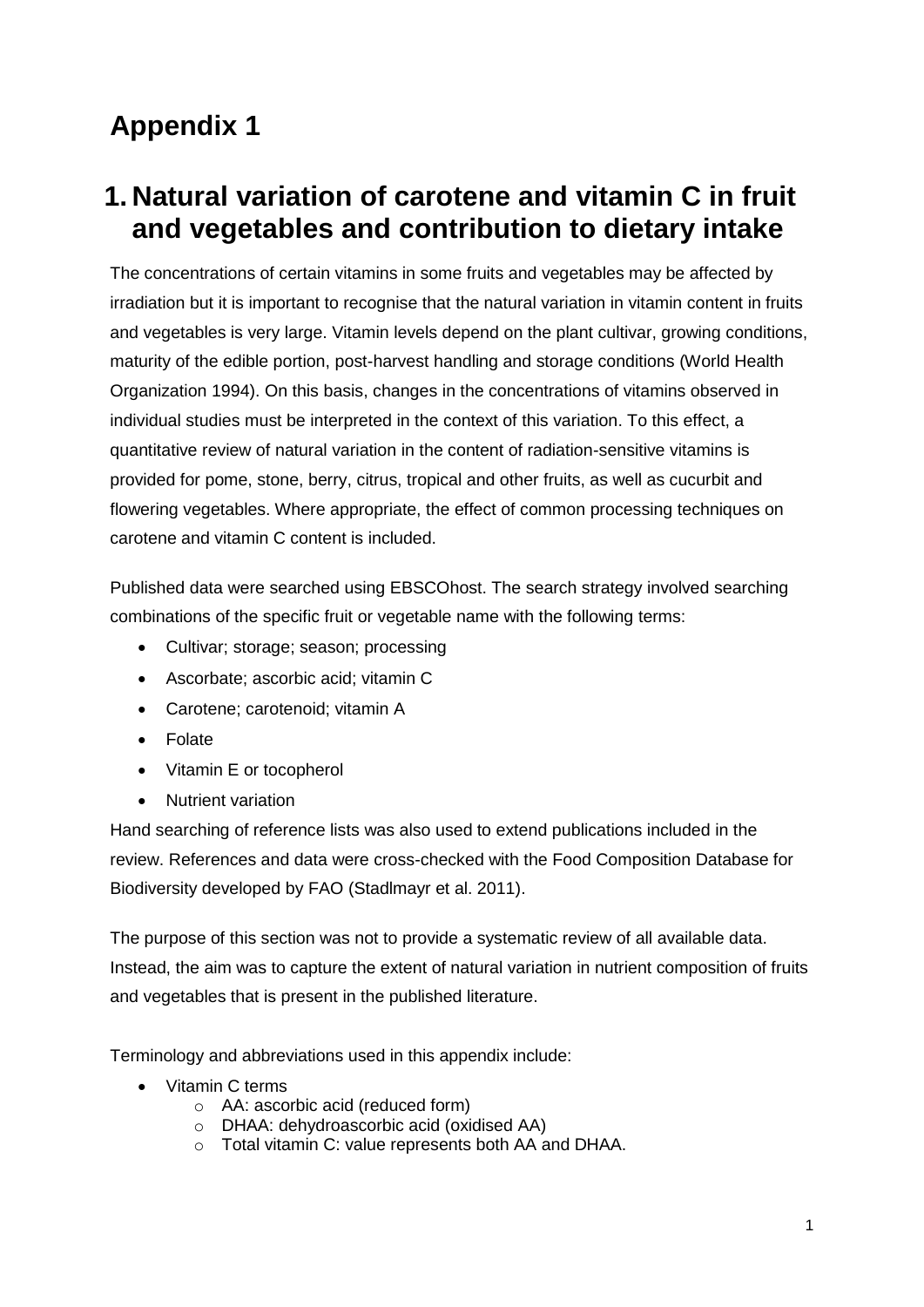- Vitamin A terms
	- $\circ$   $\beta$ -carotene: pro-vitamin A carotenoid
	- o -carotene equivalents: estimated using the following formula: β-carotene (µg) + α-carotene/2 (µg) + β-cryptoxanthin/2 (µg)
	- o Carotene: non-oxygenated carotenoid
	- o Carotenoid: hydrocarbon pigments synthesised by plants
	- $\circ$  Retinol equivalents<sup>1</sup>: calculation of total vitamin A activity of a food. Estimated using the formula: retinol ( $\mu$ g) + (β-carotene/6 + α-carotene/12 + βcryptoxanthin/12 (ug)).
- **Other** 
	- o HPLC: high pressure liquid chromatography
	- o NUTTAB: nutrient tables for food available in Australia
	- o USDA: nutrient tables for food in the US

#### **1.1. Pome fruits**

In Australia and New Zealand, pome fruits were not major contributors to dietary intakes of carotene or vitamin C, with the exception of vitamin C intakes in 4-8 year old boys (6% of dietary intake) and 9-13 year old girls (5% of dietary intake) in New Zealand. Pome fruit contribute 5-8% of dietary folate intake in Australian children <16 years of age, but not other population groups. Pome fruit did not contribute to >5% of dietary intakes of thiamin, riboflavin, niacin, vitamin E or B6.

As detailed in Table 1.1.1, raw apples and pears contain relatively low levels of both carotene and vitamin C, but the reported levels show a large range with up to 4-fold variation between cultivars. While the majority of pome fruits are consumed raw, a proportion of apples and pears are cooked or canned before consumption. Carotene levels tend to be higher in cooked apples, but the effect on vitamin C levels was mixed; in Australian and US food composition tables vitamin C was not detected or very low in cooked (baked or boiled) apples. In contrast, New Zealand food composition data showed 50% more vitamin C in stewed apples. The effect of canning on pears was more consistent, with vitamin A not detected, and vitamin C decreasing 66-83%. However, due to differences in the time that samples were collected and analysed, the validity of direct comparisons is limited in this case.

Published data on different apple cultivars found vitamin C level ranged from 0.4-35 mg/100 g, with lower levels in early-harvest fruit and higher levels in later-harvest fruits (Table 1.1.2) (Davey and Keulemans 2004; Vrhovsek et al. 2004; Lata 2007; Kevers et al. 2011). In the Davey study (2004), storage of apples at room temperature for 10 days led to 35% loss of

 <sup>1</sup> For an alternate approach, calculating Retinol Activity Equivalents (RAE), please see the "DRI Essential Guide to Nutrient Requirements" (2006), available at http://www.nap.edu/openbook.php?record\_id=11537&page=170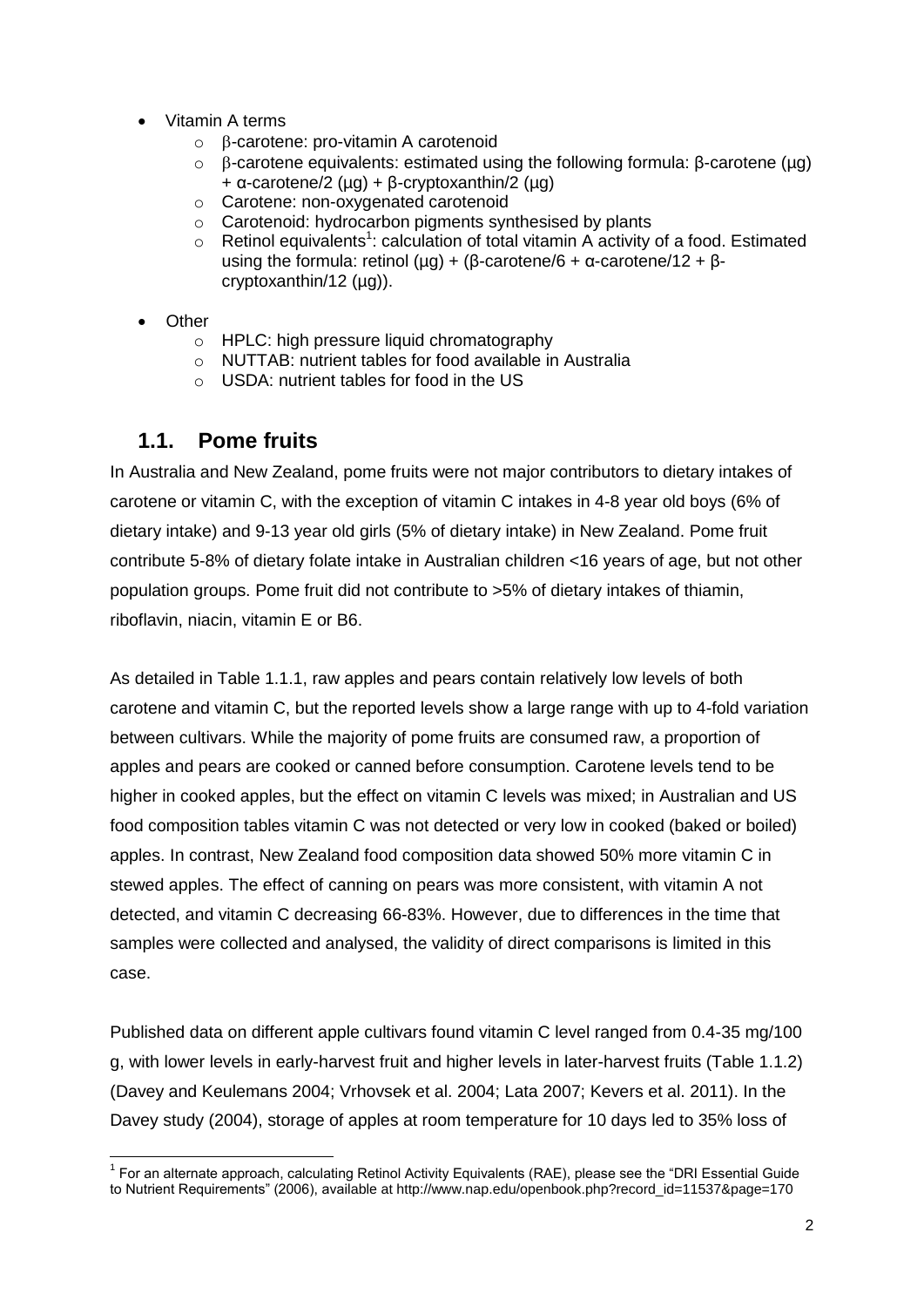vitamin C, and cold storage ( $1^{\circ}$ C) for 3 months decreased vitamin C by 23%. Greater losses were reported by Kevers (2011), with up to 75% of AA lost during 7 days storage at room temperature, and up to 90% lost with 3-9 months cold storage in either air or low oxygen atmosphere. The greater losses reported by Kevers et al. may be due to estimation of AA only, and the use of the titrimetric method of analysis. These large storage-associated losses may explain why vitamin C values in food composition tables lie at the low end of the range. For example, data for some apple varieties in Australian data tables (NUTTAB 2010) were store bought, and therefore may have undergone extended storage.

| Fruit                   | $β$ -carotene (μg/100 g) |                     | Vitamin C $(mg/100 g)$ |             |                |
|-------------------------|--------------------------|---------------------|------------------------|-------------|----------------|
|                         | <b>NUTTABa</b>           | NZ                  | <b>NUTTABa</b>         | <b>NZ</b>   | <b>USDA</b>    |
| <b>Apple</b>            | $0-19$                   | 11                  | $2 - 6$                | 8           | 5              |
| Apple<br>(cooked)       | 90                       | 39                  |                        | 12          | <1             |
| Pear                    | $0 - 20$                 | $0 - 10$            | $4 - 6$                | 3           |                |
| <b>Pear</b><br>(canned) | $0^b$                    | $0-15$ <sup>c</sup> | 1 <sup>b</sup>         | $1^{\circ}$ | 1 <sup>b</sup> |

Table 1.1.1  $\beta$ -carotene and vitamin C contents of raw and processed pome fruits

<sup>a</sup>Where values are provided for different varieties a range is given. <sup>b</sup>Drained fruit canned in either juice, syrup or intense sweetened liquid. *<sup>c</sup>*Undrained fruit canned in either juice or syrup

Vitamin C content in apples also varied with season, with the effect of season being cultivar dependent (Lata 2007). While the mean and range vitamin C content was similar overall, 10 of 19 cultivars exhibited lower vitamin C levels in the 2004 season (-10 to -47%), 7 of 19 had greater levels (+9 to +46%), with the remaining two cultivars having similar vitamin C content between seasons. In addition, vitamin C content varies with fruit position within the tree; vitamin C levels were 21% lower in peel and 24% lower in flesh of shaded compared to sun exposed Gala apples (Li et al. 2009).

Vitamin C content of seven pear cultivars ranged from 5-30 mg/100 g (Silva et al. 2010; Kevers et al. 2011). Vitamin C levels decreased with fruit maturation in Conference pears, with ~3-fold reduction during on-tree maturation, and levels continued to decrease during post-harvest storage (Franck et al. 2003). At harvest, vitamin C concentration was ~6 mg/100 g, but after 3 weeks storage it decreased to 1-3 mg/100g, depending on storage conditions and remained in this range up to 7 months after harvest. Similar effects of storage and maturity were observed in Rocha pears, with minimal effect of post-harvest treatments on AA losses (Silva et al. 2010). In Conference pears, no seasonal effect was observed for vitamin C content (Franck et al. 2003).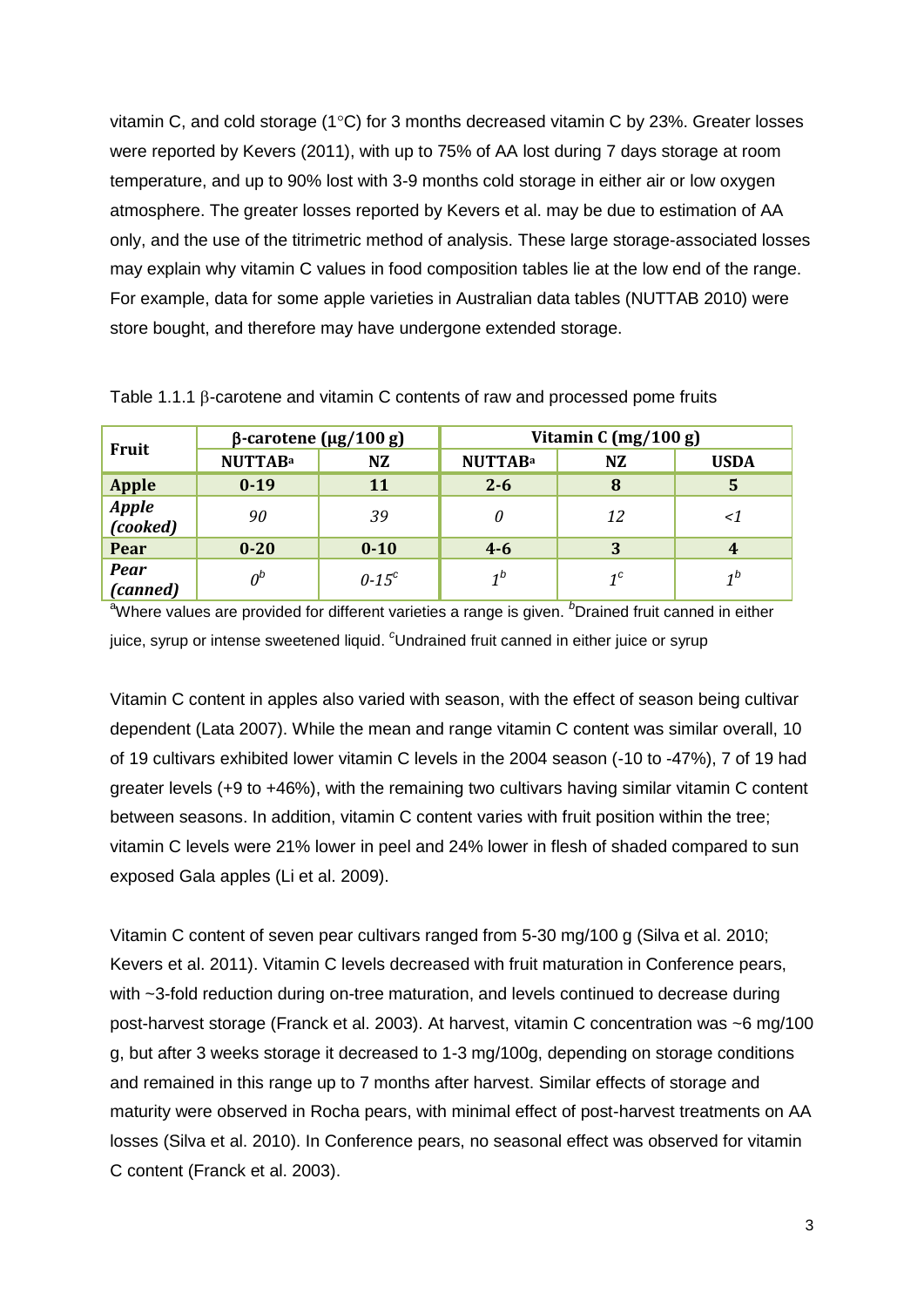Table 1.1.2 Summary of data from published literature on variation in vitamin C (mg/100 g) content of whole pome fruit with variety, season and storage.

| <b>Study</b>                                                                                                                                                                                                                        | <b>Variety</b>                                                                                               | <b>Season</b>                                                                                                                                                                  | <b>Storage</b>                                                                                                                     |
|-------------------------------------------------------------------------------------------------------------------------------------------------------------------------------------------------------------------------------------|--------------------------------------------------------------------------------------------------------------|--------------------------------------------------------------------------------------------------------------------------------------------------------------------------------|------------------------------------------------------------------------------------------------------------------------------------|
| 31 apple cultivars. AA,<br>DHAA and total vitamin C<br>analysed at harvest, after<br>10 days at ambient<br>temperature and after 3<br>months at 1°C.<br>AA and DHAA by HPLC.<br>Davey, 2004                                         | Total vitamin C<br>At harvest:<br>Mean: 12.7<br>Range: 7.1-25.5                                              | Not determined                                                                                                                                                                 | Total vitamin C<br>Ambient:<br>Mean: 8.3 (-35%)<br>Range: 1.9-23.1<br><b>Cold Storage:</b><br>Mean: 10.3 (-19%)<br>Range: 2.8-28.0 |
| 19 apple cultivars. Total<br>vitamin C measured in 2<br>consecutive seasons by<br>derivatization.<br><b>Łata</b> , 2007                                                                                                             | See adjacent season<br>column.                                                                               | Total vitamin C<br>Mean (range)<br>2004 (hot, dry):<br>12.0 (5.9-24.2)<br>2005 (hot):<br>11.6 (4.5-25.0)                                                                       | Not determined                                                                                                                     |
| 8 apple cultivars.<br>AA measured by HPLC.<br>Vrhovsek, 2004                                                                                                                                                                        | AA<br><b>Mean: 4.1</b><br>Range: 0.4-8.1                                                                     | Not determined                                                                                                                                                                 | Not determined                                                                                                                     |
| 4 apple cultivars.<br>AA by titration method.<br>Bhusan, 1998                                                                                                                                                                       | AA<br>Mean: 2.6<br>Range: 1.5-3.3                                                                            |                                                                                                                                                                                | AA<br>6 months, $2-4$ °C:<br>Mean: 0.7 (-69%)<br>Range: 0.4-1.5<br>$(-30\% \text{ to } -89\%)$                                     |
| 14 apple and 6 pear<br>cultivars. AA measured at<br>harvest and after storage,<br>with effect of season<br>assessed in select<br>cultivars.<br>Changes estimated from<br>graphical data.<br>AA by titration method.<br>Kevers, 2011 | AA at harvest<br>Apples:<br>Mean: 23.8<br>Range: 11.6-35.3<br>Pears:<br><b>Mean: 18.8</b><br>Range: 7.5-29.7 | Not determined for<br>AA, but phenolics<br>and antioxidant<br>capacity differed by<br>$\sim$ 15% to $\sim$ 65%.<br>No significant effect<br>of harvest time<br>within a season | AA in apples<br>7 days, 20°C: -75%<br>3-9 months, 1°C:<br>-70% to -90%                                                             |
| Conference pear cultivar.<br>Vitamin C measured<br>during ripening and<br>storage in air or<br>controlled atmosphere<br>$(CA)$ .<br>Changes estimated from<br>graphical data.<br>AA and DHAA by HPLC.<br><b>Franck, 2003</b>        | Not determined                                                                                               | Total vitamin C<br>similar<br>(Harvest season<br>2001 and 2002)                                                                                                                | Total vitamin C<br>3 weeks post-<br>harvest:<br>On tree: -40%<br>Air, $-1^{\circ}$ C: $-55\%$<br>$CA, -1^{\circ}C: -75\%$          |
| Rocha pear cultivar. AA,<br>DHAA and total vitamin C<br>measured at early,<br>optimal and late harvest,<br>and throughout 240 days                                                                                                  | Not determined                                                                                               | Not determined                                                                                                                                                                 | Total vitamin C<br>At harvest: 5.2-6.6<br>At 240d: $\sim$ 4 (-20-<br>40%<br>Minimal effect of                                      |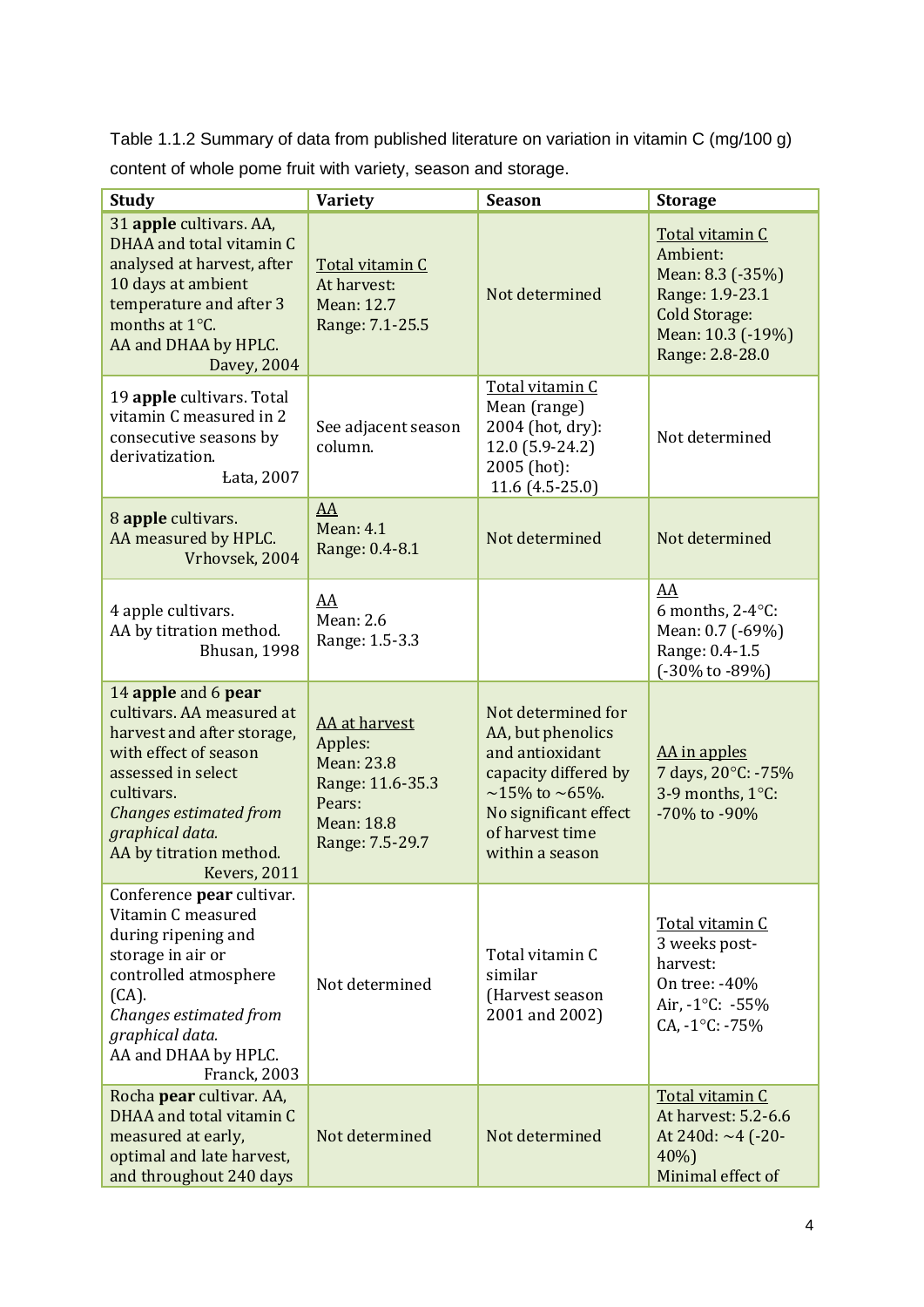| <b>Study</b>          | <b>Variety</b> | <b>Season</b> | <b>Storage</b>     |
|-----------------------|----------------|---------------|--------------------|
| storage.              |                |               | post-harvest       |
| AA by derivatization. |                |               | treatment          |
| Silva, 2008           |                |               | NB: estimated from |
|                       |                |               | graph              |

In summary, there is a wide range of vitamin C levels in different pome fruit cultivars, and while some are susceptible to seasonal variations, the overall differences between seasons appears limited. In pome fruit, total vitamin C content decreases rapidly after harvest, and these storage-associated changes may underlie the relatively low values for vitamin C content for pome fruit in nutrient data tables. Carotenoid levels are low in pome fruits, with little published data available on the effects of cultivar, season and storage in these fruit.

### **1.2. Stone Fruit**

Stone fruit were not major contributors to dietary intake of vitamin C, folate, thiamin, riboflavin, niacin, vitamin E or vitamin B6 in any of the age or gender groups studied in Australia and New Zealand. Similar results were found for carotene, with the exception of New Zealand females aged 19-29 and 50-69; in these groups stone fruit contributed to 5% of dietary carotene intake (expressed as β-carotene equivalents).

Data from food composition tables indicates a wide range in  $\beta$ -carotene and vitamin C content for different stone fruits (see Table 1.2.1). In canned stone fruit, carotene levels are generally similar, whereas vitamin C levels decrease >40% and in some cases by >90%. However, some of these differences, in particular in carotene levels, may be due to the different cultivars and stage of ripeness used for canned stone fruits.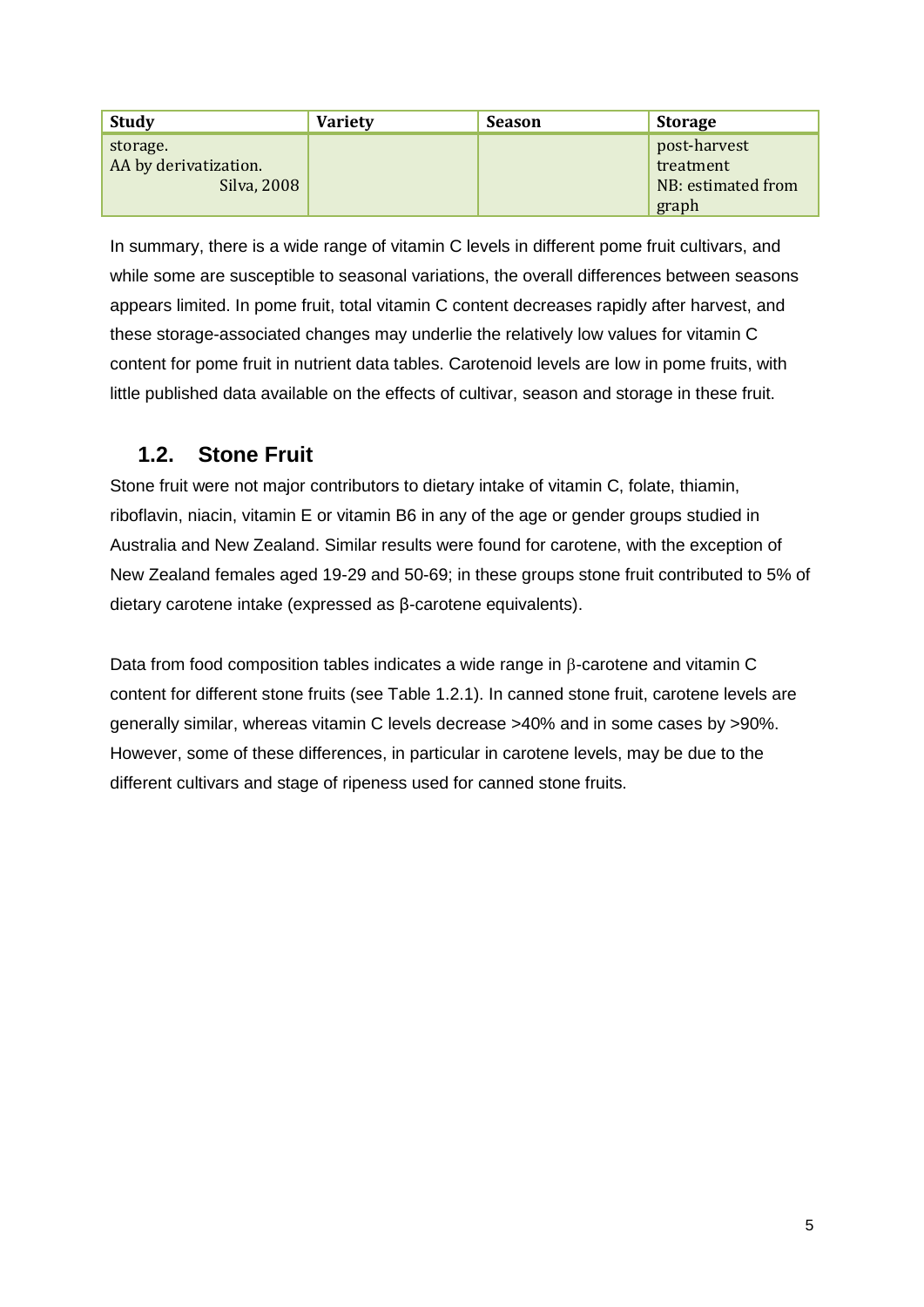| <b>Fruit</b>                           | β-carotene       |                  | Vitamin C      |           |                          |
|----------------------------------------|------------------|------------------|----------------|-----------|--------------------------|
|                                        | <b>NUTTABa</b>   | <b>NZ</b>        | <b>NUTTABa</b> | <b>NZ</b> | <b>USDA</b> <sup>a</sup> |
| <b>Apricot</b>                         | 197              | 5170             | 12             | 7         | 10                       |
| <b>Apricot</b><br>(canned)             | $590 - 1750^b$   | $800^{\circ}$    | $4 - 5^{b}$    | $4^c$     | $3^d$                    |
| <b>Cherry</b>                          | 56               | 26               | 19             | 20        | 7                        |
| <b>Nectarine</b>                       | 65               | 362              | 12             | 4         | 5                        |
| <b>Peach</b>                           | 147              | 477              | 9              | 10        | $\overline{7}$           |
| <b>Peach</b><br>(canned) $\frac{b}{2}$ | $216 - 360^b$    | $617^c$          | $3 - 10^{b}$   | $4^c$     | $1^c$                    |
| Plum                                   | 147              | 417              | 5              | 3         | 10                       |
| <b>Plum</b><br>(canned)                | 130 <sup>c</sup> | 479 <sup>c</sup> | $0^c$          | $2^c$     | $\leq1^c$                |

Table 1.2.1  $\beta$ -carotene ( $\mu$ g/100 g) and vitamin C (mg/100 g) contents of raw and canned stone fruits

<sup>a</sup>Where values are provided for different varieties a range is given. <sup>*b*</sup>Range presented for drained fruit canned in either juice, syrup or intense sweetened liquid. *<sup>c</sup>*Drained fruit canned in heavy syrup. *<sup>d</sup>*Canned in water, solids and liquids

As detailed in Table 1.2.2, studies of vitamin C levels in stone fruit found levels vary from 1.3 fold (yellow nectarines) to >5-fold (apricots) between cultivars of the same fruit (Girard and Kopp 1998; Gil et al. 2002; Hegedüs et al. 2010). In cherries, storage was associated with decreases in AA content by up to 70-80%, with controlled atmosphere attenuating these losses (Tian et al. 2004; Akbudak et al. 2009). However, as demonstrated in a study of peaches, measurement of AA alone can be misleading. In Rojo Rito peaches, AA content decreased by 66% over 14 days ambient temperature storage, but there were concomitant increases in DHAA, with total vitamin C levels actually increasing by 10% (Flores et al. 2008).

Carotene levels also exhibit a high degree of inter-cultivar variability, with apricots showing >10-fold difference between cultivars (Ruiz et al. 2005; Flores et al. 2008), and levels varying 1.4 to 3.3-fold in cherry, nectarine, peach and plum cultivars (See Table 1.2.2) (Girard and Kopp 1998; Gil et al. 2002; Di Vaio et al. 2008). In plums, AA and total carotenoid levels increased with ripening and 3-weeks storage, but levels for both nutrients decreased after 6 weeks (Khan et al. 2009). In Rojo Rito peaches, carotenoid levels increased ~60% during 14 days storage at ambient temperature (Flores et al. 2008). Similarly,  $\beta$  carotene and other carotenoids increased ~2-fold with 8 days ambient temperature storage in Spring Belle peaches (Caprioli et al. 2009). B-carotene levels also increased in apricots during 14 days cold storage, with levels 27-57% higher than harvest levels (Leccese et al. 2010).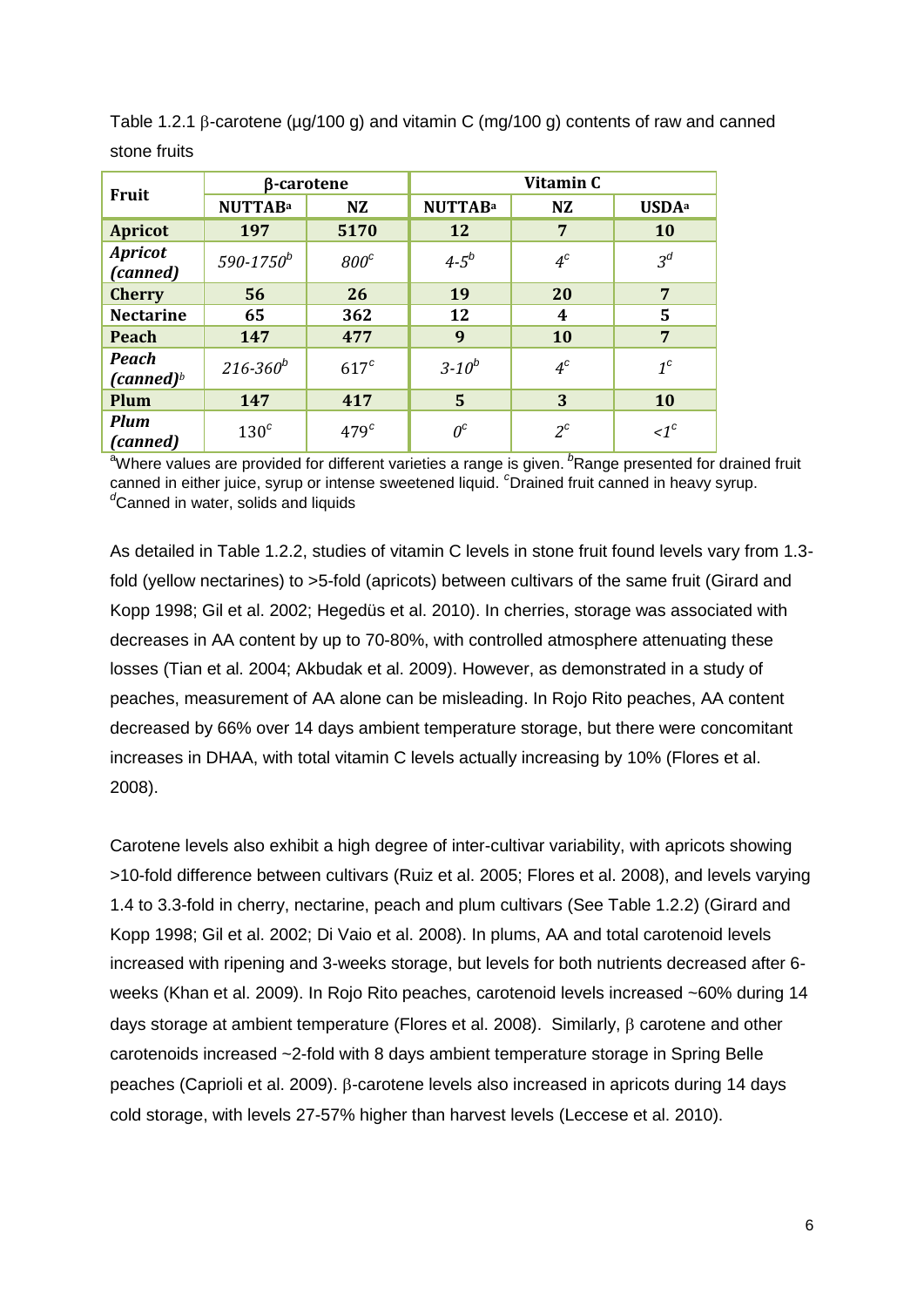Table 1.2.2 Natural variation and effects of season and storage on carotene ( $\mu$ g/100 g) and vitamin C (mg/100 g) levels in whole stone fruit<sup>1</sup>.

| <b>Study</b>                                                                                                                                                                                                                      | <b>Variety</b>                                                                                                                                                                                                     | Season /<br>Growing<br>conditions                                                                                      | <b>Storage</b>                                                                                                                                                                                                   |
|-----------------------------------------------------------------------------------------------------------------------------------------------------------------------------------------------------------------------------------|--------------------------------------------------------------------------------------------------------------------------------------------------------------------------------------------------------------------|------------------------------------------------------------------------------------------------------------------------|------------------------------------------------------------------------------------------------------------------------------------------------------------------------------------------------------------------|
| 15 apricot genotypes.<br>Vitamin C (not specified)<br>by HPLC method.<br>Hegedus, 2010                                                                                                                                            | Vitamin C<br><b>Mean: 8.5</b><br>Range: 3.0-16.2                                                                                                                                                                   | <b>Not</b><br>determined                                                                                               | Not determined                                                                                                                                                                                                   |
| 37 apricot varieties,<br>including white, yellow,<br>light orange and orange-<br>fleshed varieties.<br>Carotenoids by HPLC.<br><b>Ruiz, 2005</b>                                                                                  | Total carotenoid<br>Mean: 6627<br>Range: 1512-16500                                                                                                                                                                | Not<br>determined                                                                                                      | Not determined                                                                                                                                                                                                   |
| 29 apricot cultivars and<br>hybrids. Total<br>carotenoids measured<br>spectrophotometrically.<br>Drogoudi, 2008                                                                                                                   | Total carotenoid<br><b>Mean: 2320</b><br>Range: 950-3780                                                                                                                                                           | <b>Not</b><br>determined                                                                                               | Not determined                                                                                                                                                                                                   |
| 5 apricot cultivars grown<br>under integrated and<br>organic systems at<br>harvest and after 7 and<br>14 days cold storage.<br>Carotene data presented<br>for 2 varieties measured<br>by HPLC.<br>Leccese, 2010                   | <b>B-carotene</b><br>at harvest in<br>integrated apricots:<br><b>Cafona: 1153</b><br>Pellecchiella: 1680                                                                                                           | <b>B-carotene</b><br>at harvest in<br>organic<br>apricots:<br>Cafona: 799<br>$(-31%)$<br>Pellecchiella:<br>2218 (+24%) | <b>B-carotene</b><br>Integrated (7d: 14d):<br>Cafona: 1154: 1560<br>$(+35%)$<br>Pellecchiella: 1840: 2505<br>$(+49%)$<br>Organic (7d: 14d):<br>Cafona: 915: 1261 (+57%)<br>Pellecchiella: 2009: 2807<br>$(+27%)$ |
| 12 cherry cultivars.<br>AA by HPLC<br><b>Girard, 1998</b>                                                                                                                                                                         | AA<br>Mean: 12.7<br>Range: 8.4-17.6                                                                                                                                                                                | <b>Not</b><br>determined                                                                                               | Not determined                                                                                                                                                                                                   |
| Storage of '0900 Ziraat'<br>cherry for 30 and 60<br>days at 0°C, and 60 days<br>at $0^{\circ}$ C followed by 2 days<br>at 20°C with controlled<br>atmosphere (CA).<br>Spectrophotometric<br>determination of AA.<br>Akbudak, 2009 | <u>AA</u><br>At harvest: 24.5                                                                                                                                                                                      | <b>Not</b><br>determined                                                                                               | AA<br>Normal air:<br>30d: 12.7 (-48%)<br>60d: 10.1 (-59%)<br>60+2d: 7.3 (-70%)<br>CA (25% CO <sub>2</sub> :5% O <sub>2</sub> ):<br>30d: 19.8 (-19%)<br>60d: 17.0 (-31%)<br>$60+2d: 13.4$ (-45%)                  |
| 5 cultivars for white and<br>yellow peaches (WP, YP),<br>white and yellow<br>nectarines (WN, YN) and<br>plums (25 total).<br>AA, DHAA and total<br>carotenoids measured 5<br>days after harvest by<br>HPLC.<br>Gil, 2002          | Total vitamin C<br>mean (range):<br>WP: 7.1 (5.9-8.6)<br>YP: 8.0 (3.8-13.3)<br>WN: 9.5 (5.1-13.9)<br>$YN: 6.4 (5.9-7.2)$<br>Plum: 6.1 (2.6-10.7)<br><b>Total Carotenoids</b><br>WP: 12 (8-18)<br>YP: 139 (100-207) | <b>Not</b><br>determined                                                                                               | Not determined                                                                                                                                                                                                   |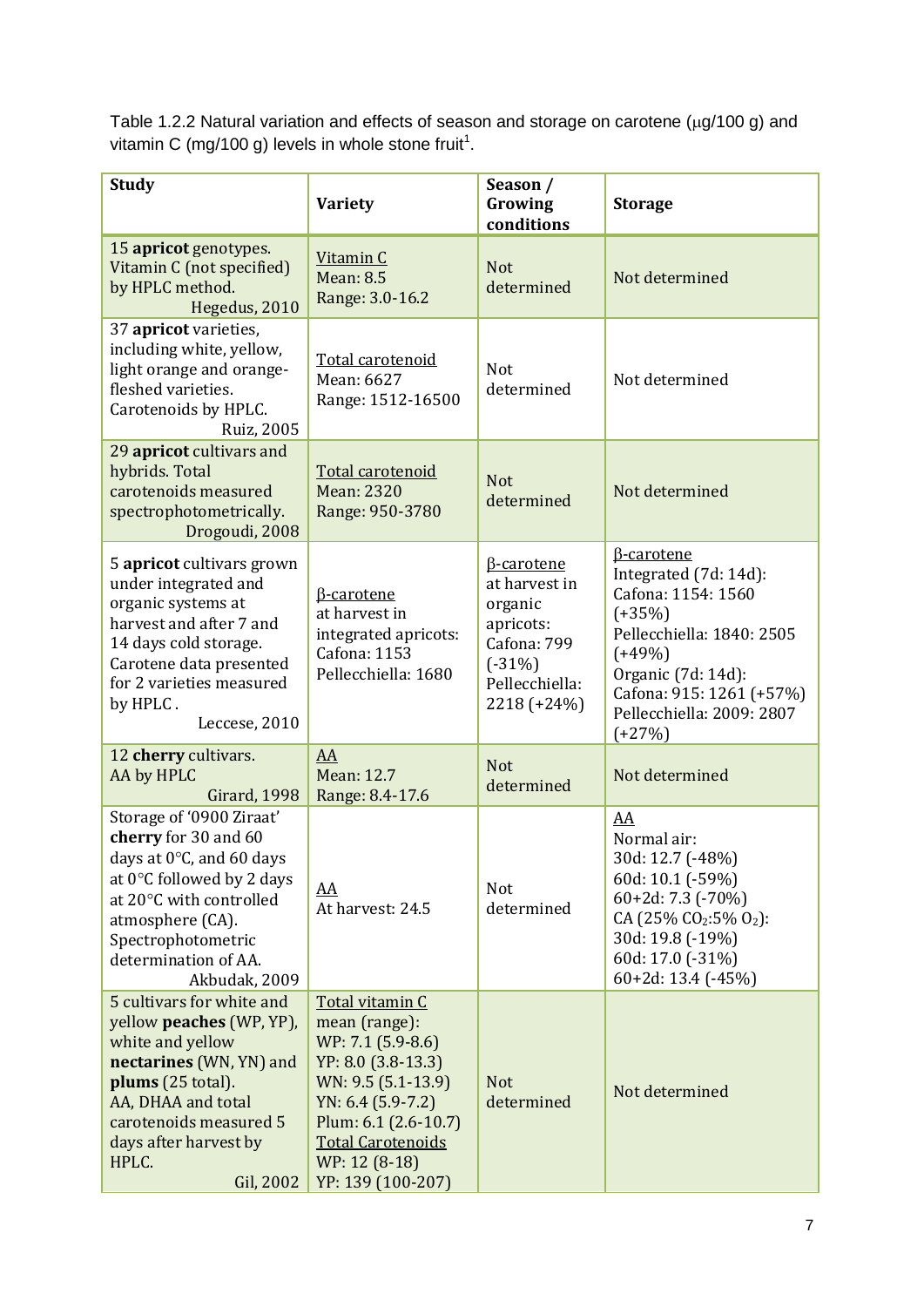| <b>Study</b>                                                                                                                                                                                                                     | <b>Variety</b>                                                                                                                            | Season /<br>Growing<br>conditions | <b>Storage</b>                                                                                                                                                                                                           |
|----------------------------------------------------------------------------------------------------------------------------------------------------------------------------------------------------------------------------------|-------------------------------------------------------------------------------------------------------------------------------------------|-----------------------------------|--------------------------------------------------------------------------------------------------------------------------------------------------------------------------------------------------------------------------|
|                                                                                                                                                                                                                                  | WN: 10 (8-12)<br>YN: 135 (91-171)<br>Plum: 135 (87-285)                                                                                   |                                   |                                                                                                                                                                                                                          |
| 7 yellow peach cultivars<br>and 5 yellow nectarine<br>cultivars and 1 white<br>nectarine cultivar. $\beta$ -<br>carotene measured at<br>harvest and after 7 days<br>cold storage by HPLC.<br>Di Vaio, 2008                       | <b>B-carotene</b><br>Yellow peach:<br>Mean: 48<br>Range: 38-62<br>Yellow nectarine:<br>Mean: 32<br>Range: 26-37<br>White nectarine:<br>12 | <b>Not</b><br>determined          | <b>B-carotene</b><br>Peach:<br>Mean: 45 (-7%)<br>Range: 34-61<br>Nectarine:<br>Mean: 31 (-1%)<br>Range: 27-36<br>White nectarine:<br>$9(-27%)$                                                                           |
| Rojo Rito <b>peaches</b> stored<br>for 14 days at $20^\circ$ in the<br>presence or absence of<br>nitric oxide (NO) gas. AA<br>and DHAA by HPLC<br>analysis, total<br>carotenoids by<br>spectrophotometry.<br><b>Flores, 2008</b> | AA: 10.5<br><b>DHAA: 4.4</b><br>Total vitamin C: 14.9<br>Carotenoids: 2790                                                                |                                   | AA<br>Air: $3.6$ ( $-66\%$ )<br>$NO: 5.1 (-51%)$<br><b>DHAA</b><br>Air: $8.0$ (+82%)<br>NO: 7.8 (+77%)<br>Total vitamin C<br>Air: $11.6$ (+10%)<br>NO: 12.9 (+23%)<br>Carotenoids<br>Air: 4440 (+60%)<br>NO: 4480 (+61%) |

<sup>1</sup>Studies summarised in this table are restricted to those where numerical data were presented in the publications

In summary, there is a wide range of vitamin C and carotene levels in stone fruit, as reported in nutrient data tables and published literature. AA content is susceptible to decreases with processing and storage, but it is important to consider conversion of AA to DHAA when considering these effects on total vitamin C. In contrast to vitamin C, carotene levels were generally unaffected or increased with processing and storage of stone fruits.

#### **1.3. Berry fruit**

Berries are a rich source of vitamin C, but despite this berries did not contribute >5% of dietary vitamin C intake. Similarly, berries did not constitute a major contributor to carotene, folate, thiamin, riboflavin, niacin, vitamin E or vitamin B6 intakes in any of the age or gender groups studied in Australia and New Zealand.

As detailed in Table 1.3.1, there is a large range in carotene and vitamin C levels between different berry types and in levels reported from different countries. Berries are commonly canned or frozen, with both these processes impacting on nutrient levels. Carotene is relatively stable during these processes, with the exception of an 85% decrease in canned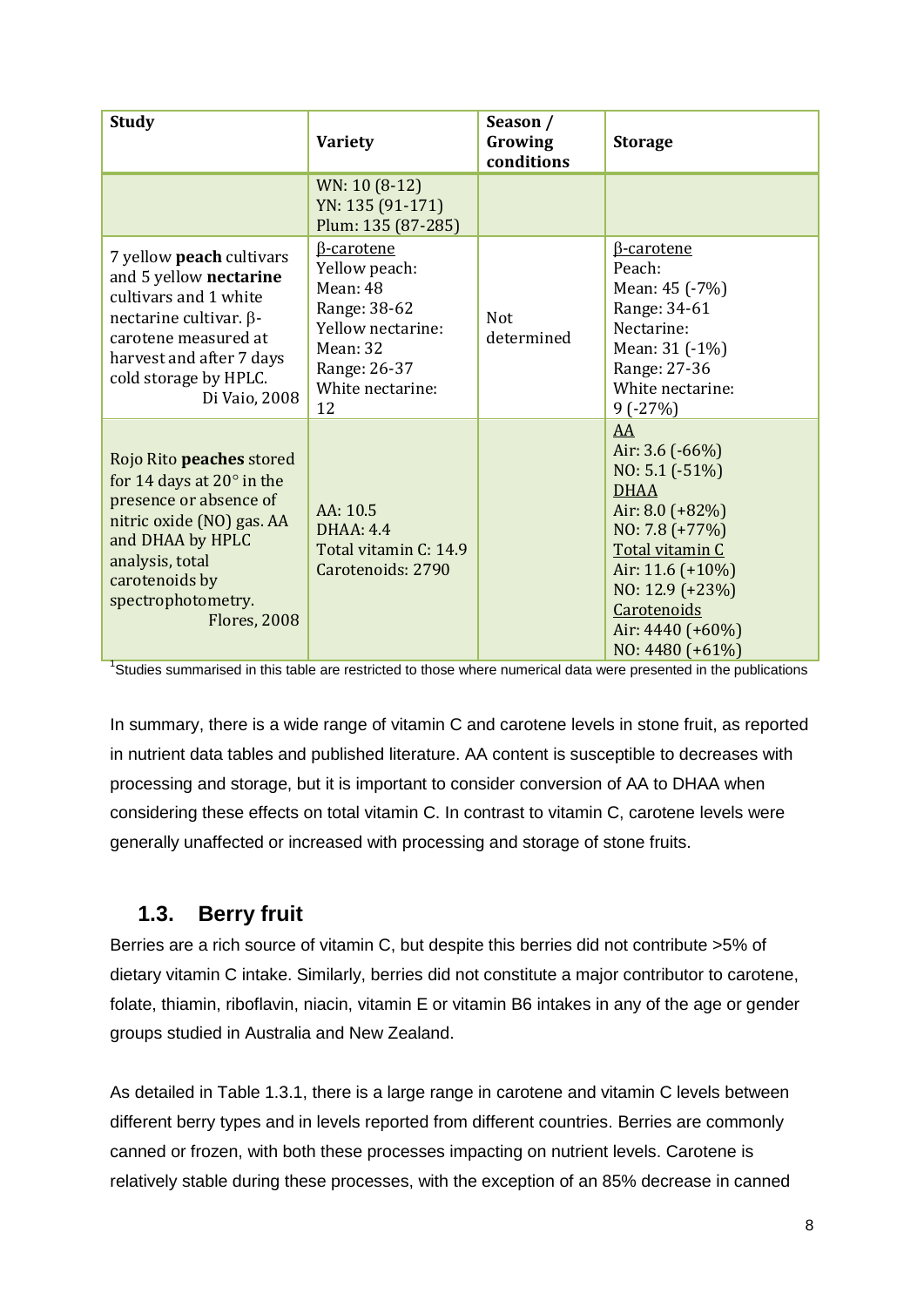blueberries in Australian data. In contrast, vitamin C is generally lower in frozen berries (mean; -29%, range; -30% to -86%), with larger losses occurring in canned berries (mean; - 76%, range; -46% to -90%). As for stone fruit, some caution needs to be applied in making direct comparisons between fresh and frozen or canned berries, as the effects of season, growing location and cultivar may also influence nutrient composition.

|                               | $β$ -carotene (μg/100 g) |          | Vitamin C (mg/100 g) |                         |                          |
|-------------------------------|--------------------------|----------|----------------------|-------------------------|--------------------------|
| <b>Fruit</b>                  | <b>NUTTABa</b>           | NZ       | <b>NUTTABa</b>       | NZ                      | <b>USDA</b> <sup>a</sup> |
| <b>Blackberry</b>             | 150                      | 76       | 38                   | 20                      | 21                       |
| <b>Blackberry</b><br>(canned) | n.a.                     | n.a.     | n.a.                 | n.a.                    | $3^{\mathsf{c}}$         |
| <b>Blueberry</b>              | 39                       | 8        | 13                   | $\overline{\mathbf{4}}$ | 10                       |
| <b>Blueberry</b><br>(canned)  | $20^b$                   | n.a.     | $2^b$                | n.a.                    | $\leq l^b$               |
| <b>Blueberry</b><br>(frozen)  | 38                       | 15       | 9                    | 6                       | $\overline{3}$           |
| Raspberry                     | 28                       | $\bf{0}$ | 32                   | 14                      | 26                       |
| <b>Raspberry</b><br>(canned)  | $0^b$                    | n.a.     | $5^b$                | n.a.                    | 9 <sup>c</sup>           |
| <b>Raspberry</b><br>(frozen)  | 26                       | n.a.     | 22                   | n.a.                    | 17                       |
| <b>Strawberry</b>             | $\bf{0}$                 | 6        | 45                   | 46                      | 59                       |
| <b>Strawberry</b><br>(canned) | $11^b$                   | n.a.     | $12^b$               | n.a.                    | $32^c$                   |
| <b>Strawberry</b><br>(frozen) | $\theta$                 | n.a.     | 32                   | n.a.                    | 41                       |

Table 1.3.1  $\beta$ -carotene and vitamin C (mg/100 g) levels of fresh, frozen and canned berries.

*b*Drained fruit canned in syrup. <sup>c</sup>Undrained fruit canned in syrup

Studies of strawberry cultivars demonstrate a strong effect of genotype on vitamin C levels, with content ranging from 23-185 mg/100 g in different cultivars (Table 1.3.2) (Shin et al. 2008; Tulipani et al. 2008; Josuttis et al. 2012; Pincemail et al. 2012). In two studies of 3 and 12 cultivars, mean AA contents were 70 and 106 mg/100 g, respectively (Josuttis et al. 2012; Pincemail et al. 2012). These values are higher than those reported in nutrient data tables for Australia, New Zealand and the US, but the values in these tables still fall within the range reported in published literature. Vitamin C content in strawberries also varied with harvest time, season, location and growing conditions (Josuttis et al. 2012; Pincemail et al. 2012).

Table 1.3.2 Natural variation and effects of season and storage on vitamin C (mg/100 g) levels in berry fruits.

| <b>Variety</b><br>, Study |                  | Season / Growing<br>conditions | Storage        |  |
|---------------------------|------------------|--------------------------------|----------------|--|
| 6 blackberry cultivars.   | $\underline{AA}$ | Not determined                 | Not determined |  |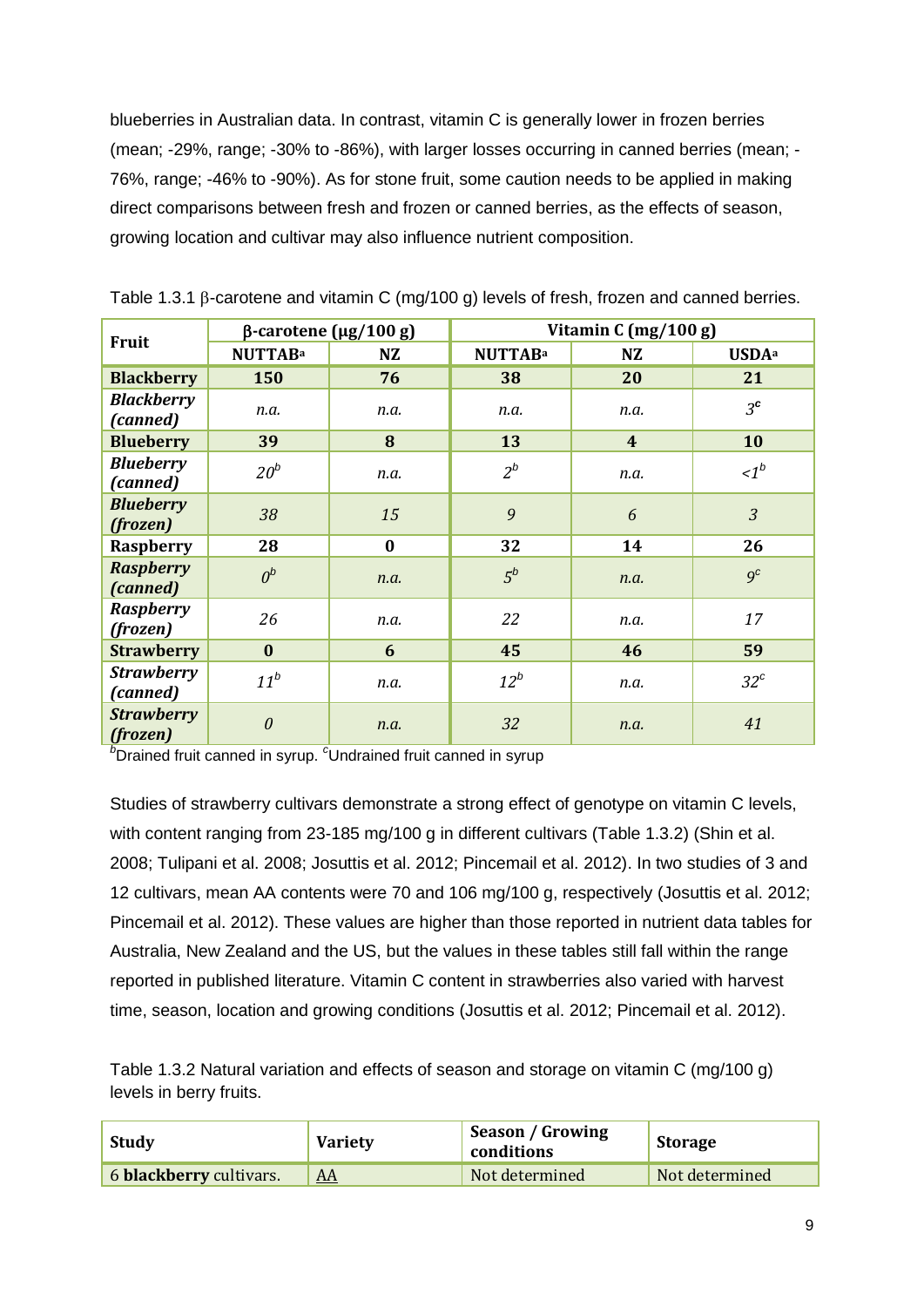| <b>Study</b>                                                                                                                                                            | <b>Variety</b>                                                                                                                                      | <b>Season / Growing</b><br>conditions                                                                                                                                                                | <b>Storage</b>                                   |
|-------------------------------------------------------------------------------------------------------------------------------------------------------------------------|-----------------------------------------------------------------------------------------------------------------------------------------------------|------------------------------------------------------------------------------------------------------------------------------------------------------------------------------------------------------|--------------------------------------------------|
| AA and DHAA by titration<br>following solid phase<br>extraction.<br><b>Thomas, 2005</b>                                                                                 | <b>Mean: 9.1</b><br>Range: 8.3-10.3<br><b>DHAA</b><br><b>Mean: 1.1</b><br>Range: 0.2-2.9<br><b>Total Vitamin C</b><br>Mean: 10.1<br>Range: 8.4-11.9 |                                                                                                                                                                                                      |                                                  |
| 13 raspberry cultivars<br>and 2 experimental<br>genotypes harvested<br>from 3 growing sites<br>in 3 consecutive years.<br>AA by LC-MS<br>Pirogovskaia, 2012             | AA<br>(12 cultivars)<br>Mean: 20.9<br>Range: 7.0-40.6                                                                                               | AA<br>Season:<br>Mean (range)<br>2008: 13.7 (7.0-24.5)<br>2009: 23.4 (11.3-40.6)<br>2010: 25.6 (14.6-34.1)<br>Site:<br>Genotype 36: 27.1-<br>35.3<br>C. Delight: 20.5-21.6<br>Malahat: 23.1-37.6     | Not determined                                   |
| 11 wild raspberry<br>genotypes and 1<br>commercial cultivar<br>harvested over 2 years.<br>AA by commercial assay<br><b>Tosun, 2009</b>                                  | AA<br>Mean: 28<br>Range: 21-36                                                                                                                      | No significant effect of<br>year (data not shown):<br>pooled data presented                                                                                                                          | Not determined                                   |
| 4 raspberry cultivars.<br>Assessed at harvest, after<br>1 day at 20°C and after 3<br>days at $2-4$ °C + 1 day at<br>$20^{\circ}$ C.<br>AA by titration.<br>Krüger, 2011 | AA<br>Mean: 29.0<br>Range: 18.3-33.3                                                                                                                | Not determined                                                                                                                                                                                       | AA<br>1d: 28.7<br>$3+1d:28.3$<br>Not significant |
| 5 commercial<br>strawberry cultivars and<br>4 experimental<br>genotypes.<br>AA by HPLC.<br>Tulipani, 2008                                                               | AA<br>Range: 23-47                                                                                                                                  | Not determined                                                                                                                                                                                       | Not determined                                   |
| 3 strawberry cultivars, 4<br>locations and 2<br>consecutive years.<br>AA by titration.<br>Josuttis, 2012                                                                | <u>AA</u><br>Mean: 70.1<br>Range: 36.5-98.0                                                                                                         | <u>AA</u><br>Season:<br>Mean (range)<br>2008: 64.8 (36.5-88.7)<br>2009: 74.2 (46.8-98.0)<br>Site:<br>Range (no. of sites)<br>Elsanta: 74.2-91.6 (4)<br>Korona: 50.8-57.8 (3)<br>Clery: 65.2-80.0 (2) | Not determined                                   |
| 12 strawberry cultivars<br>grown under various<br>conditions and harvested                                                                                              | AA<br>Mean: 105.9<br>Range: 51.0-184.7                                                                                                              | AA<br>Elsanta cv., different<br>growing conditions                                                                                                                                                   | Not determined                                   |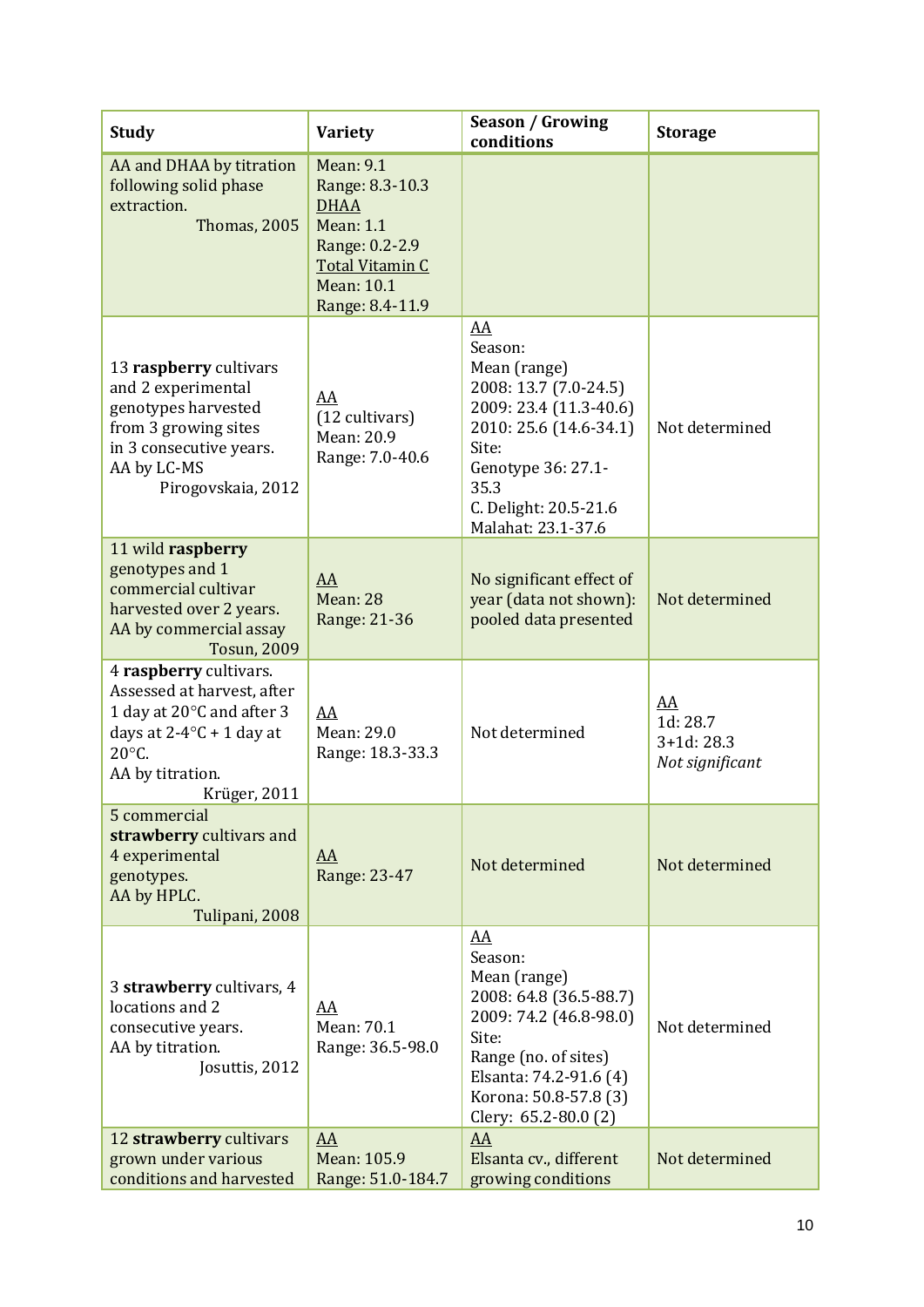| <b>Study</b>                                                                                                                                                | <b>Variety</b>                                                                                                                                                          | <b>Season / Growing</b><br>conditions                                                                        | <b>Storage</b>                                                                                                                                                                                                                                                                                                                                                                                                                                             |
|-------------------------------------------------------------------------------------------------------------------------------------------------------------|-------------------------------------------------------------------------------------------------------------------------------------------------------------------------|--------------------------------------------------------------------------------------------------------------|------------------------------------------------------------------------------------------------------------------------------------------------------------------------------------------------------------------------------------------------------------------------------------------------------------------------------------------------------------------------------------------------------------------------------------------------------------|
| (1) at various times<br>within a growing season<br>ad (2) in 2 consecutive<br>years.<br>AA by titration.<br>Pincemail, 2012                                 |                                                                                                                                                                         | May-Nov harvest:<br><b>Mean: 75.2</b><br>Range: 33.7-115.5<br>Significant effect of<br>year (graphical data) |                                                                                                                                                                                                                                                                                                                                                                                                                                                            |
| 2 strawberry cultivars<br>stored at 3°C for 1-20<br>days in either air or 20%<br>$CO2$ .<br>Total vitamin C, AA, and<br>DHAA by enzyme assay.<br>Shin, 2008 | At harvest:<br>AA<br>Northeaster: 32.3<br>Earliglow: 44.9<br><b>DHAA</b><br>Northeaster: 0.5<br>Earliglow: 0<br>Total vitamin C<br>Northeaster: 32.8<br>Earliglow: 44.9 | Not determined                                                                                               | Day 20, Northeaster:<br>AA<br>Air: 44.2 (+27%)<br>$CO2: 28.6$ (-11%)<br><b>DHAA</b><br>Air: $0$<br>$CO2: 1.7 (+250%)$<br>Total vitamin C<br>Air: $42.0*$<br>$CO2: 30.3 (-8%)$<br>Day 20, Earliglow:<br>AA<br>Air: $52.4$ (+17%)<br>$CO2: 24.2$ (-46%)<br><b>DHAA</b><br>Air: 3.9<br>CO <sub>2</sub> : 13.9<br>Total vitamin C<br>Air: 56.3 (+25%)<br>$CO2: 38.1 (-15%)$<br><i>*Total vitamin C value</i><br>as reported in paper is<br>lower than AA value |

Published data on raspberry vitamin C content reported a range from 7-41 mg/100 g between cultivars: the values in nutrient data tables fall within this range (Tosun et al. 2009; Pirogovskaia et al. 2012). AA content was also influenced by growing site and was significantly different between seasons, with levels varying up to 1.9-fold between years (Pirogovskaia et al. 2012). A study of blackberry cultivars reported a range in Total vitamin C from 8-12 mg/100g; these values are ~3-fold lower than values reported in the nutrient data tables (Thomas et al. 2005).

A study on nutrient stability in different berry fruits over 8 days at temperatures between 0- 30°C showed vitamin C levels were relatively stable in strawberries and highbush blueberries (Kalt et al. 1999). In contrast, vitamin C levels decreased by 22% and 46% in raspberries at 20° and 30°C respectively. There was also a significant, albeit small, decline in vitamin C levels with storage at higher temperatures in lowbush blueberries. In other studies of raspberries, vitamin C and anthocyanin content was stable over 3-4 days storage, and also with freezing (Mullen et al. 2002; Krüger et al. 2011). In contrast, a study of raspberries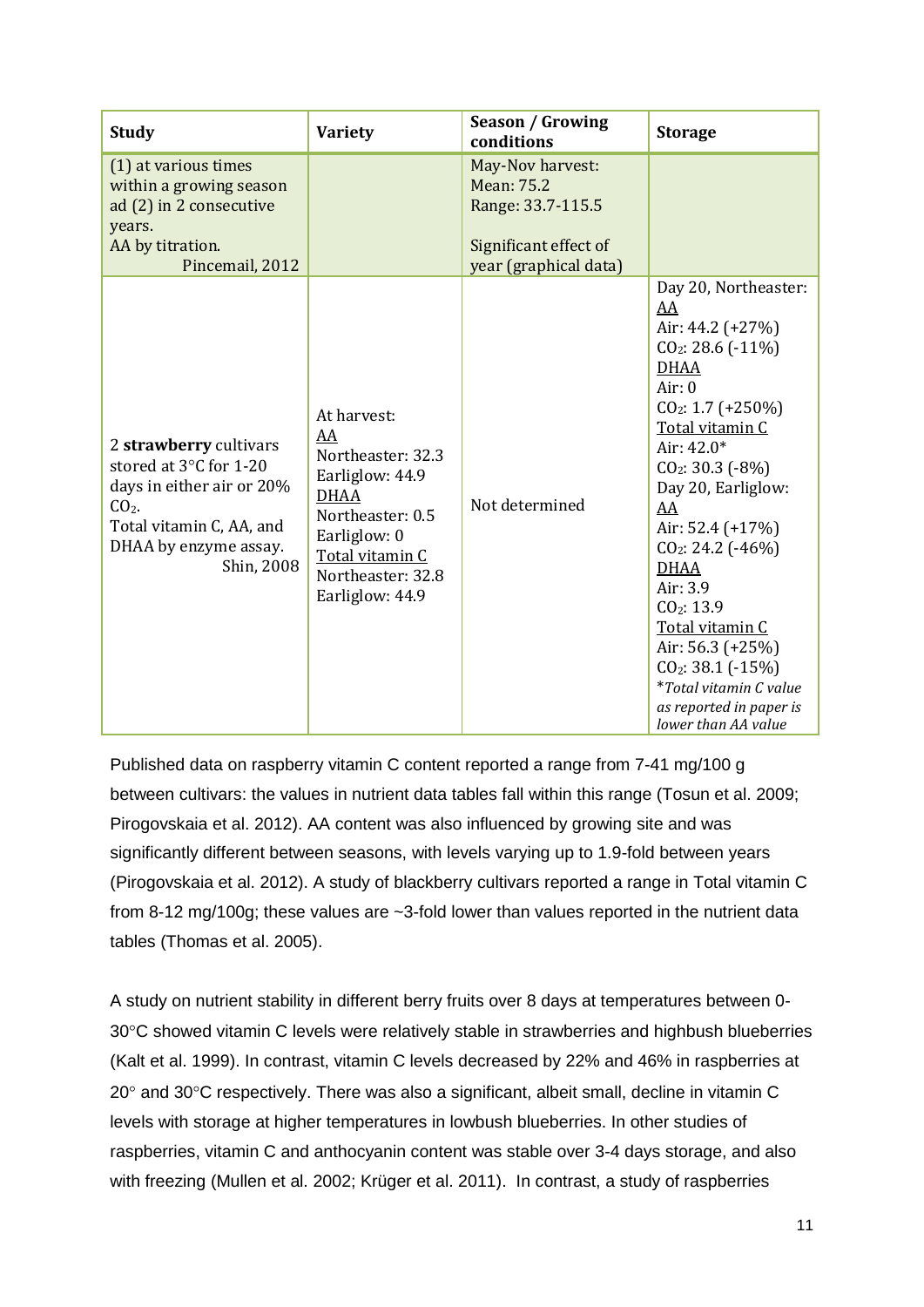stored for 9 days in either controlled atmosphere or high  $CO<sub>2</sub>$  at 1<sup>o</sup>C reported total vitamin C declined by 90% (Agar et al. 1997; Mullen et al. 2002). In strawberries, there was a significant effect of atmosphere on Total vitamin C levels during storage; levels increased 28- 29% in air, but decreased by 8-13% in 20%  $CO<sub>2</sub>$  over 20 days (Shin et al. 2008). Similarly, total vitamin C levels were stable in strawberries stored in controlled atmosphere or high  $CO<sub>2</sub>$ at 1 $\degree$ C for 20 days, but the proportion of DHAA increased from  $\sim$ 10% to  $\sim$ 50-75% in strawberries stored in 20%  $CO<sub>2</sub>$  (Agar et al. 1997). In the same study, further storage in controlled atmosphere and removal of berries to ambient conditions to mimic shelf-life resulted in higher levels of DHAA, and also loss of total vitamin C (approximately -30% from day 0). In blackberries, total vitamin C levels were stable over 9 days storage, but there was an increase in DHAA levels (Agar et al. 1997).

In summary, vitamin C levels vary up 8-fold between berry cultivars, and are also affected by growing season and location. Vitamin C levels are relatively stable in berries during shortterm storage, but the proportion of DHAA rose during storage. Prolonged storage was associated with losses of total vitamin C. Large losses of vitamin C occur in frozen berries, with even greater losses in canned berries.

#### **1.4. Citrus fruit**

Citrus fruit are a major dietary contributor to vitamin C in all age and gender groups in Australia and New Zealand, with the exception of 17-18 year old Australian females. Citrus fruit provide 5-17% of vitamin C intake. Citrus are not a major source of dietary carotene, thiamin, riboflavin, niacin, folate or vitamins E and B6 in Australia and New Zealand.

Vitamin A and C contents of different citrus fruits, as reported in nutrient composition tables for Australia, New Zealand and the USA, are summarised in Table 1.4.1. These data indicate a large range of carotene and vitamin C content between citrus fruit types, and between cultivars of different citrus fruits. However, vitamin C levels are consistently high across all citrus types.

Table 1.4.1  $\beta$ -carotene ( $\mu$ g/100 g) and C (mg/100 g) levels in citrus fruits from nutrient reference tables

| Fruit      | β-carotene     |    | Vitamin C      |    |                          |
|------------|----------------|----|----------------|----|--------------------------|
|            | <b>NUTTABa</b> | NZ | <b>NUTTABa</b> | NZ | <b>USDA</b> <sup>a</sup> |
| Grapefruit |                |    | 40             | 40 | 31-79                    |
| Lemon      |                |    | 48             |    | 53                       |
| Lime       | 30             | NA | 47             | na | 29                       |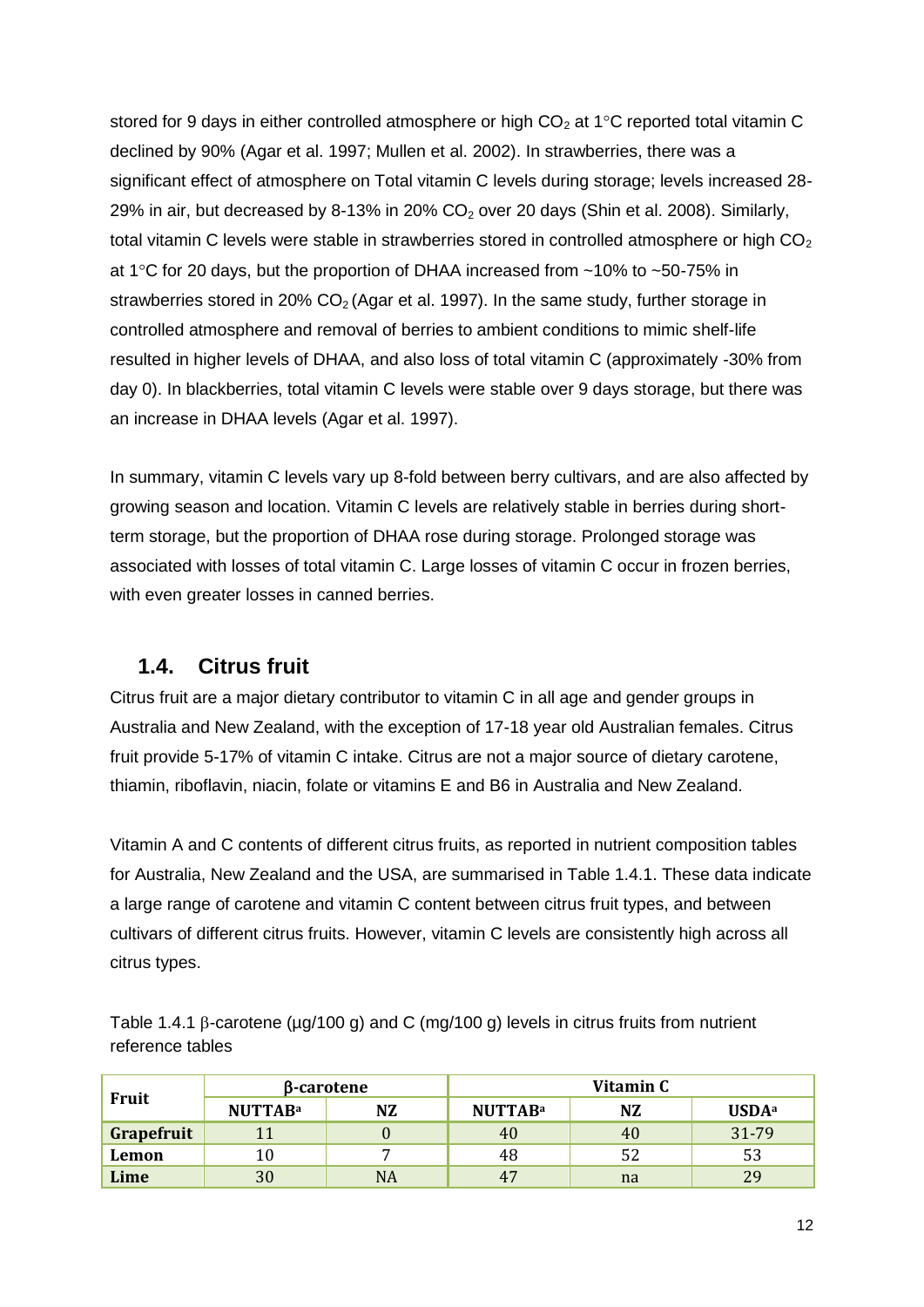| <b>Fruit</b>    | β-carotene     |    | Vitamin C      |    |                          |
|-----------------|----------------|----|----------------|----|--------------------------|
|                 | <b>NUTTABa</b> | NZ | <b>NUTTABa</b> | NZ | <b>USDA</b> <sup>a</sup> |
| <b>Mandarin</b> | 46-290         | 67 | 28-58          | 42 | 27                       |
| <b>Orange</b>   | 56-140         | 85 | 44-58          | 36 | 45-59                    |

<sup>a</sup>Where values are provided for different varieties a range is given. na, data not available

As summarised in table 1.4.2, data on vitamin C levels in citrus fruits from published scientific literature are generally consistent with the values reported in the nutrient reference tables (Ladaniya et al. 2003; Dhuique-Mayer et al. 2005; Erkan et al. 2005; González-Molina et al. 2008; Milella et al. 2011; Bermejo and Cano 2012). There is a strong effect of cultivar (genotype) on vitamin C levels, with a 1.4-fold range in oranges and 2.1- to 4.6- fold differences within mandarin and clementine varieties (Dhuique-Mayer et al. 2005; Milella et al. 2011; Bermejo and Cano 2012). AA levels decreased by 22-31% over 3-6 months storage, but as DHAA levels were not reported in these studies it is unclear if these losses are representative of changes in total vitamin C (Ladaniya et al. 2003; Erkan et al. 2005).

The comparison of carotene levels between published data and nutrient reference tables is complicated by the varied units in which carotenes are reported (for example as  $\beta$ -carotene, total carotenoids or retinol equivalents). However, similar levels of carotene were observed in the juice of 8 orange cultivars (13-38 µg RE/100 mL), but higher levels were observed for mandarins (96-115 µg RE/100 mL) in comparison to nutrient reference tables (Dhuique-Mayer et al. 2005). Similar variations in carotenoids content for oranges and mandarins were reported by another two studies (see Table 1.4.2; (Fanciullino et al. 2008; Dhuique-Mayer et al. 2009)).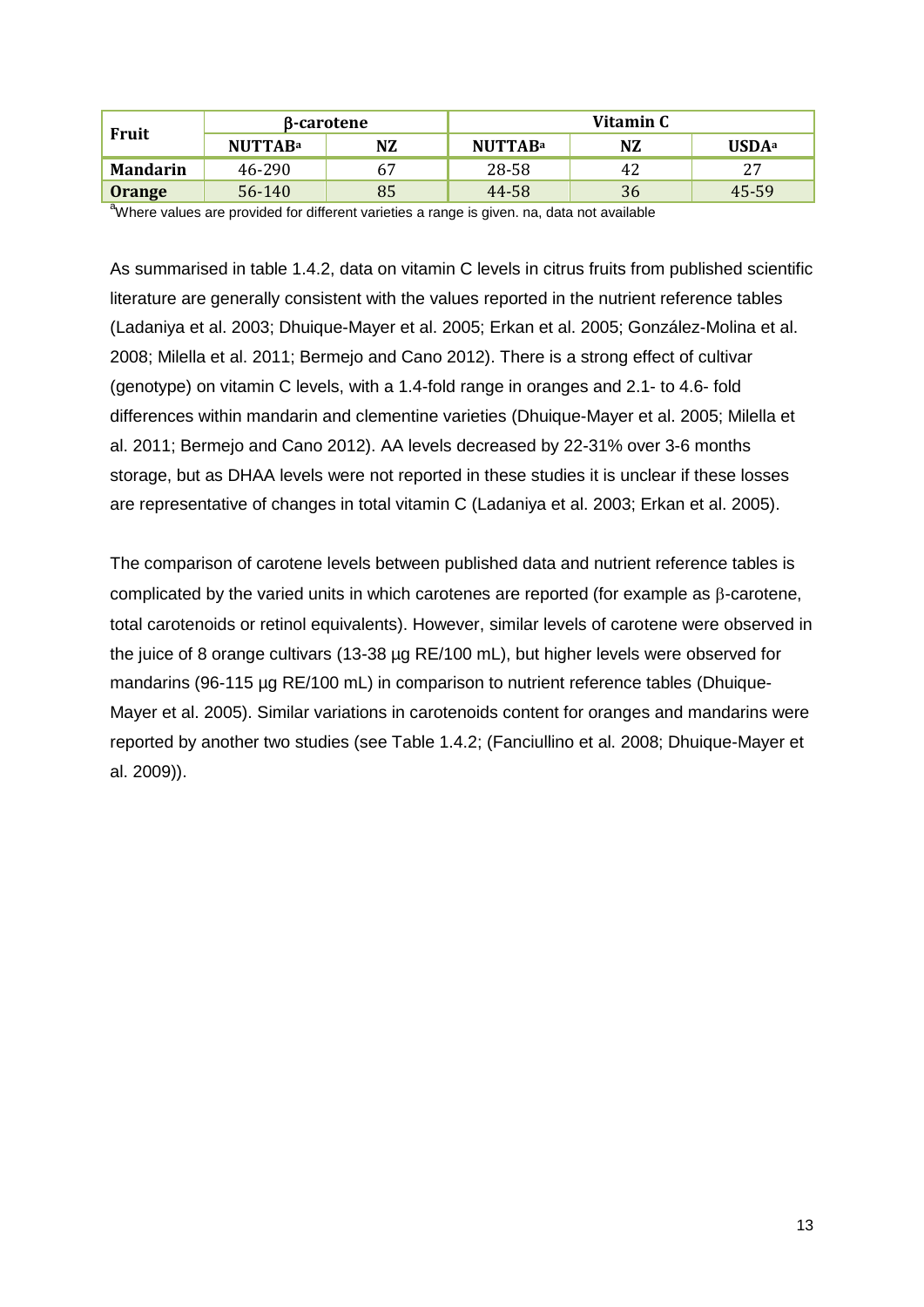Table 1.4.2 Natural variation and effects of season and storage on carotene ( $\mu$ g/100 g, or as indicated) and vitamin C (mg/100 g) levels in citrus fruits.

| <b>Study</b>                                                                                                                                                                                                                                                                                         | <b>Variety</b>                                                                                                                                                                                                                                    | <b>Season / Growing</b><br>conditions                                                                                                                                                                                                                                                                                                             | <b>Storage</b> |
|------------------------------------------------------------------------------------------------------------------------------------------------------------------------------------------------------------------------------------------------------------------------------------------------------|---------------------------------------------------------------------------------------------------------------------------------------------------------------------------------------------------------------------------------------------------|---------------------------------------------------------------------------------------------------------------------------------------------------------------------------------------------------------------------------------------------------------------------------------------------------------------------------------------------------|----------------|
| 8 orange cultivars, 1<br>mandarin and 1<br>clementine.<br>Carotenoids and total<br>vitamin C by HPLC.<br>Dhuique-Mayer, 2005                                                                                                                                                                         | Total vitamin C<br>Orange:<br>Mean: 55.3<br>Range: 46.2-62.7<br>Mandarin: 41.3<br>Clementine: 53.1<br>Vitamin A<br>$(\mu$ g RE/100 mL)<br>Orange:<br>Mean: 24.3<br>Range: 13.2-38.1<br>Mandarin: 115.4<br>Clementine: 96.0                        | Not determined                                                                                                                                                                                                                                                                                                                                    | Not determined |
| 3 orange cultivars, 2<br>mandarin and 1<br>clementine.<br>Carotenoids measured<br>in 2-5 growing<br>locations, and oranges<br>assessed in 3<br>consecutive years.<br>Carotenoids by HPLC.<br>Dhuique-Mayer, 2009                                                                                     | <b>B-carotene</b><br>$mg/100$ mL<br>Orange:<br>Mean: 3.7<br>Range: 0.8-6.9<br>Mandarin<br>Mean: 11.6<br>Range: 4.0-19.8                                                                                                                           | β-carotene<br>Mean (range)<br>over 3 seasons:<br>Valenica: 4.6 (3.5-5.5)<br>Sanguinelli: 4.3 (3.8-<br>5.4)<br>Pera: 5.0 (3.6-6.9)<br>Growing location (no.):<br>Valenica (5): 2.0 (0.8-<br>(4.8)<br>Sanguinelli (2): 1.0-3.7<br>Pera (2): 2.6-6.8<br>Mandarin (2): 4.0-19.8<br>Hansen mandarin (3):<br>11.4 (7.0-19.7)<br>Clementine (2): 1.7-6.8 | Not determined |
| 6 mandarin, 3 hybrid,<br>3 orange, 2 grapefruit,<br>2 pummelo, 2 lime, 1<br>citron and 1 lemon<br>cultivars on different<br>rootstocks, harvested<br>up to 11 times between<br>September and March.<br>Total vitamin C by HPLC<br>*Subset of data for single<br>time point assessed<br>Bermejo, 2012 | Total vitamin C*<br>mean (range if > 2<br>cultivars)<br>Mandarin: 40.2<br>$(25.9 - 54.8)$<br>Hybrid: 31.0 (16.9-<br>55.9<br>Orange: 56.9 (53.1-<br>60.2)<br>Grapefruit: 48.0<br>Pummelo: 53.1<br>Lime: 29.6<br><b>Citron: 33.4</b><br>Lemon: 58.9 | <b>Effect of Rootstock:</b><br>9 cultivars studied.<br>Significant effect at all<br>5 harvest dates for<br>lemon and citron, and<br>1-2 harvest dates for 5<br>citrus<br>See text for more<br>details.                                                                                                                                            | Not determined |
| 4 orange cultivars.<br>Total carotenoids by                                                                                                                                                                                                                                                          | Total carotenoids<br>$(mg/100 \text{ mL})$                                                                                                                                                                                                        | Not determined                                                                                                                                                                                                                                                                                                                                    | Not determined |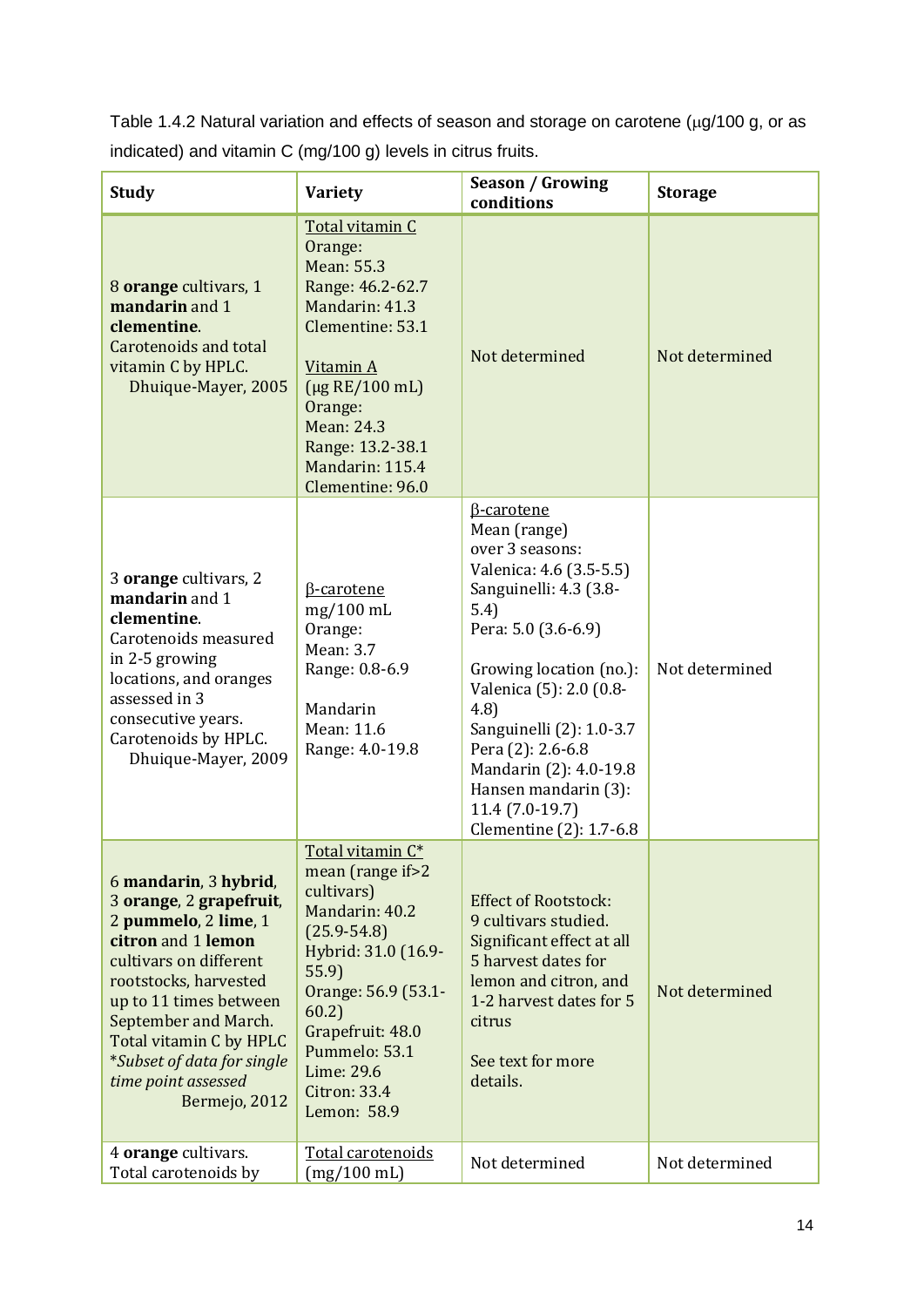| <b>Study</b>                                                                                                                                                   | <b>Variety</b>                                                                | <b>Season / Growing</b><br>conditions                                                                                                                                                     | <b>Storage</b>                                                                                                                                     |
|----------------------------------------------------------------------------------------------------------------------------------------------------------------|-------------------------------------------------------------------------------|-------------------------------------------------------------------------------------------------------------------------------------------------------------------------------------------|----------------------------------------------------------------------------------------------------------------------------------------------------|
| <b>HPLC</b><br>Fanciullino, 2008                                                                                                                               | <b>Mean: 2.7</b><br>Range: 0.3-4.7                                            |                                                                                                                                                                                           |                                                                                                                                                    |
| 2 Fino lemon clones<br>(49-5, 95) harvested at<br>3 sampling times over 3<br>consecutive years.<br>AA and DHAA by HPLC<br>Gonzalez-Molina, 2008                | Total vitamin C<br>Range:<br>Clone 49-5: 21.6-<br>40.1<br>Clone 95: 21.9-35.1 | Total vitamin C<br>Clone 49-5 / 95<br>Year:<br>2004: 39.5 / 30.6<br>2005: 30.9 / 30.1<br>2006: 24.2 / 24.0<br>Harvest time:<br>Early: 34.9 / 29.9<br>Mid:26.3 / 25.3<br>Late: 29.0 / 27.7 | Not determined                                                                                                                                     |
| 13 clementine cultivar<br>and 2 hybrids.<br>Vitamin C (not<br>specified) by HPLC<br>Milella, 2011                                                              | Vitamin C<br>Mean: 57.4<br>Range: 20.6-95.5                                   | Not determined                                                                                                                                                                            | Not determined                                                                                                                                     |
| Valencia oranges,<br>stored up to 6 months<br>following no treatment,<br>curing at 48-53°C, or<br>hot-water dipping.<br>AA by titration.<br><b>Erkan, 2005</b> | AA<br>At harvest: 60.3                                                        | Not determined                                                                                                                                                                            | AA<br>6 months:<br>Control: 44.3 (-27%)<br>Curing: 44.4-46.9<br>$(-22\% \text{ to } -26\%)$<br>Hot water: 43.2-46.7<br>$(-22\% \text{ to } -27\%)$ |
| Lime, mandarin and<br>orange stored for 75<br>(mandarin) to 90 (lime<br>and orange) days at 6-<br>8°C.<br>AA by titration<br>Ladaniya, 2003                    | AA<br>At harvest:<br>Lime: 31.8<br>Mandarin: 24.2<br>Orange: 40.4             | Not determined                                                                                                                                                                            | AA<br>After 75-90d<br>storage:<br>Lime: 32.2<br>Mand.: 22.1 (-9%)<br>Orange: 27.9 (-31%)                                                           |

Effects of season and harvest time on vitamin C and carotene levels have also been assessed in citrus fruits. In two clones of Fino lemons, total vitamin C ranged from 24-40 and 24-31 mg/100 g over three harvest seasons, despite similar climatic conditions (González-Molina et al. 2008). In the same study, total vitamin C levels also fluctuated with harvest time, with lowest levels in mid-season harvest fruit. Similar observations were made for B-carotene levels in orange cultivars harvested in three consecutive years, with 1.4- to 1.9- fold differences between levels within the same cultivar (Dhuique-Mayer et al. 2009). The effect of growing location was also assessed in this study.  $\beta$ -carotene levels varied up to 6-fold between fruit of the same cultivar grown in different locations in the same year.

In a study of 9 citrus cultivars there was a variable effect of rootstock on total vitamin C levels. In the citron and lemon cultivars studied, total vitamin C content varied 12-33% and 9- 21%, respectively, between fruit from the same cultivar grown on two different rootstocks and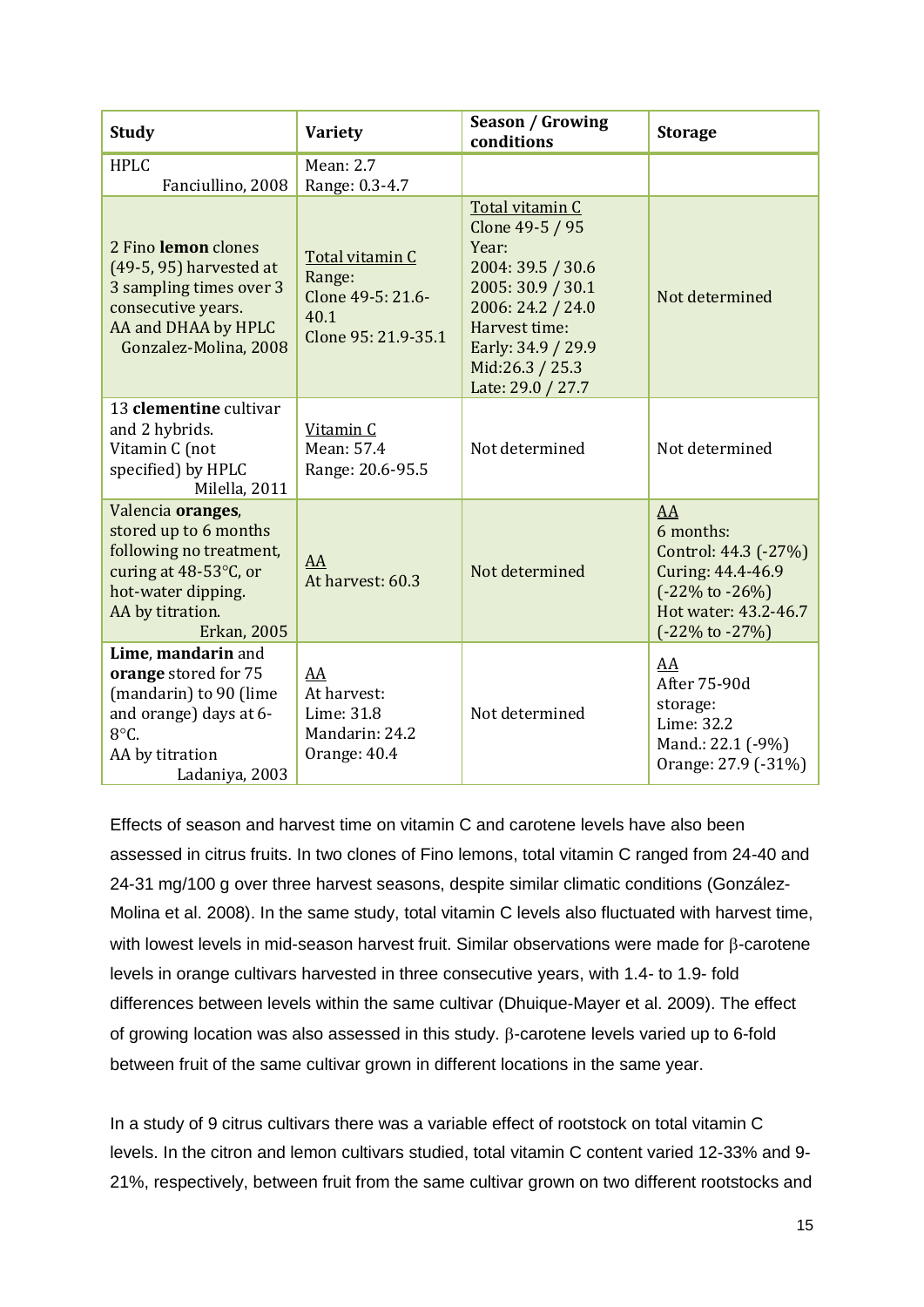harvested at 5 intervals. In other citrus fruit, rootstock had less of an effect on vitamin C levels, with either no difference, or differences at only 1 or 2 of the time-points assessed (Bermejo and Cano 2012).

In summary, these data demonstrate that there is a high level of variation in both carotene and vitamin C content in citrus fruits, with the greatest variation coming from cultivar type. Growing season, location and harvest time also influence nutrient composition of citrus fruits. Post-harvest treatments and storage were also associated with vitamin C losses, although the susceptibility to these changes varied with fruit type.

#### **1.5. Tropical fruit**

Tropical fruits do not contribute more that 5% of dietary carotene intake in Australia and New Zealand. In contrast, 5-6% of dietary vitamin C intake in females over 50 and Australian males over 70 is derived from tropical fruits. Tropical fruits contribute 5-19% of vitamin B6 levels in the majority of population groups, except 14-18 year old Australians, 9-13 year old male Australians and female 14 year old New Zealanders. The major fruit contributing to this intake of vitamin B6 is bananas. Tropical fruits do not contribute to >5% dietary intake of thiamin, riboflavin, niacin, folate or vitamin E.

| Fruit                        |                  | β-carotene    | Vitamin C      |                |                          |
|------------------------------|------------------|---------------|----------------|----------------|--------------------------|
|                              | <b>NUTTABa</b>   | <b>NZ</b>     | <b>NUTTABa</b> | <b>NZ</b>      | <b>USDA</b> <sup>a</sup> |
| <b>Avocado</b>               | 20-29            | 50            | $6 - 13$       | $\overline{7}$ | $9 - 17$                 |
| <b>Banana</b>                | 23-35            | 75            | $4 - 19$       | 8              | 9                        |
| <b>Custard</b><br>apple      | $\boldsymbol{0}$ | n.a.          | 43             | n.a.           | 19                       |
| Guava                        | 380              | n.a.          | 243            | n.a.           | 228                      |
| Litchi                       | $\Omega$         | n.a.          | 49             | n.a.           | 72                       |
| <b>Mango</b>                 | 1433             | 1200          | 26             | 30             | 36                       |
| Pawpaw<br>(papaya)           | 240              | n.a.          | 60             | n.a.           | 61                       |
| Pineapple                    | 10               | 60            | 17             | 25             | 17-56                    |
| <b>Pineapple</b><br>(canned) | $15 - 17^{b}$    | $15 - 22^{b}$ | $8 - 12^{b}$   | $10 - 14^{b}$  | $7-10$ <sup>c</sup>      |
| Rambutan                     | $\boldsymbol{0}$ | n.a.          | 70             | n.a.           | n.a.                     |

Table 1.5.1  $\beta$ -carotene ( $\mu q/100 q$ ) and vitamin C (mg/100 g) levels in tropical fruits from nutrient reference tables

<sup>a</sup>Where values are provided for different varieties a range is given. <sup>b</sup>Fruit canned in syrup or juice, drained,

*<sup>c</sup>*Fruit canned in syrup or juice, solids and liquids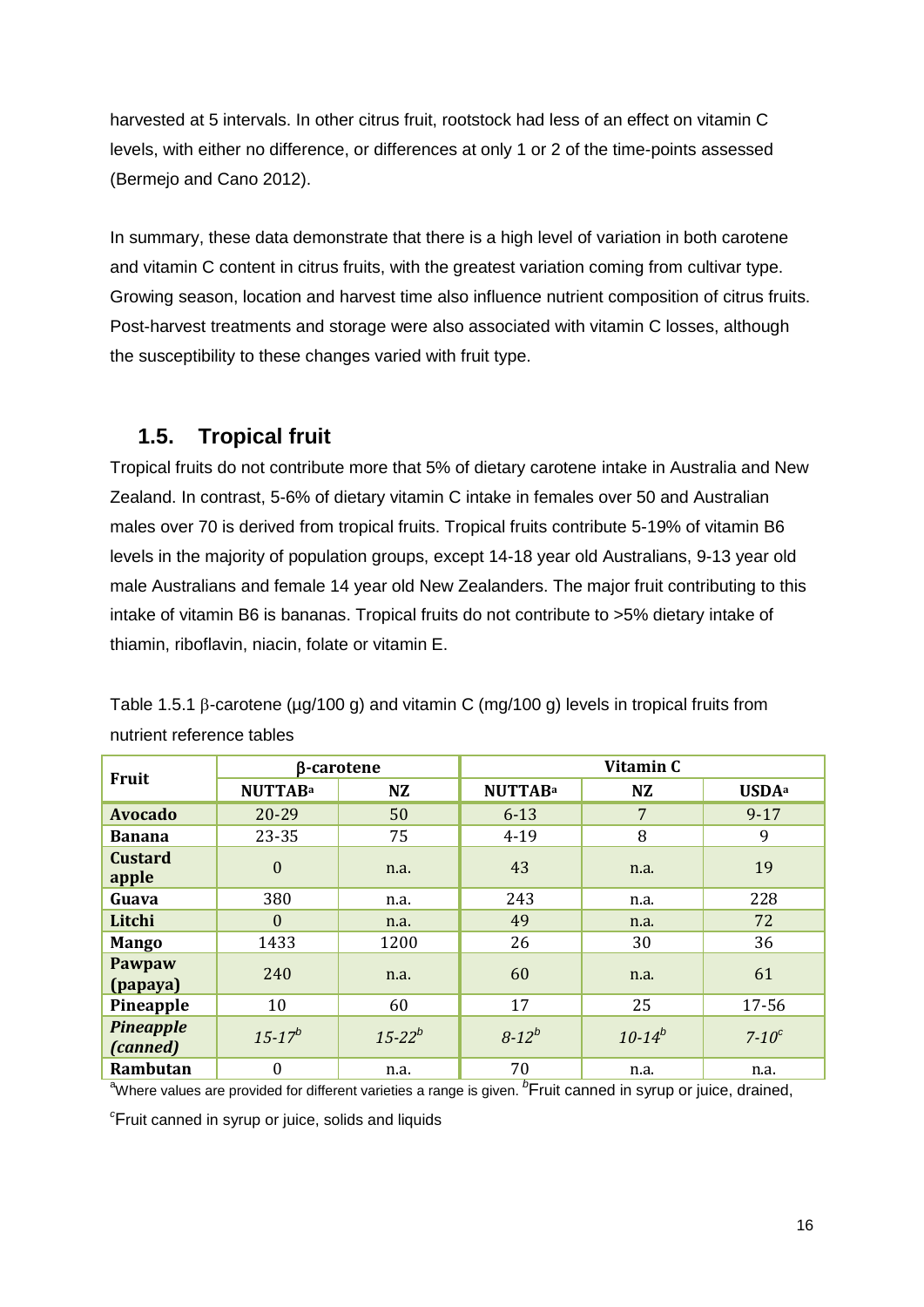Nutrient composition data for tropical fruits are presented in Table 1.5.1. Avocados are lipidrich, and show a high level of variability in both carotene and vitamin C between cultivars. In Hass avocados,  $\beta$ -carotene levels varied from 10-100  $\mu$ g/100 g in fruit depending on growing location and harvest time (Lu et al. 2009).

Bananas also exhibit variation in vitamin content; one report found total provitamin A carotenoids varied 20% within individual fruits, and further variation of  $\pm 7$ % to  $\pm 43$ % occurred within the hand of bananas from different varieties. Total provitamin A carotenoid content ranged from 3-76 nmol/g dry weight (i.e. 161-4080 µg/100 g) between six banana and plantain varieties (Davey et al. 2007; Lu et al. 2009). In another study of two banana cultivars,  $\beta$ -carotene content ranged from 43-131  $\mu$ g/100 g, and vitamin C from 3-18 mg/100 g (Wall 2006a). In Southeast Asia there are a number of banana cultivars with orange to red coloured flesh, with  $\beta$ -carotene levels of up to 1370  $\mu$ g/100 g in these banana cultivars (Englberger et al. 2003).

A study of 5 mango varieties reported a range of mean  $\beta$ -carotene levels from 500-2600 µg/100 g between varieties, with intra-variety variations of 1.4 to 7.0-fold depending on location and harvest time (Manthey and Perkins-Veazie 2009). Vitamin C levels ranged from 12-125 mg/100g between varieties, and the intra-variety variation ranged from 1.1 to 2.6-fold. In a study on the effects of fruit handling on  $\beta$ -carotene and vitamin C levels in mango and papaya, the effect of fruit-to-fruit variation was greater than that of handling, particularly for vitamin C (standard deviation was >40% of mean) (Oliveira et al. 2010). In green mangoes, vitamin C levels decreased 50% and 58% over 15 days in whole and fresh-cut fruit, respectively (Robles-Sánchez et al. 2009). Losses of  $\beta$ -carotene were similar in fresh-cut fruit (-40%), but levels were stable in whole-fruit over 15 days.

Nutrient composition varied between two pineapple varieties; B-carotene, total carotenoids and total vitamin C content were 2.4-, 3.0- and 1.9-fold higher, respectively, in Del Monte Hawaii Gold compared to Smooth Cayenne pineapples (Ramsaroop and Saulo 2007). Vitamin C and total phenol content also varied within pineapple, with highest levels in the middle third of fruits, and levels 8-13% lower in the top third and 10-21% lower in the bottom third of the fruit (Montero-Calderón et al. 2010). Pineapples are commonly canned, and this process can decrease vitamin C content by >30% (see Table 1.5.1).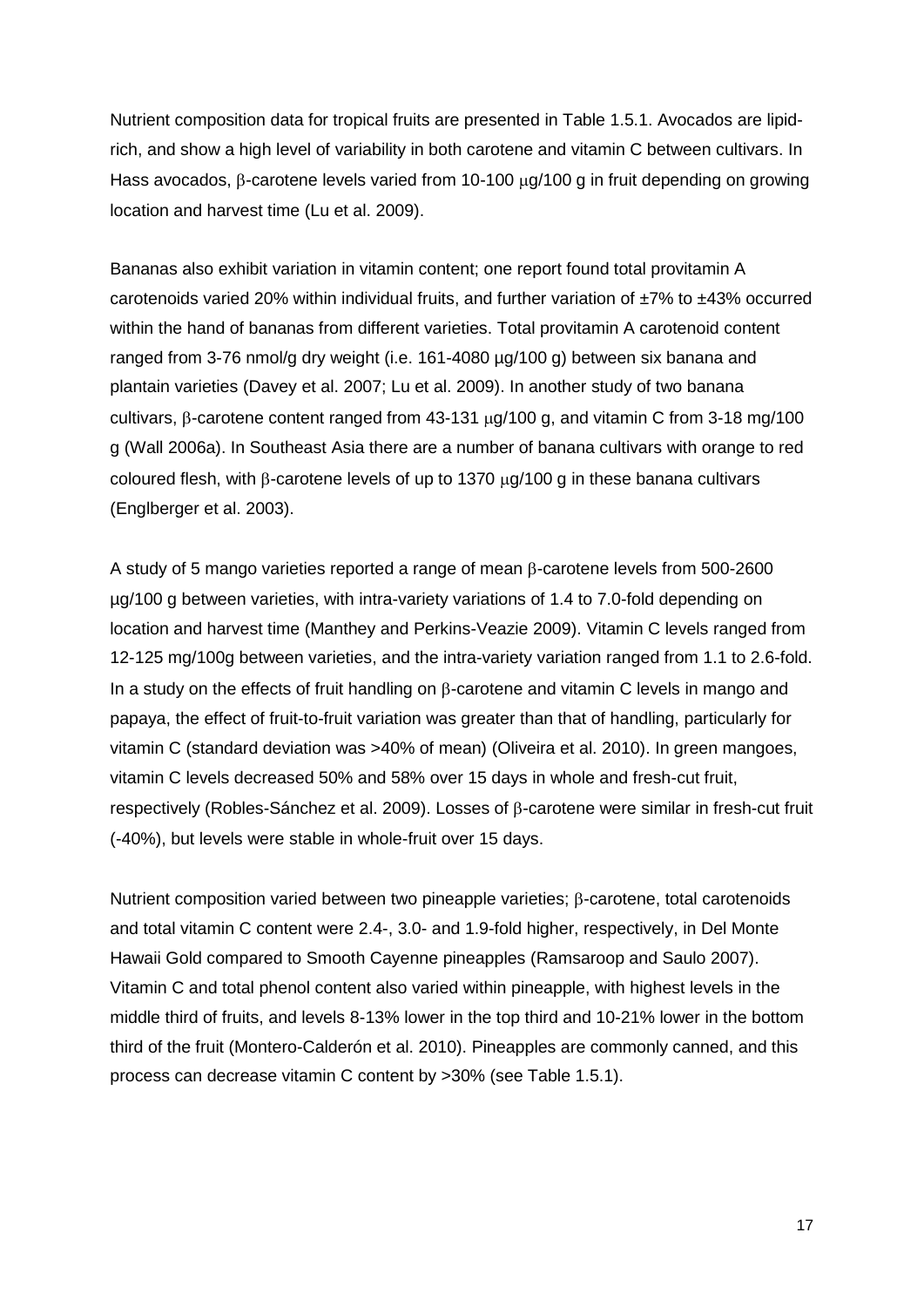Table 1.5.2 Natural variation and effects of season and storage on carotene ( $\mu$ g/100 g, or as indicated) and vitamin C (mg/100 g) levels in tropical fruits.

| <b>Study</b>                                                                                                                                 | <b>Variety</b>                                                                                                                                            | <b>Season / Growing</b><br>conditions                                                                                                                                                                                        | <b>Storage</b>           |
|----------------------------------------------------------------------------------------------------------------------------------------------|-----------------------------------------------------------------------------------------------------------------------------------------------------------|------------------------------------------------------------------------------------------------------------------------------------------------------------------------------------------------------------------------------|--------------------------|
| Hass avocado grown in 4<br>locations and harvested<br>at 4 times.<br>Carotenoids by HPLC.<br>Lu, 2009                                        | Not determined                                                                                                                                            | <b>B-carotene</b><br><b>Effect of location:</b><br>Mean (range)<br>January: 26 (10-41)<br>April: 65 (56-78)<br>July: 79 (58-88)<br>September: 69 (52-101)<br>Total carotenoids<br>Range: 590-4220                            | <b>Not</b><br>determined |
| 2 banana and 5 papaya<br>cultivars grown in 2-7<br>locations.<br>AA and carotene (µg<br>$RE/100 g$ ) by HPLC<br>Wall, 2006a                  | <u>AA</u><br>Mean (range):<br>Banana: 9.7 (4.5-12.7)<br>Papaya: 51.2 (45.3-<br>55.6)<br>RE<br>Banana: 10.9 (8.2-<br>12.4)<br>Papaya: 44.1 (20.4-<br>50.3) | AA<br>Banana:<br>Dwarf: 6.3-17.5<br>Williams: 2.5-6.3<br>Papaya:<br>Rainbow: 46.6-60.4<br>Sunrise: 46.8-64.5<br>RE<br>Banana:<br>Dwarf: 7.7-17.1<br>Williams: 6.1-9.3<br>Papaya:<br>Rainbow: 32.0-74.0<br>Sunrise: 18.7-72.5 | <b>Not</b><br>determined |
| 6 banana/plantain<br>cultivars assessed in fruit<br>from 1-3 plants.<br>Pro-vitamin A<br>carotenoids (pVAC) by<br><b>HPLC</b><br>Davey, 2007 | pVAC<br>(nmol/g dry weight)<br>Mean: 36.7<br>Range: 2.7-76.3                                                                                              | Not determined                                                                                                                                                                                                               | <b>Not</b><br>determined |
| <b>Guava</b> grown in 3<br>locations.<br>AA by HPLC.<br>Gull, 2012                                                                           | Not determined                                                                                                                                            | AA<br>Mean: 175.7<br>Range: 129.5-247.9                                                                                                                                                                                      | Not<br>determined        |
| 2 longan, 3 litchi and 6<br>rambutan cultivars<br>harvested from 3-5<br>locations.<br>AA by HPLC.<br><b>Wall, 2006b</b>                      | $\underline{AA}$<br>Mean (range):<br>Longan: 60.1 (44.7-<br>79.2)<br>Litchi: 27.6 (21.0-36.0)<br>Rambutan: 36.4 (22.0-<br>47.8)                           | $\overline{AA}$<br>Range for cultivars grown<br>in $\geq 1$ location<br>Longan:<br>Biew Kiew: 44.7-79.2<br>Sri Chompo: 51.2-59.0<br>Litchi:<br>Bosworth: 21.0-24.0<br>Kaimana: 30.7-36.0<br>Rambutan:<br>Rongrien: 37.6-39.3 | <b>Not</b><br>determined |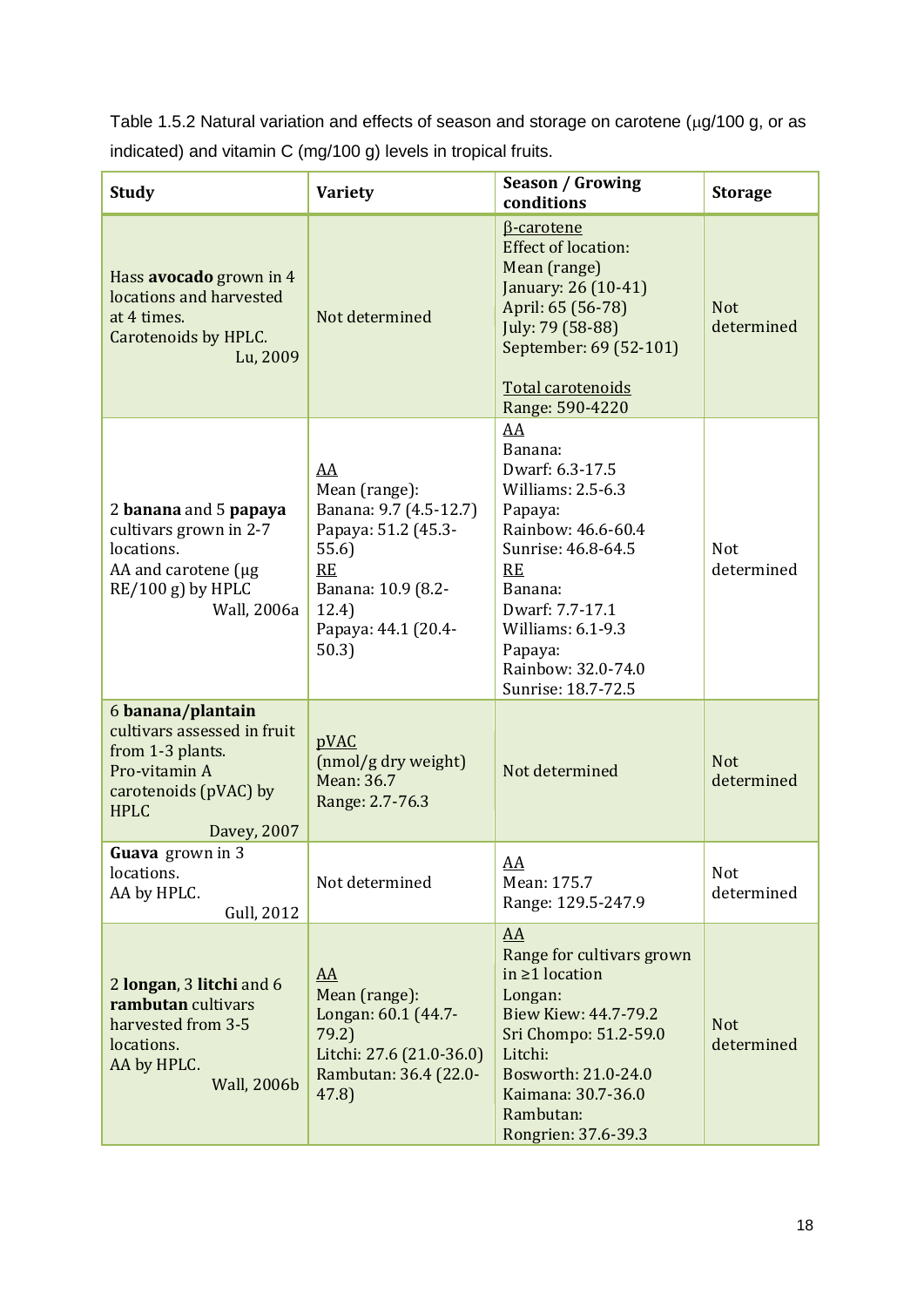| <b>Study</b>                                                                                                                                                                                        | <b>Variety</b>                                                                              | Season / Growing<br>conditions                                                                                                                                                            | <b>Storage</b>                                             |
|-----------------------------------------------------------------------------------------------------------------------------------------------------------------------------------------------------|---------------------------------------------------------------------------------------------|-------------------------------------------------------------------------------------------------------------------------------------------------------------------------------------------|------------------------------------------------------------|
| 5 mango cultivars, 1-4<br>growing locations and 1-<br>4 harvests within a<br>season for each location.<br>AA measured<br>spectrophotometrically,<br>and $\beta$ -carotene by HPLC.<br>Manthey, 2009 | AA<br>Mean: 37.8<br>Range: 11.5-134.5<br><b>B-carotene</b><br>Mean: 1160<br>Range: 310-3900 | Growing location by<br>cultivar<br>AA<br>Tommy Atkins: 17.0-20.3<br>Haden: 27.5-31.7<br>Kent: 22.6-27.4<br><b>B-carotene</b><br>Tommy Atkins: 450-580<br>Haden: 490-810<br>Kent: 840-2180 | <b>Not</b><br>determined                                   |
| 9 cultivars of Thai<br>mango, 4-7 days post-<br>harvest ripening, 2<br>consecutive years.<br>Carotene (µg RE/100g<br>dry weight) by HPLC.<br>Vasquez-Caicedo, 2005                                  | <b>RE</b><br><b>Mean: 1037</b><br>Range: 281-2049                                           | <b>RE</b><br>Season:<br>Mean (range)<br>2001: 1061 (281-1573)<br>2002: 1013 (397-2049)<br>Difference by cultivar:<br>0.5 to 1.6-fold                                                      | Carotene<br>increase up<br>to 8.8-fold<br>with<br>ripening |
| 2 pineapple cultivars<br>Total vitamin C and<br>carotene by HPLC<br>Ramsaroop, 2007                                                                                                                 | Total vitamin C<br>Range: 35-68<br><b>B-carotene</b><br>Range: 17.2-41.6                    | Not determined                                                                                                                                                                            | <b>Not</b><br>determined                                   |
| Within-fruit variation in<br>vitamin C of pineapple.<br>Total vitamin C by HPLC<br>Montero-Calderon, 2010                                                                                           | Total vitamin C<br>Upper third: 30.5<br>Middle third: 35.1<br>Bottom third: 33.3            | Not determined                                                                                                                                                                            | <b>Not</b><br>determined                                   |

A study of papaya cultivars in Hawaii found  $\beta$ -carotene ranged from 81-410  $\mu$ g/100 g, and vitamin C ranged from 45-65 mg/100 g (Wall 2006a). In litchi, vitamin C content varied from 21-36 mg/100g, depending on cultivar and location (Wall 2006b). Storage of litchi was associated with rapid decline in AA content, with ~40% decrease after 8 days storage at ambient temperature, and losses of approximately 35% during 8 weeks cold storage (Mahajan and Goswami 2004). Similar losses were observed in two other litchi cultivars, with 40-45% decrease in AA during 28 days cold storage (Khan et al. 2012). Vitamin C was also variable in rambutans, with levels ranging from 22-48 mg/100 g (Wall 2006b). In guava, vitamin C content increased with fruit ripeness, and also varied with geographic growing location; vitamin C content in unripe fruit ranged from 73-136 mg/100 g, and in ripe fruit from 129-248 mg/100 g (Gull et al. 2012).

In summary, the tropical fruit category encompasses a wide variety of fruits, with some rich in either vitamin C, carotene or both. Across all fruit types, there is a large variation in nutrient composition with cultivar, and for the fruits where data were available it was evident that harvest time and location also effect vitamin C and carotene content. Vitamin C levels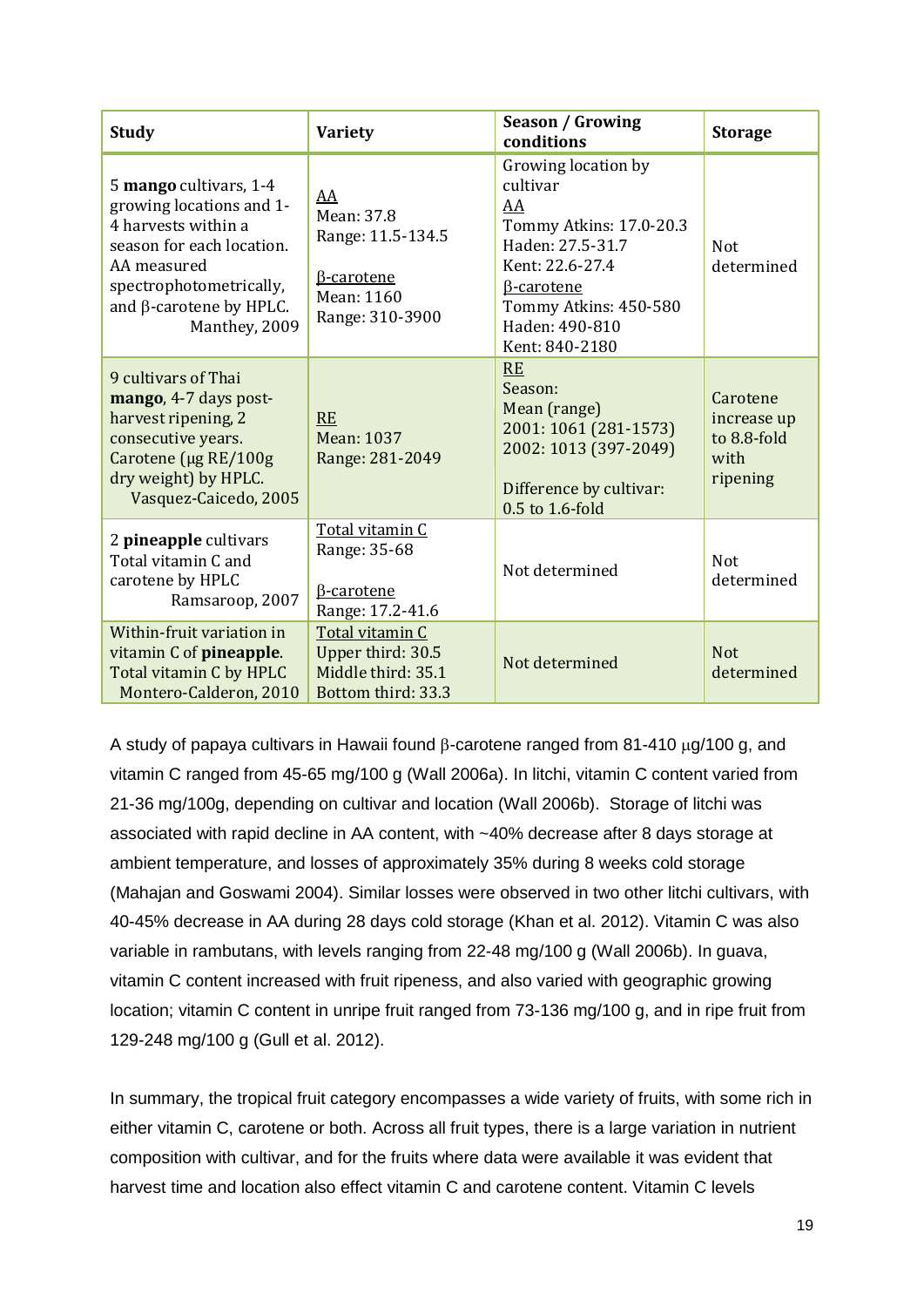decline rapidly with storage in mango and litchi, but carotene levels increased with ripening in stored mangos.

#### **1.6. Other fruit**

Grapes, rockmelon (cantaloupe), honeydew melon, watermelon, kiwifruit and persimmon are included in "other fruit" in the Australian and New Zealand nutrition surveys. The other fruit category contributed to 7% and 5% of dietary carotene intake in Australian male children aged 2-3 and 4-8 years old, respectively. For vitamin C, other fruit contributed 5-6% of dietary intake in Australian 2-3 year olds and female 4-8 year olds. In New Zealand, other fruit made a major contribution to vitamin C intake in females aged 14 years (7%), 50-69 years (6%) and ≥70 years (9%).

As summarised in Table 1.6.1, yellow-fleshed kiwifruit tend to have higher vitamin C content in comparison to green-fleshed species. A study of kiwifruit species and cultivars found total vitamin C content ranged from 26-185 mg/100 g in green-fleshed fruit. The most commonly consumed kiwifruit cultivar is Hayward, and the inter-fruit variation in vitamin C content in this cultivar was 26%, with a mean concentration of 55 mg/100 g (Nishiyama et al. 2004). Vitamin C content is still dependent on cultivar in yellow-fleshed kiwifruit, with concentrations ranging from 64-206 mg/100 g (Table 1.6.2, (Nishiyama et al. 2004)). During storage, AA levels decreased with time, with 32% reduction between 1 and 5 months (Aghdam et al. 2011). Treatment with methyl salicylate decreased the storage-associated diminution of AA. However, without DHAA or total vitamin C data it is unclear whether these changes represent destruction or conversion of AA.

As shown in Table 1.6.1, there is a large range in carotene and vitamin C content in grapes. The range of  $\beta$ -carotene levels in black grapes was 40-91  $\mu$ g/100 g, with +9 to -38% variation in  $\beta$ -carotene levels observed between two consecutive seasons (Oliveira et al. 2004). The same study also showed that  $\beta$ -carotene levels were higher in shaded fruit, in fruit grown at a greater plant height and that levels decreased with ripening.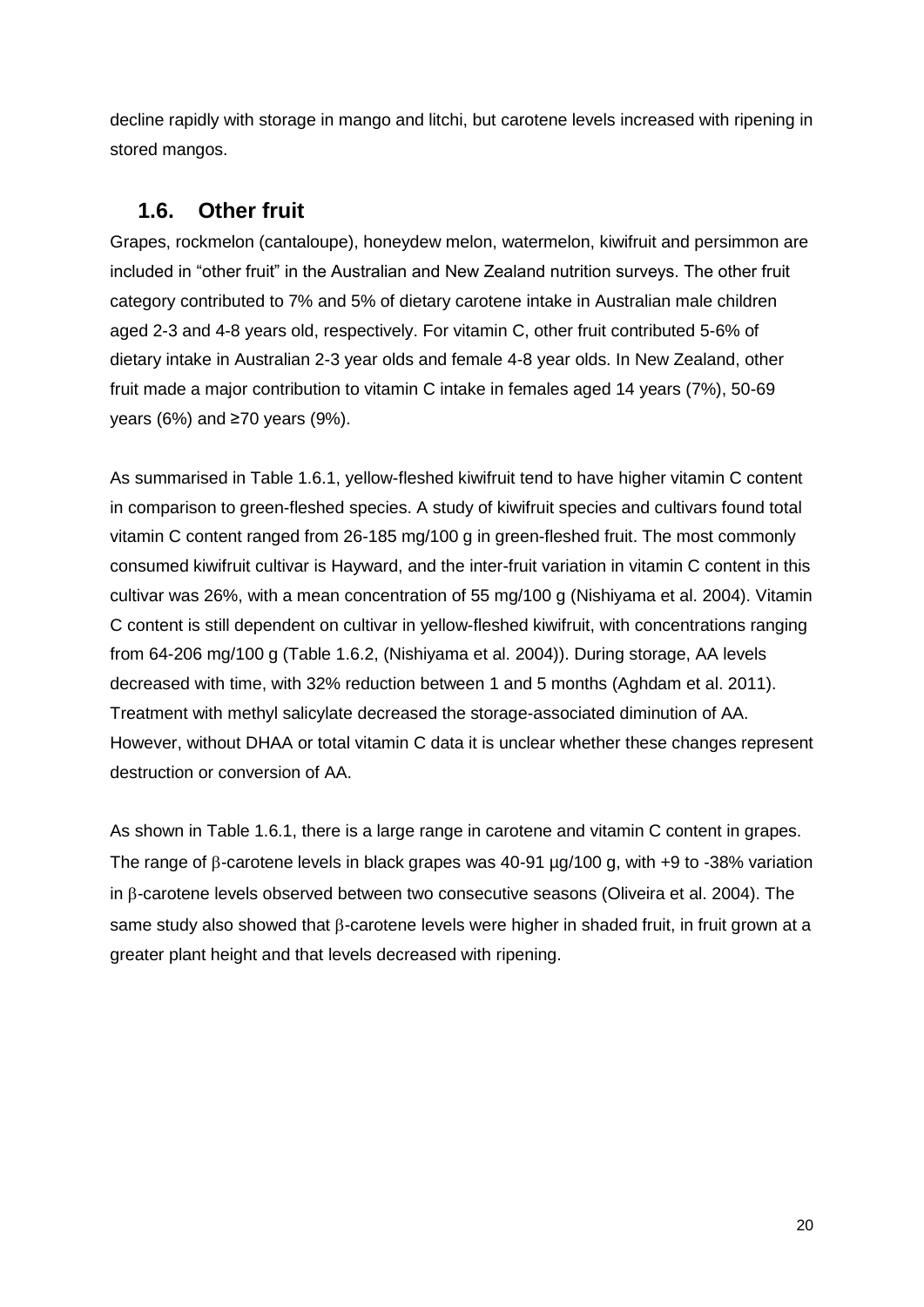| Fruit                | β-carotene     |       | Vitamin C      |           |             |
|----------------------|----------------|-------|----------------|-----------|-------------|
|                      | <b>NUTTABa</b> | NZ    | <b>NUTTABa</b> | <b>NZ</b> | <b>USDA</b> |
| Grape                | $0 - 50$       | 54-91 | $0 - 7$        | 4         | 3           |
| Honeydew<br>melon    | 30-50          | 30    | 12-20          | 50        | 18          |
| Kiwifruit<br>(gold)  | 45             | 43    | <b>110</b>     | 109       | 105         |
| Kiwifruit<br>(green) | 50             | 54    | 71             | 85        | 93          |
| <b>Passionfruit</b>  | 360            | 10    | 18             | <b>20</b> | 30          |
| Persimmon            | 200            | 825   | 14             | 10        | 8           |
| <b>Rockmelon</b>     | 836            | 205   | 41             | 27        | 37          |
| Watermelon           | 427            | 20    | 8              | 8         | 8           |

Table 1.6.1  $\beta$ -carotene ( $\mu$ g/100 g) and C (mg/100 g) levels in grapes, kiwifruit, persimmon and watermelon.

<sup>a</sup>Where values are provided for different varieties a range is given.

Published data for carotene in Chinese-grown persimmons is lower than that in nutrient data tables, with levels ranging 12-91  $\mu$ g RE/100 g in astringent cultivars, and 9-35  $\mu$ g RE/100 g in non-astringent cultivars (Zhou et al. 2011). Published values for vitamin C content of persimmon (8-14 mg/100 g) were similar to the values in the nutrient data tables (12 mg/100g) (Celik and Ercisli 2008).

-carotene levels vary 2-10-fold between watermelon cultivars (Perkins-Veazie et al. 2006; Tlili et al. 2011a). Vitamin C levels also varied between watermelon cultivars, with levels varying from 11-34 mg/100 g in ripe fruit (Tlili et al. 2011a; Tlili et al. 2011b). The vitamin C content also varies within watermelon, with the distribution of AA and DHAA within fruit varying with cultivar (Tlili et al. 2011b).

Honeydew melon and rockmelon are cultivars of muskmelon. As detailed in Table 1.6.1 there is a wide range of carotene and vitamin C content as reported in nutrient composition tables. In a study of recombinant inbred lines of melon,  $\beta$ -carotene levels varied between lines and were also affected by growing location and season (Cuevas et al. 2008). Overall,  $\beta$ -carotene levels ranged from  $330-2440 \mu q/100 q$ . Another study compared standard, hybrid and grafted melons and found AA levels ranged from 5-22 mg/100 g (Kolayli et al. 2010). In a study of four honeydew melon cultivars, total vitamin C levels ranged from ~13-26 mg/100 g, with up to 3-fold variation in vitamin C levels between fruit harvested in 2 consecutive years (Lester and Crosby 2002).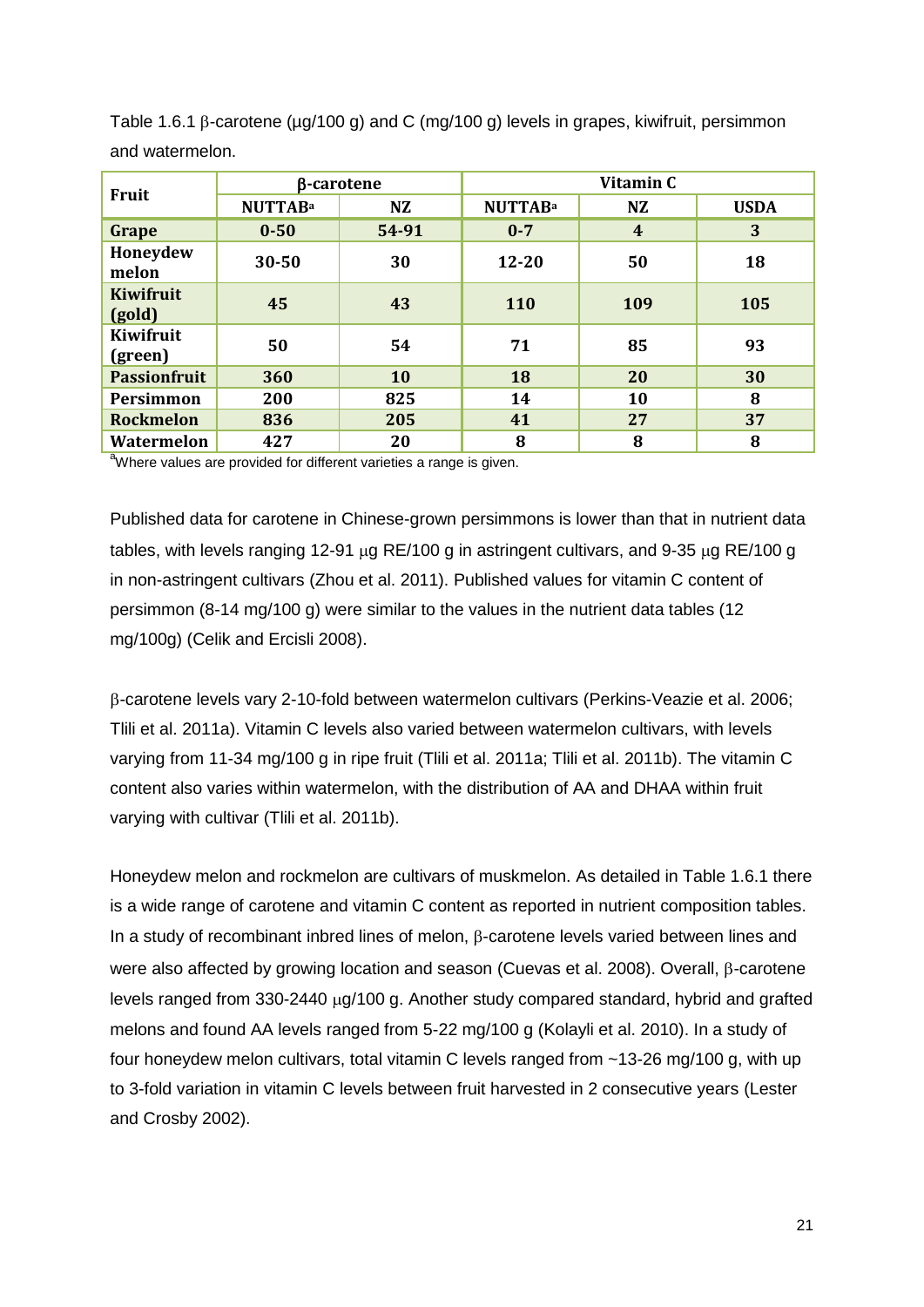Table 1.6.2 Natural variation and effects of season and storage on carotene ( $\mu$ g/100 g) and vitamin C (mg/100 g) levels in grape, melon, kiwifruit and persimmon.

| <b>Study</b>                                                                                                                                                  | <b>Variety</b>                                                                                                              | <b>Season / Growing</b><br>conditions                                                                                                                                                                  | <b>Storage</b>                                                                                                                                     |
|---------------------------------------------------------------------------------------------------------------------------------------------------------------|-----------------------------------------------------------------------------------------------------------------------------|--------------------------------------------------------------------------------------------------------------------------------------------------------------------------------------------------------|----------------------------------------------------------------------------------------------------------------------------------------------------|
| 8 grape cultivars<br>harvested in 2<br>consecutive seasons.<br>$\beta$ -carotene by HPLC.<br>Oliveira, 2004                                                   | <b>B-carotene</b><br><b>Mean: 59.8</b><br>Range: 40.2-91.0                                                                  | <b>B-carotene</b><br>Mean (range)<br>2001: 66.2 (45.6-<br>91.0)<br>2002: 53.3 (40.2-<br>62.1)                                                                                                          | Not determined                                                                                                                                     |
| 21 kiwifruit cultivars; 14<br>green-fleshed and 7<br>yellow-fleshed.<br>Total vitamin C by HPLC.<br>Nishiyama, 2004                                           | Total vitamin C<br>Green-fleshed:<br>Mean: 76.0<br>Range: 25.5-184.6<br>Yellow-fleshed:<br>Mean: 125.4<br>Range: 64.4-205.8 | Not determined                                                                                                                                                                                         | Not determined                                                                                                                                     |
| <b>Kiwifruit</b> stored for 1-5<br>months at $0.5^{\circ}$ C ± pre-<br>treatment with methyl<br>salicylate (MeSA) vapour.<br>AA by titration.<br>Aghdam, 2011 | Not determined                                                                                                              | Not determined                                                                                                                                                                                         | AA<br>$(\%$ of 1 m control)<br>Control:<br>1 m: 60<br>5 m: 41 (-32%)<br>8-32µL/L MeSA:<br>1m: 63-75 (+5 to<br>$+25%$<br>5m: 46-58 (-3 to -<br>23%) |
| 3 commercial melon<br>cultivars (and other<br>inbred lines), 2 growing<br>locations and 2<br>consecutive years.<br>$\beta$ -carotene by HPLC.<br>Cuevas, 2008 | <b>B-carotene</b><br>Mean: 1310<br>Range: 880-1960                                                                          | <b>B-carotene</b><br>Mean (range) of 2<br>years and 2<br>locations for each<br>cultivar:<br>Sol Dorado: 1520<br>$(1070-1960)$<br>Esteem: 1080 (880-<br>1240)<br><b>Top-Mark: 1330</b><br>$(1050-1790)$ | Not determined                                                                                                                                     |
| 3 melon types.<br>AA measured<br>spectrophotometrically<br>Kolayli, 2010                                                                                      | AA<br>Mean: 15.4<br>Range: 5.4-22.5                                                                                         | Not determined                                                                                                                                                                                         | Not determined                                                                                                                                     |
| 46 persimmon cultivars;<br>42 astringent and 14 non-<br>astringent.<br>Carotenoids by HPLC<br>Zhou, 2011                                                      | Retinol equivalents<br>Astringent:<br>Mean: 39.9<br>Range: 11.8-90.6<br>Non-astringent:<br>Mean: 19.6<br>Range: 8.6-35.4    | Not determined                                                                                                                                                                                         | Not determined                                                                                                                                     |
| 5 watermelon cultivars.<br>Total vitamin C measured                                                                                                           | Total vitamin C<br>Mean: 14.9                                                                                               | Not determined                                                                                                                                                                                         | Not determined                                                                                                                                     |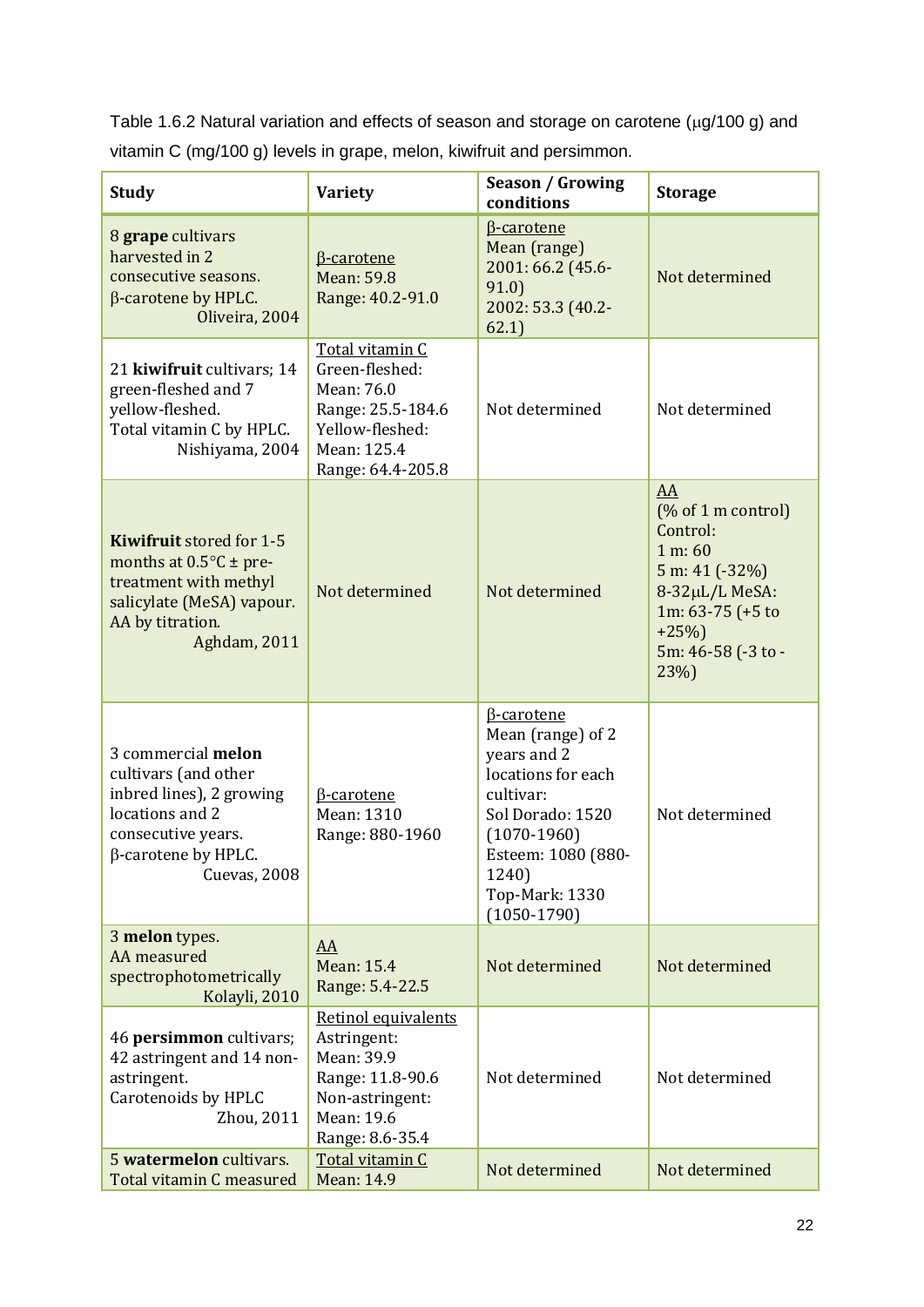| <b>Study</b>                   | <b>Variety</b>    | Season / Growing<br>conditions | <b>Storage</b> |
|--------------------------------|-------------------|--------------------------------|----------------|
| spectrophotometrically,        | Range: 12.0-20.4  |                                |                |
| carotenoids by HPLC            | <b>B-carotene</b> |                                |                |
| Tlili, 2011a                   | Mean: 150         |                                |                |
|                                | Range: 100-210    |                                |                |
|                                | <u>Lycopene</u>   |                                |                |
|                                | <b>Mean: 5270</b> |                                |                |
|                                | Range: 4450-6450  |                                |                |
| 6 watermelon cultivars.        |                   |                                |                |
| Total vitamin C measured       | Total vitamin C   |                                |                |
| spectrophotometrically         | Mean: 17.7        | Not determined                 | Not determined |
|                                | Range: 10.5-24.0  |                                |                |
| Tlili, 2011b                   |                   |                                |                |
| Total carotenoids              |                   |                                |                |
| measured in 26                 | Total carotenoids |                                |                |
| <b>watermelon</b> cultivars by | Mean: 7780        | Not determined                 | Not determined |
| HPLC.                          | Range: 3710-12190 |                                |                |
| Perkins-Veazie, 2006           |                   |                                |                |

In summary, as with other fruit classes, vitamin C and carotene contents varied greatly between cultivars of the same fruit, with up to 8 to 10-fold variations in AA content of kiwifruit and carotene content of persimmon cultivars, respectively. AA content also decreased by up to 32% with storage of kiwifruit.

### **1.7. Cucurbit vegetables**

In the national nutrition surveys, cucurbit vegetables were grouped under the "other fruiting vegetables" category in Australia, and as "other vegetables" and "orange vegetables" in New Zealand. In Australian children aged 2-16 years, "other fruiting vegetables" were not a major contributor to carotene or vitamin C intake. In Australians aged 17 years or over, 9-18% of dietary carotene was derived from other fruiting vegetables. In Australian females aged 19- 29 years, and both male and female Australians aged 30 years or over, 5-6% of dietary vitamin C intake was derived from "other fruiting vegetables", with vitamin C from capsicum likely being a major contributor to this intake. "Other vegetables" did not make a major contribution to carotene or vitamin C intakes in any of the New Zealand population groups studied. However, "orange vegetables" contributed to 35-61% of dietary carotene intakes in all New Zealand populations. These vegetable categories were not major contributors to vitamin E, B6, thiamin, riboflavin, niacin or folate intakes.

The cucurbits include various types of pumpkin, also known as winter squash, as well as zucchini and cucumber. As shown in Table 1.7.1, the carotene levels vary >100-fold between different cucurbits. Vitamin C levels also range up to 10-fold, with similar values reported in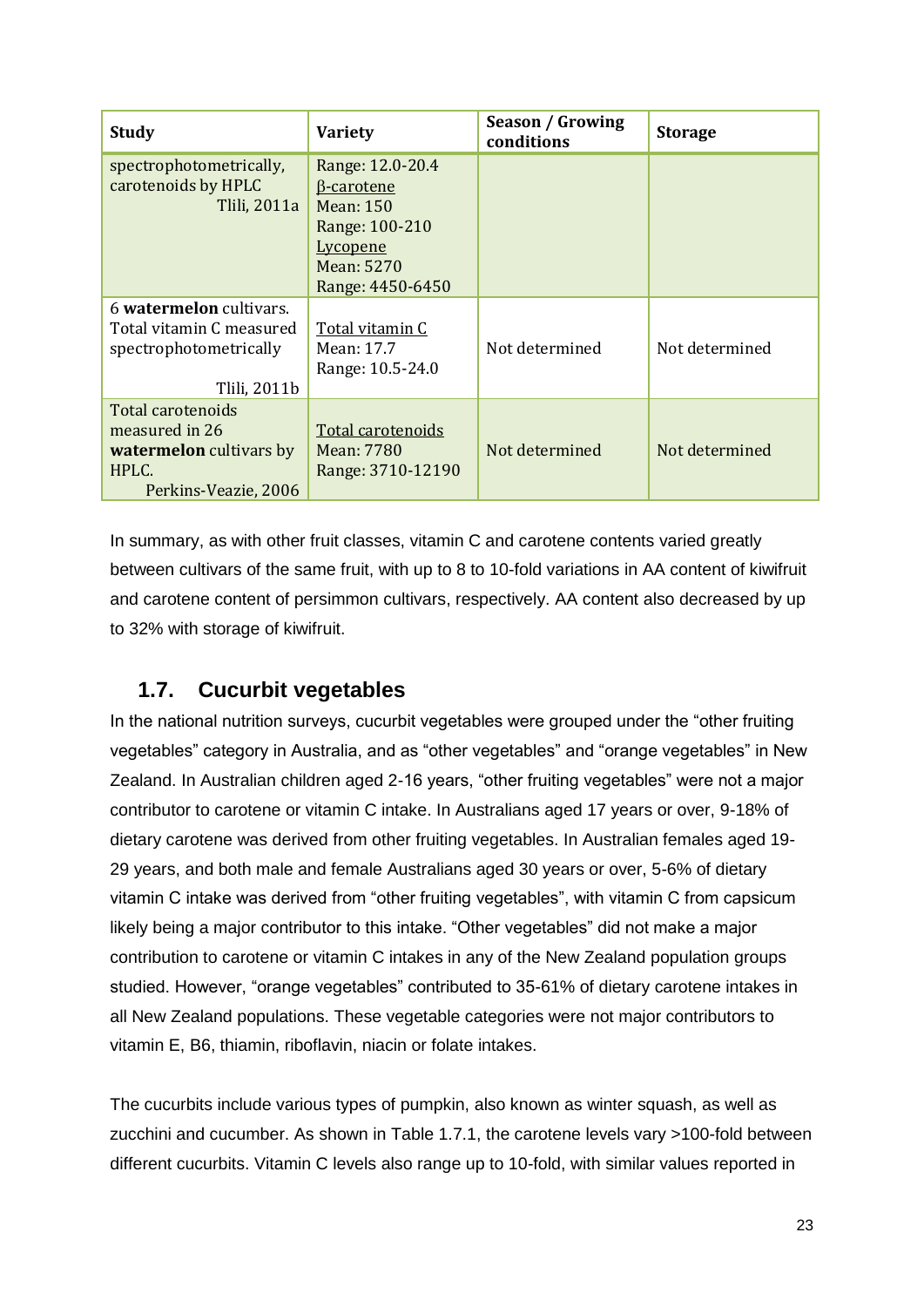published literature (Mawamba et al. 2009). The effects of cooking are more varied, with good preservation of carotene in boiled and baked pumpkin (see Table 1.7.1). In contrast, boiling is associated with 13-27% loss of vitamin C, and steaming led to 44-66% vitamin C losses, depending on the type of pumpkin or squash (Table 1.7.1 (Mawamba et al. 2009)). In this study, steaming also led to 74-91% loss of  $\beta$ -carotene, which is in contrast to the effects of boiling or baking as detailed in Table 1.7.1.  $\beta$ -carotene levels in different cucurbits varied from 5-67  $\mu$ g/g, with lower levels in zucchini, and higher levels in pumpkins (Azevedo-Meleiro and Rodriguez-Amaya 2007). Intra-variety differences in this study ranged from 13-29%.

| <b>Fruit</b>                  | β-carotene     |           | Vitamin C      |           |                          |
|-------------------------------|----------------|-----------|----------------|-----------|--------------------------|
|                               | <b>NUTTABa</b> | <b>NZ</b> | <b>NUTTABa</b> | <b>NZ</b> | <b>USDA</b> <sup>a</sup> |
| <b>Cucumber</b>               | 78-250         | 59-83     | $7 - 13$       | $1 - 13$  | 3                        |
| Pumpkin<br>(winter<br>squash) | 433-2710       | n.a.      | $8 - 24$       | n.a.      | $2 - 21$                 |
| <b>Pumpkin</b><br>(baked)     | 484-3029       | 3170      | $8 - 24$       | 10        | $10 - 15$                |
| <b>Pumpkin</b><br>(boiled)    | 406-1575       | 3530      | $7 - 19$       | 19        | $4 - 7$                  |
| <b>Zucchini</b>               | 80-243         | 610       | 22-30          | $\bf{0}$  | <b>18</b>                |
| <b>Zucchini</b><br>(boiled)   | 86-275         | n.a.      | $22 - 29$      | n.a.      | 13                       |

Table 1.7.1  $\beta$ -carotene ( $\mu q/100 q$ ) and C (mg/100g) content of cucurbit vegetables.

<sup>a</sup>Where values are provided for different varieties a range is given.

In summary, little published data were available on the effects of cultivar, growing condition and storage on nutrient composition of cucurbit vegetables. From nutrient composition tables, the vitamin C and carotene content varied between cultivars of cucumber, pumpkin and zucchini. In contrast to fruits, these nutrients were relatively stable during cooking.

#### **1.8. Fruiting vegetables**

In the nutrition surveys, fruiting vegetables are included in the minor food groups "tomato and tomato products", "other fruiting vegetables" and "other vegetables", with sweet corn in the "beans/peas/corn" group for the New Zealand surveys.

Tomato and tomato products contributed to 5% of carotene intake in Australian boys aged 14-16 years, but were not major contributors to carotene intake in other population groups. Tomato and tomato products contributed to 5-8% of vitamin C intake in Australian and New Zealand adults aged 30 years and above, but not in younger age groups. As indicated in the previous section, "other fruiting vegetables" contributed 9-18% of carotene intakes in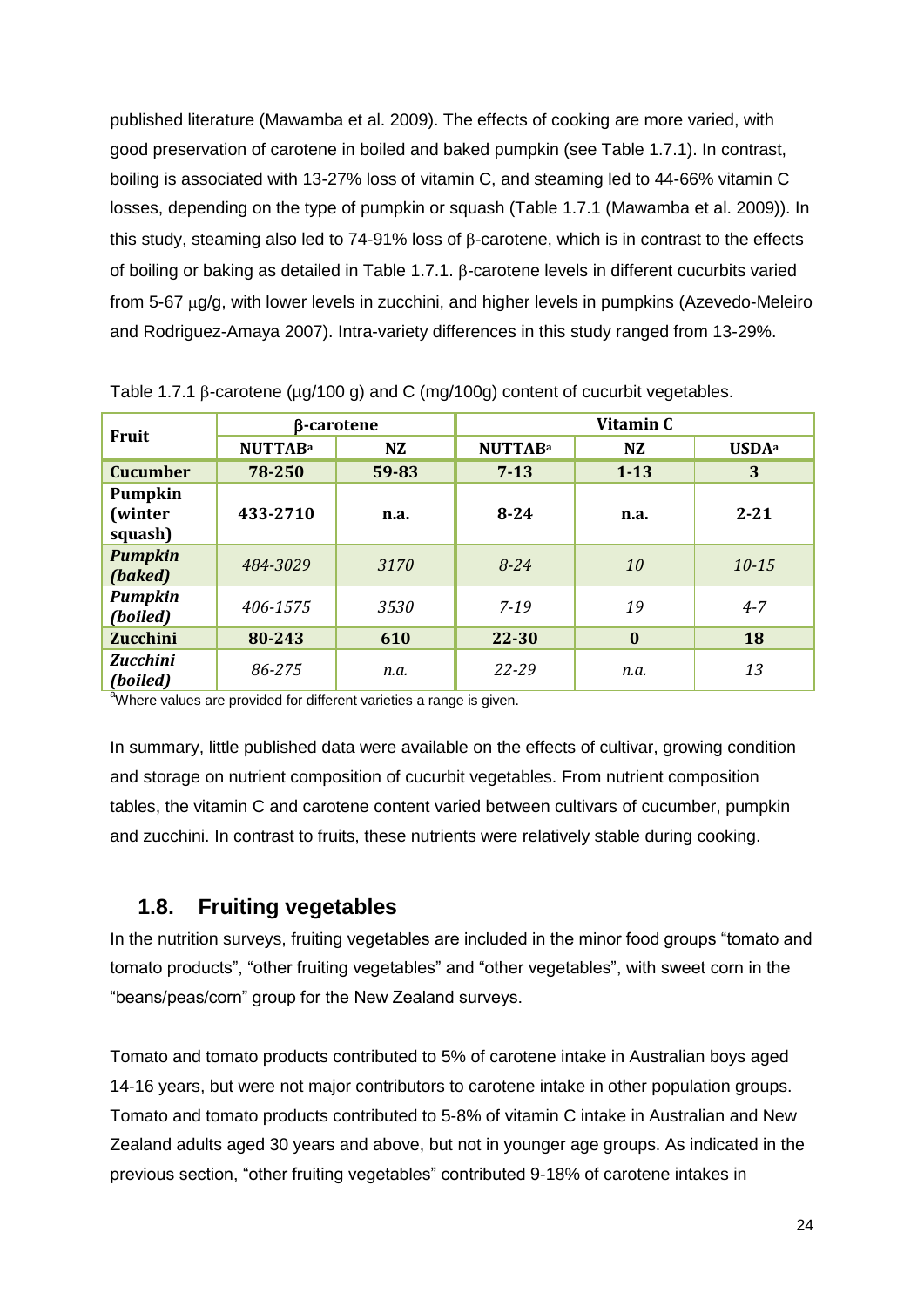Australian adults, but this was due to the inclusion of pumpkins in this food group. "Other fruiting vegetables" contributed to 5-6% of dietary vitamin C intake in Australian adults aged over 30, and Australian females aged 19-30 years. None of the minor food groups "tomato and tomato products", "other fruiting vegetables", or "other vegetables" made a major contribution to vitamin E, B6, thiamin, riboflavin, niacin or folate intakes. In New Zealand, beans/peas/corn were not major contributors to vitamin A, C, E, B6, thiamin, riboflavin, niacin or folate intakes.

| <b>Fruit</b>                  | β-carotene     |      | Vitamin C      |                |                          |
|-------------------------------|----------------|------|----------------|----------------|--------------------------|
|                               | <b>NUTTABa</b> | NZ   | <b>NUTTABa</b> | <b>NZ</b>      | <b>USDA</b> <sup>a</sup> |
| Capsicum<br>(green)           | 161            | 117  | 98             | 24             | 80                       |
| Capsicum<br>(red/yellow)      | 282            | 930  | 152            | 144            | 184 (yellow)             |
| <b>Chilli</b>                 | 140-1370       | n.a. | 128-201        | n.a.           | 45-243                   |
| Eggplant                      | 39             | n.a. | 3              | n.a.           | $\mathbf{2}$             |
| <b>Eggplant</b><br>(cooked)   | $38 - 62$      | n.a. | $2 - 4$        | n.a.           | $\overline{2}$           |
| <b>Sweet corn</b>             | 60             | n.a. | $5^{\circ}$    | n.a.           | $\overline{7}$           |
| <b>Sweet corn</b><br>(boiled) | 6              | 120  | $\overline{4}$ | $\mathfrak{Z}$ | 6                        |
| <b>Sweet corn</b><br>(canned) | 23             | 158  | 3              | 5              | $\overline{2}$           |
| <b>Sweet corn</b><br>(frozen) | 6              | n.a. | $\overline{4}$ | n.a.           | 6                        |
| <b>Tomato</b>                 | 60-460         | 549  | $16 - 28$      | 24             | $9 - 16$                 |
| <b>Tomato</b><br>(canned)     | 393-420        | 209  | 10             | 8              | $8 - 9$                  |

Table 1.8.1  $\beta$ -carotene ( $\mu$ g/100 g) and vitamin C (mg/100 g) content of fruiting vegetables

Large variations in AA were observed in a study of fourteen tomato genotypes, with levels ranging from 1-35 mg/100 g (Roselló et al. 2011). In this study, tomatoes were grown in Spain in either a glasshouse during spring/summer and autumn/winter, or in an open-field during spring/summer. Genotype was the main source of variation, but environment also affected AA levels, with lowest levels in tomatoes grown during autumn/winter. B-carotene content was less dependent on environment, but showed similar variation between genotype, with levels ranging from 400-3500 µg/100 g (Roselló et al. 2011). In twelve salad tomato varieties, AA ranged from 15-21 mg/100 g and total carotenoids ranged from 6.3-9.9 mg/100 g (Abushita et al. 2000).

In a study of three tomato cultivars, AA levels increased 1.3- to 2-fold with ripening, and Total vitamin C content ranged from 8-15 mg/100 g between ripe fruit (Periago et al. 2009). A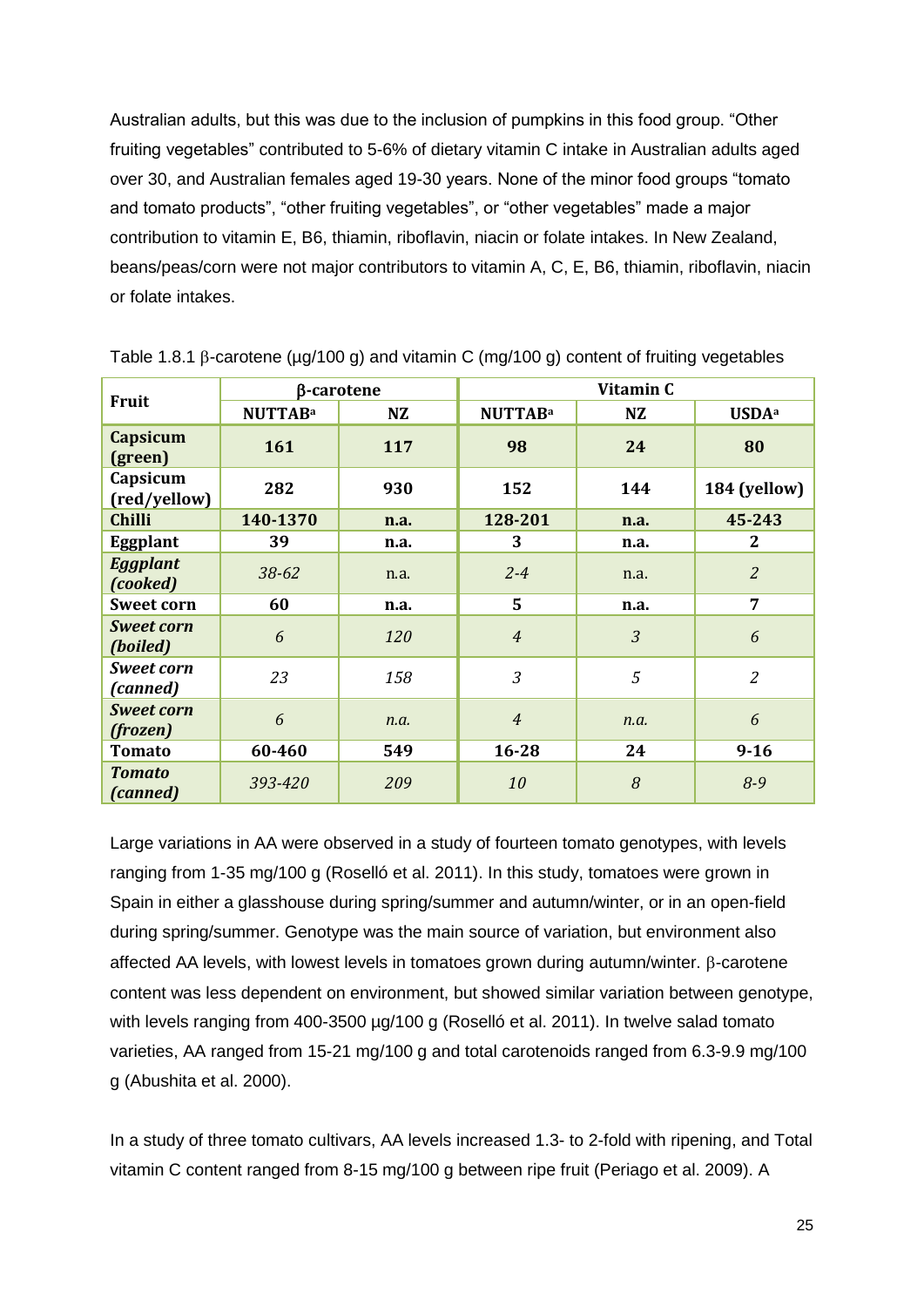study of cherry tomatoes found no significant change in AA content with ripening, but total carotenoid levels increased >10-fold (Raffo et al. 2002). However, in cherry tomatoes harvest time had a significant effect on AA, total vitamin C and carotenoid levels (Raffo et al. 2012). In this study total vitamin C levels ranged 2.3-fold and AA levels 2.8-fold, with AA representing 38-61% of total vitamin C in tomatoes harvested at 6 times within a 12 month period (see Table 1.8.2 for details). Carotenoid levels also varied by 1.8-fold, but neither vitamin C nor carotenoid levels showed a clear correlation with harvest time, solar radiation or temperature. Year-to-year variation is also evident in tomatoes, with mean AA levels varying 1.9-fold between consecutive years in a study of 16 cultivars (Erge and Karadeniz 2011). Total carotenoids were less effected by year, but varied by up to 3.9-fold between cultivars.

The effect of storage in tomatoes is dependent on cultivar, time and temperature. In a study of five cultivars stored for 5 days at  $15^{\circ}$ C. AA levels decreased 12-34% in four strains, but increased 16% in another cultivar (Molyneux et al. 2004). In another study of 4 tomato cultivars, AA levels increased in tomatoes stored for 15 days and  $6^{\circ}$ C and 12 $^{\circ}$ C, but decreased by 15% in tomatoes stored at 25°C (Vinha et al. 2013). In industrial tomatoes, AA levels were similar between cultivars, but decreased 55% with processing to tomato paste, while total carotenoids ranged from 6.8-13.2 mg/100 g, and were increased in tomato paste in association with higher lycopene levels (Abushita et al. 2000). Processing of tomatoes to sauce or soup did not significantly change AA levels, whereas baking (at 180-220°C for 45 minutes) and juicing with sterilization decreased AA content by 42-66% (Gahler et al. 2003). Similarly, thermal processing of tomatoes at 88°C for 2-30 minutes decreased vitamin C content by 10-29% (Dewanto et al. 2002). The nutrient compositions of canned tomatoes also demonstrate large losses of carotene and vitamin C (Table 1.8.1).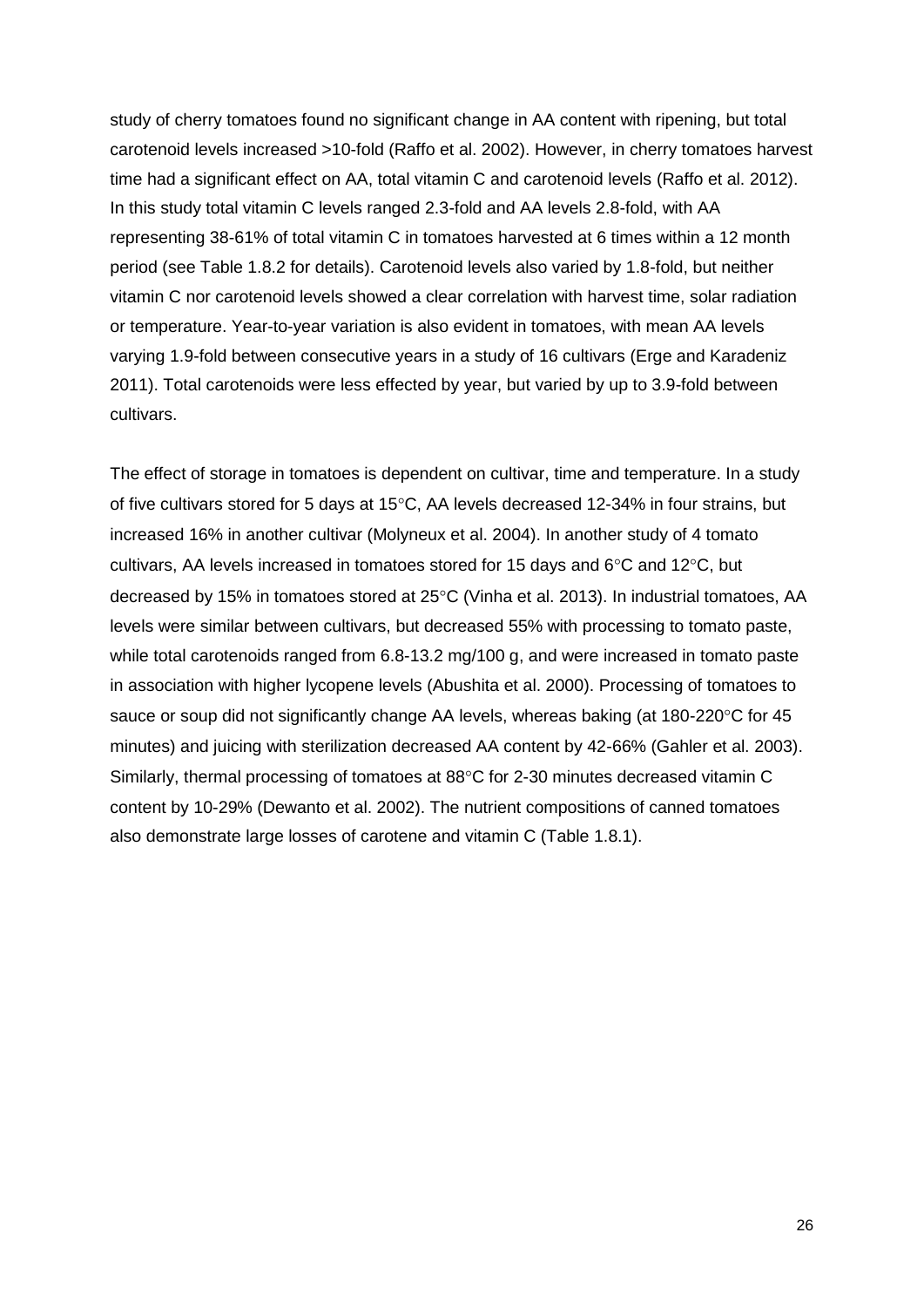Table 1.8.2 Natural variation and effects of season, storage and processing on carotene

| <b>Study</b>                                                                                                                                                                                                          | <b>Variety</b>                                                                                                                                                                                             | <b>Season / Growing</b><br>conditions                                                                                                             | <b>Storage or processing</b>                                                                                                                                            |
|-----------------------------------------------------------------------------------------------------------------------------------------------------------------------------------------------------------------------|------------------------------------------------------------------------------------------------------------------------------------------------------------------------------------------------------------|---------------------------------------------------------------------------------------------------------------------------------------------------|-------------------------------------------------------------------------------------------------------------------------------------------------------------------------|
| 3 tomato cultivars.<br>AA and lycopene by<br>HPLC.<br>Periago, 2009                                                                                                                                                   | AA<br><b>Mean: 10.4</b><br>Range: 7.9-15.4<br>Lycopene <sup>1</sup><br><b>Mean: 5.0</b><br>Range: 3.0-6.8                                                                                                  | Not determined                                                                                                                                    | Not determined                                                                                                                                                          |
| 5 tomato cultivars,<br>stored for 2 or 5 days<br>at 15°C in the dark.<br>AA by titration and<br>lycopene by<br>spectrophotometry.<br>NOTE: data in mg/100<br>g dry weight<br>Molyneux, 2004                           | AA<br><b>Mean: 212</b><br>Range: 192-237<br>Lycopene <sup>1</sup><br>Mean: 35.0<br>Range: 27.5-46.1                                                                                                        | Not determined                                                                                                                                    | AA<br>Mean (range)<br>2d: 205 (173-247) -3%<br>5d: 185 (133-224)<br>$-12%$<br>Lycopene <sup>1</sup><br>2d: 38.9 (28.5-55.1)<br>$+11%$<br>5d: 47.1 (32.2-62.4)<br>$+35%$ |
| 2 cherry tomato<br>cultivars (pooled for<br>analysis), harvested at<br>ripe stage in April,<br>June, July, December,<br>January and March.<br>AA, total vitamin C,<br>and carotenoids by<br>HPLC.<br>Raffo, 2012      | Not determined                                                                                                                                                                                             | AA<br>Mean: 28<br>Range: 16-44<br>Total vitamin C<br><b>Mean: 56</b><br>Range: 31-71<br>Total carotenoids<br>Mean: 11779<br>Range: 8353-15119     | Not determined                                                                                                                                                          |
| 3 tomato cultivars and<br>11 experimental<br>genotypes grown in 2<br>locations and 2<br>seasons as indicated.<br>AA by capillary zone<br>electrophoresis and<br>carotenoids by<br>spectrophotometry.<br>Rosello, 2011 | Overall mean and<br>range (all seasons<br>and locations)<br>AA<br>Mean: 14.5<br>Range: 0.6-34.6<br><b>B-carotene</b><br>Mean: 1560<br>Range: 400-3500                                                      | AA<br>Turis Spring/Summer:<br>18.5 (11.3-34.6)<br>Valencia<br>Spring/Summer:<br>15.2 (10.9-25.0)<br>Valencia<br>Autumn/Winter:<br>$9.9(0.6-33.1)$ | Not determined                                                                                                                                                          |
| 27 tomato cultivars;<br>12 for fresh-eating, 15<br>for processing.<br>Processing of one<br>cultivar to tomato<br>paste.<br>AA and carotenoids by<br><b>HPLC</b><br>Abushita, 2000                                     | $\underline{AA}$<br>Fresh-eating:<br><b>Mean: 17</b><br>Range: 15-21<br>Processing:<br>Mean: 19<br>Range: 17-21<br><b>B-carotene</b><br>Fresh-eating:<br><b>Mean: 424</b><br>Range: 285-617<br>Processing: | Not determined                                                                                                                                    | $\underline{AA}$<br>mg/g dry matter<br>Raw: 3.2<br>Hot-break extract: 2.0<br>$(-38%)$<br>Paste: 1.5 (-53%)                                                              |

 $(\mu g/100 g)$  and vitamin C (mg/100 g) levels in tomato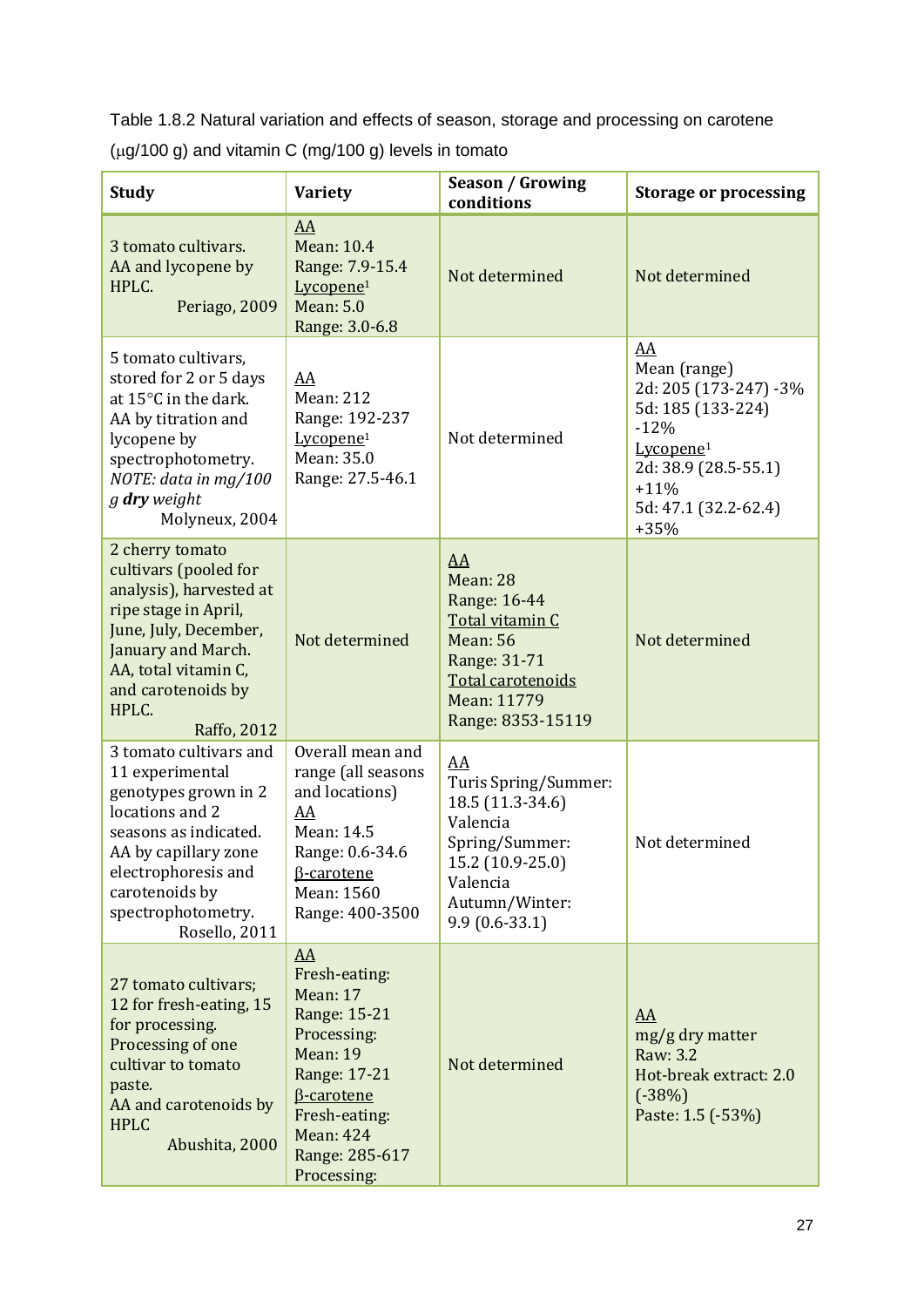| <b>Study</b>                                                                                                                                                     | Variety                                                                                               | <b>Season / Growing</b><br>conditions                                                                                                     | <b>Storage or processing</b>                                                                                                                                           |
|------------------------------------------------------------------------------------------------------------------------------------------------------------------|-------------------------------------------------------------------------------------------------------|-------------------------------------------------------------------------------------------------------------------------------------------|------------------------------------------------------------------------------------------------------------------------------------------------------------------------|
|                                                                                                                                                                  | <b>Mean: 310</b><br>Range: 210-447                                                                    |                                                                                                                                           |                                                                                                                                                                        |
| 16 tomato cultivars<br>harvested in 2<br>consecutive years.<br>AA and carotenoids by<br>HPLC.<br>Erge, 2011                                                      | Not determined                                                                                        | AA<br>Mean (range)<br>2003: 4.0 (2.2-7.4)<br>2004: 7.5 (2.7-13.8)<br>Total carotenoids<br>2003: 19.4 (8.1-31.6)<br>2004: 23.2 (13.1-34.1) | Not determined                                                                                                                                                         |
| 4 tomato cultivars<br>stored at 6°C, 12°C<br>and 25°C for 15 days.<br>AA by titration and<br>lycopene by<br>spectrophotometry.<br><b>Vinha</b> , 2013            | Day $1:$<br>AA<br><b>Mean: 50.8</b><br>Range: 39.8-72.1<br>Lycopene<br>Mean: 50.4<br>Range: 40.5-60.1 | Not determined                                                                                                                            | Day 15:<br>AA<br>6 $°C: 60.2 (+18%)$<br>12°C: 56.6 (+11%)<br>25°C: 43.4 (-15%)<br><b>Lycopene</b><br>6°C: 44.6 $(-12\%)$<br>12 $°C$ : 41.5 (-18%)<br>25°C: 39.8 (-21%) |
| Cooking of tomatoes<br>by baking for 15-45<br>min at 180-220°C, or<br>boiling peeled<br>tomatoes with cream<br>to process to soup.<br>AA by HPLC<br>Gahler, 2003 | Not determined                                                                                        | Not determined                                                                                                                            | AA<br>Baking:<br>0 min: 12.8<br>15 min: 12.9<br>30 min: 10.1 (-21%)<br>45 min: 6.4 (-50%)<br>Soup:<br>0 min: 12.4<br>50 min: 11.5                                      |

<sup>1</sup>Lycopene data presented for tomatoes when total carotenoid data not available

Carotenoid content in capsicum increases with maturity in all species, with large differences between species and cultivars (Table 1.8.3, Howard, 2000). For example,  $\beta$ -carotene levels ranged from 18-247  $\mu$ g/100 g in immature *C. annuum* cultivars, and increased to 337-800 g/100 g in mature fruit. AA also increased with maturity with levels ranging from 102-202 mg/100 g in mature capsicums (Howard et al. 2000). Similar patterns in carotenoid and AA levels were observed with other capsicum species, including chilli (Howard et al. 2000; Marín et al. 2004). In ripe red capsicum, AA levels decreased by 24-26% with 10 to 20 days storage at room temperature, and by 16% after 20 days at  $4^{\circ}$ C (Martínez et al. 2005). In the same study, AA losses of 20-25% were reported after canning, 12% after blanching, and 13- 40% after freezing.

Table 1.8.3 Natural variation and effects of season and storage on carotene  $(\mu q/100 q)$  and vitamin C (mg/100 g) levels in fruiting vegetables other than tomato.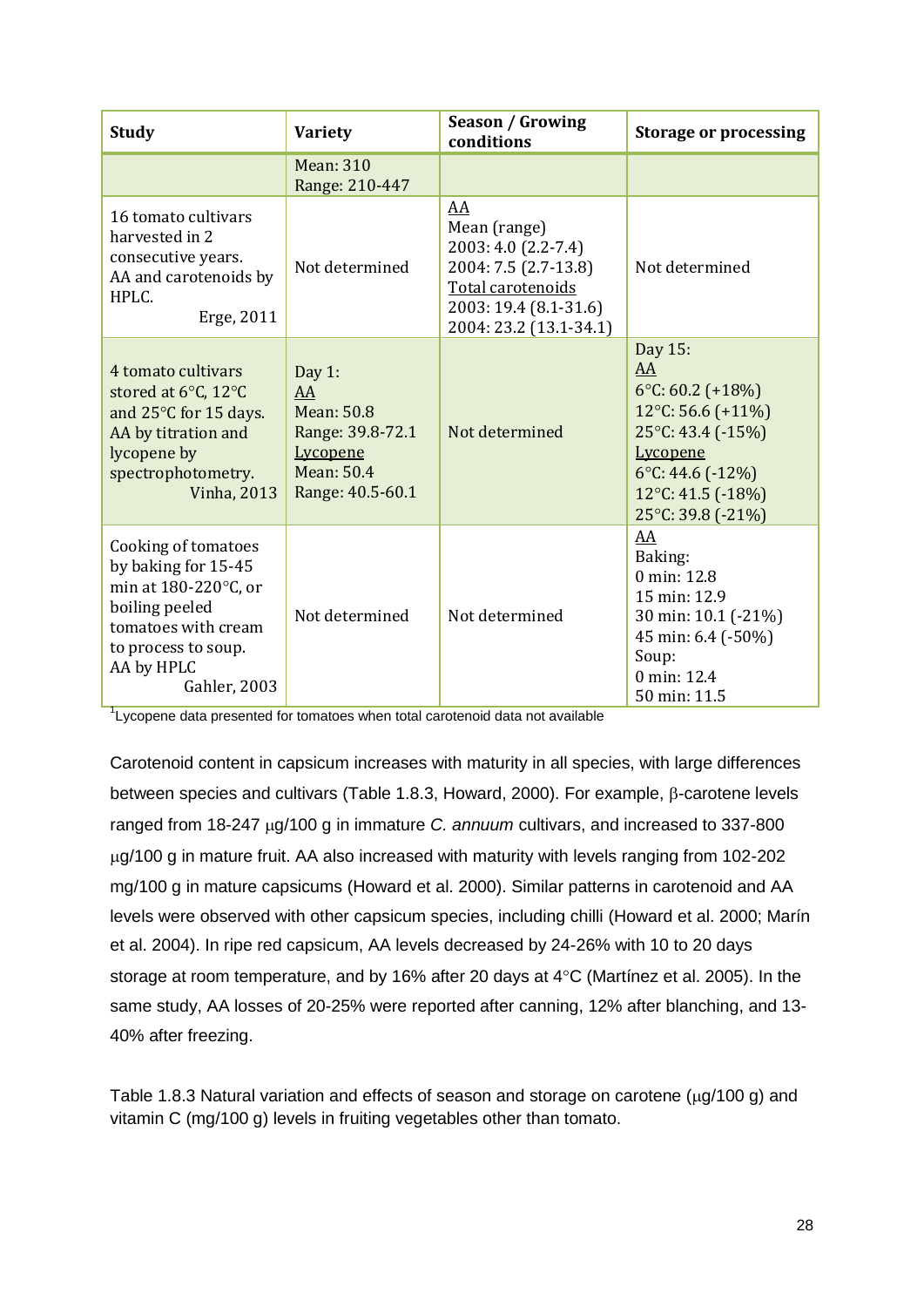| <b>Study</b>                                                                                                                                                                                                                                                                   | <b>Variety</b>                                                                                                                     | Season /<br>Growing<br>conditions                                                                       | <b>Storage or processing</b>                                                                                                                                                                                                                                                                                          |
|--------------------------------------------------------------------------------------------------------------------------------------------------------------------------------------------------------------------------------------------------------------------------------|------------------------------------------------------------------------------------------------------------------------------------|---------------------------------------------------------------------------------------------------------|-----------------------------------------------------------------------------------------------------------------------------------------------------------------------------------------------------------------------------------------------------------------------------------------------------------------------|
| 7 capsicum cultivars<br>(including sweet and<br>tabasco and habanero<br>chillis).<br>AA and carotenoids (µg<br>$RE/100 g$ ) by HPLC<br>Howard, 2000                                                                                                                            | AA<br>Mean: 127.0<br>Range: 74.6-202.4<br><b>RE</b><br><b>Mean: 177</b><br>Range: 0.3-336                                          | Not determined                                                                                          | Not determined                                                                                                                                                                                                                                                                                                        |
| Fresno de la Vega<br>capsicum harvested in<br>2 consecutive years and<br>stored for 10 or 20 days<br>at 4°C and 20°C. Effect<br>of blanching, freezing<br>(with 30 d storage),<br>drying and canning on<br>AA also measured.<br>Enzymatic analysis of<br>AA.<br>Martinez, 2005 | Not determined                                                                                                                     | AA<br>1997: 148.9<br>1998: 159.6<br>Not significant                                                     | AA<br>10 days:<br>4 $°C$ : 153.8 (-4%)<br>20°C: 121.8 (-24%)<br>20 days:<br>4 $°C$ : 134.1 (-16%)<br>20°C: 118.8 (-26%)<br>Processing:<br>Blanch: 140.7 (-12%)<br>Freeze: 95.5 (-40%)<br>Blanch + Freeze: 138.4<br>$(-13%)$<br>Freeze dry: 19.2 (-88%)<br>Fry / roast then can:<br>119.7 / 127.7<br>$(-25\% / -20\%)$ |
| 87 inbred corn lines<br>grown in 2 consecutive<br>years.<br>Carotenoids measured<br>by HPLC.<br>Chander 2008                                                                                                                                                                   | Pool of 2 years<br><b>B-carotene</b><br>Mean: 44.9<br>Range: 1.6-172.6<br>Total carotenoids<br><b>Mean: 1030</b><br>Range: 10-2250 | Year:<br><b>B</b> -carotene<br>2004: 37.1<br>2005: 52.8<br>Total carotenoids<br>2004: 872<br>2005: 1188 | Not determined                                                                                                                                                                                                                                                                                                        |
| 44 corn genotypes<br>including sweet and<br>dent corn.<br>Carotenoids measured<br>by HPLC as $\mu$ g/100g dry<br>weight.<br>Kurilich, 1999                                                                                                                                     | <b>B-carotene</b><br><b>Mean: 68</b><br>Range: 7-764<br>Total carotenoids<br>Mean: 1041<br>Range: 15-3311                          | Not determined                                                                                          | Not determined                                                                                                                                                                                                                                                                                                        |
| 35 eggplant genotypes<br>grown in 2 consecutive<br>years.<br>Total vitamin C by<br>titration and presented<br>mg/100g dry weight.<br><b>Hanson</b> , 2006                                                                                                                      | AA<br>Mean: 86<br>Range: 56-129                                                                                                    | Significant effect<br>of year, but details<br>of individual years<br>not presented                      | Not determined                                                                                                                                                                                                                                                                                                        |
| 69 eggplant genotypes,<br>including varieties of S.<br>melongena Spanish,<br>African and Caribbean<br>landraces, commercial                                                                                                                                                    | AA<br>S. melongena:<br>Spanish: 1.8 (1.5-2.2)<br>African: 1.3 (1.0-1.8)<br>Caribbean: 2.0                                          | Not determined                                                                                          | Not determined                                                                                                                                                                                                                                                                                                        |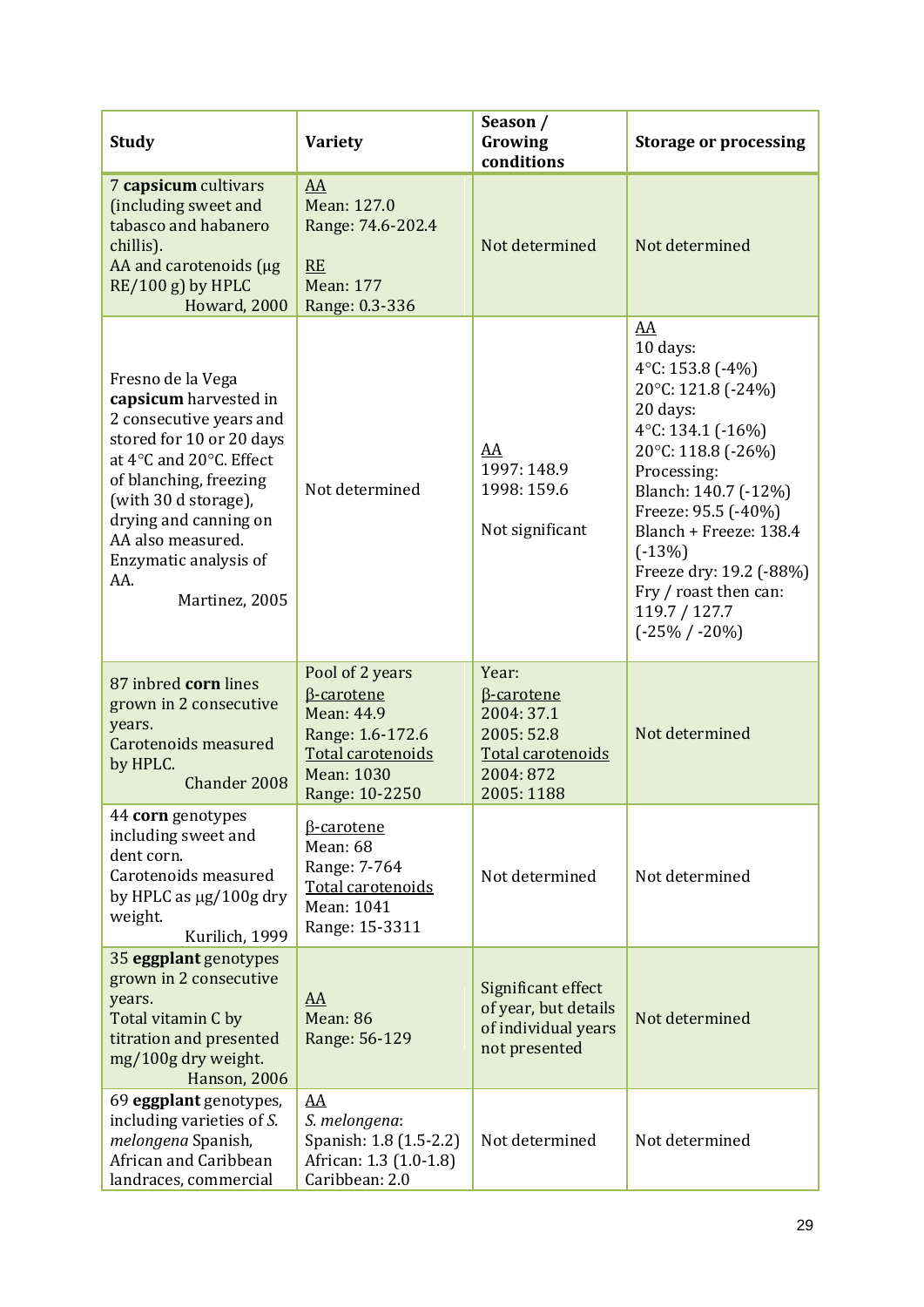| <b>Study</b>                      | <b>Variety</b>        | Season /<br>Growing<br>conditions | <b>Storage or processing</b> |
|-----------------------------------|-----------------------|-----------------------------------|------------------------------|
| hybrids and non-                  | Hybrid: 1.7 (1.6-1.9) |                                   |                              |
| hybrids, experimental             | Non-hybrid: 1.5 (1.0- |                                   |                              |
| hybrids as well as 2              | 2.1)                  |                                   |                              |
| varieties of S.                   | Asian: 1.7 (1.3-2.2)  |                                   |                              |
| <i>aethiopicum</i> and <i>S</i> . | Experimental: 1.8     |                                   |                              |
| macrocarpon.                      | $(1.3 - 2.1)$         |                                   |                              |
| AA by titration.                  | S. aethiopicum:       |                                   |                              |
| Prohens, 2007                     | $1.7 - 2.3$           |                                   |                              |
|                                   | S. macrocarpon:       |                                   |                              |
|                                   | $1.8 - 2.0$           |                                   |                              |

The major carotenoids in corn are lutein and zeaxanthin, which are not vitamin A precursors.  $\beta$ -carotene is also found in corn, with levels ranging from 2-173  $\mu$ g/100 g in a study of inbred lines, and  $7-764 \mu g/100 g$  dry weight in a study of 44 corn types selected for variation in kernel colour, lipid and protein contents (Kurilich and Juvik 1999; Chander et al. 2008). As detailed in Table 1.8.1, boiled, frozen and canned corn has lower levels of carotene and vitamin C.

AA levels ranged from 56-129 mg/100 g in a study of 35 different eggplants (Hanson et al. 2006); these values are for dry mass and are therefore higher than those reported in food composition tables (see Table 1.8.1). In another study of 69 different eggplant varieties and hybrids the AA content ranged from 1-2 mg/100 g (Prohens et al. 2007). Carotene and vitamin C levels were minimally affected by cooking (Table 1.8.1).

In summary, there is a wide range in carotene and vitamin C levels in tomatoes, and this variability is further exaggerated by the influence of growing season, location and year. The effects of storage are variable, with some studies indicating reduced carotene and increased AA, and others showing the opposite. Other fruiting vegetables also show a large variation in nutrient composition between cultivars. Processing was associated with large reductions in vitamin C levels in both tomatoes and capsicums.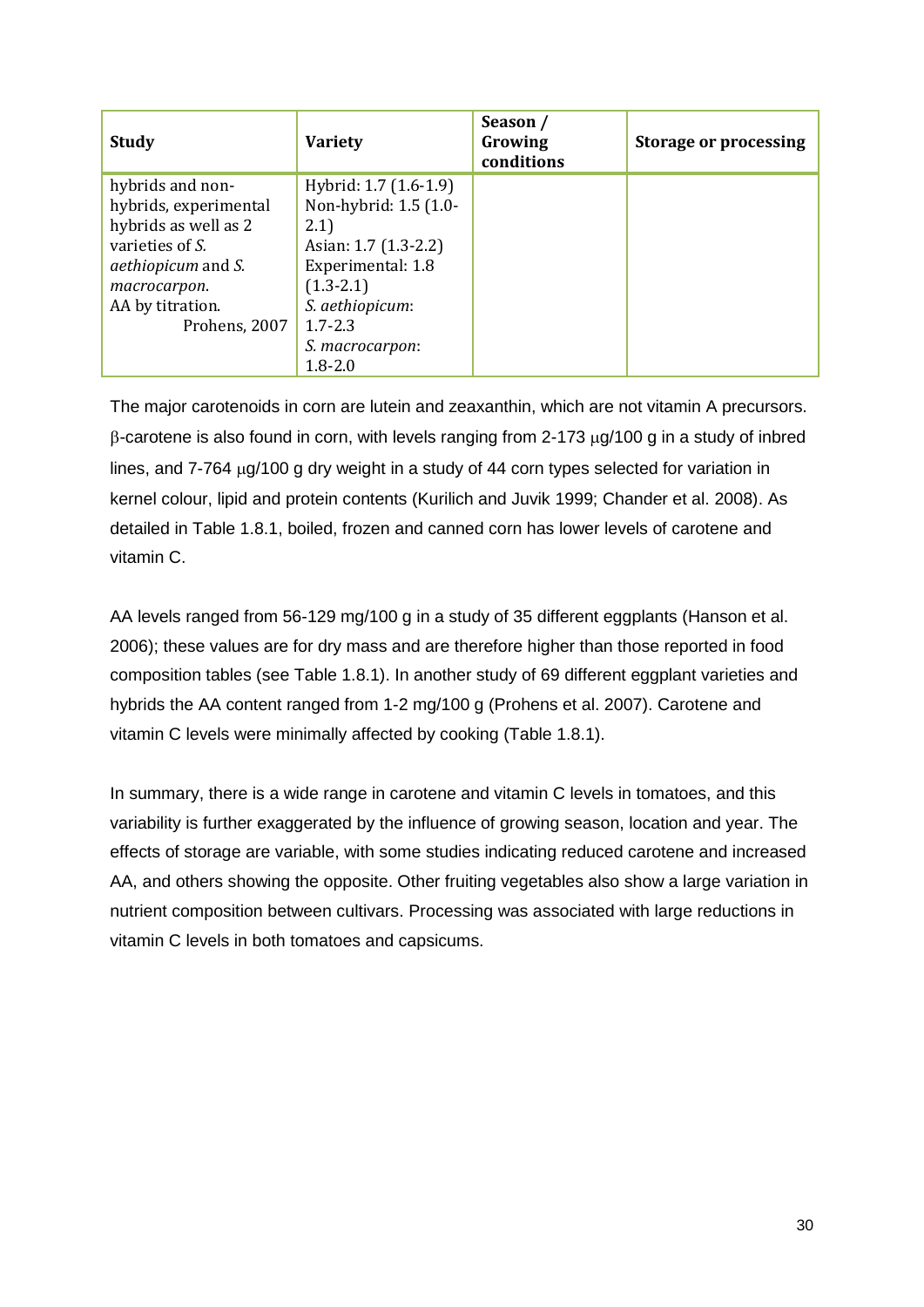#### **1.9. Summary of variation in nutrient composition in fruits and vegetables**

From the above data, it is evident that the numerical values provided in nutrient composition tables provide only a general indication of carotene and vitamin C content in fruits and vegetables. For the majority of fruits and vegetables in this review, the vitamin C values in food composition tables were within the range reported in published literature. However, both apple and watermelon had higher vitamin C levels reported in the literature compared to that in nutrient composition tables. A likely source of this difference may be storage-associated diminution of vitamin C; in apples as much as 90% of vitamin C may be lost during storage.

Overall, these data emphasise the extensive variation in carotene and vitamin C levels that occurs between cultivars, and the additional influence of growing conditions, location and season, as well as postharvest handling and storage on nutrient composition of fruits and vegetables. These factors have a significant impact on the vitamin content of fruits and vegetables that are ultimately consumed by the Australian and New Zealand populations.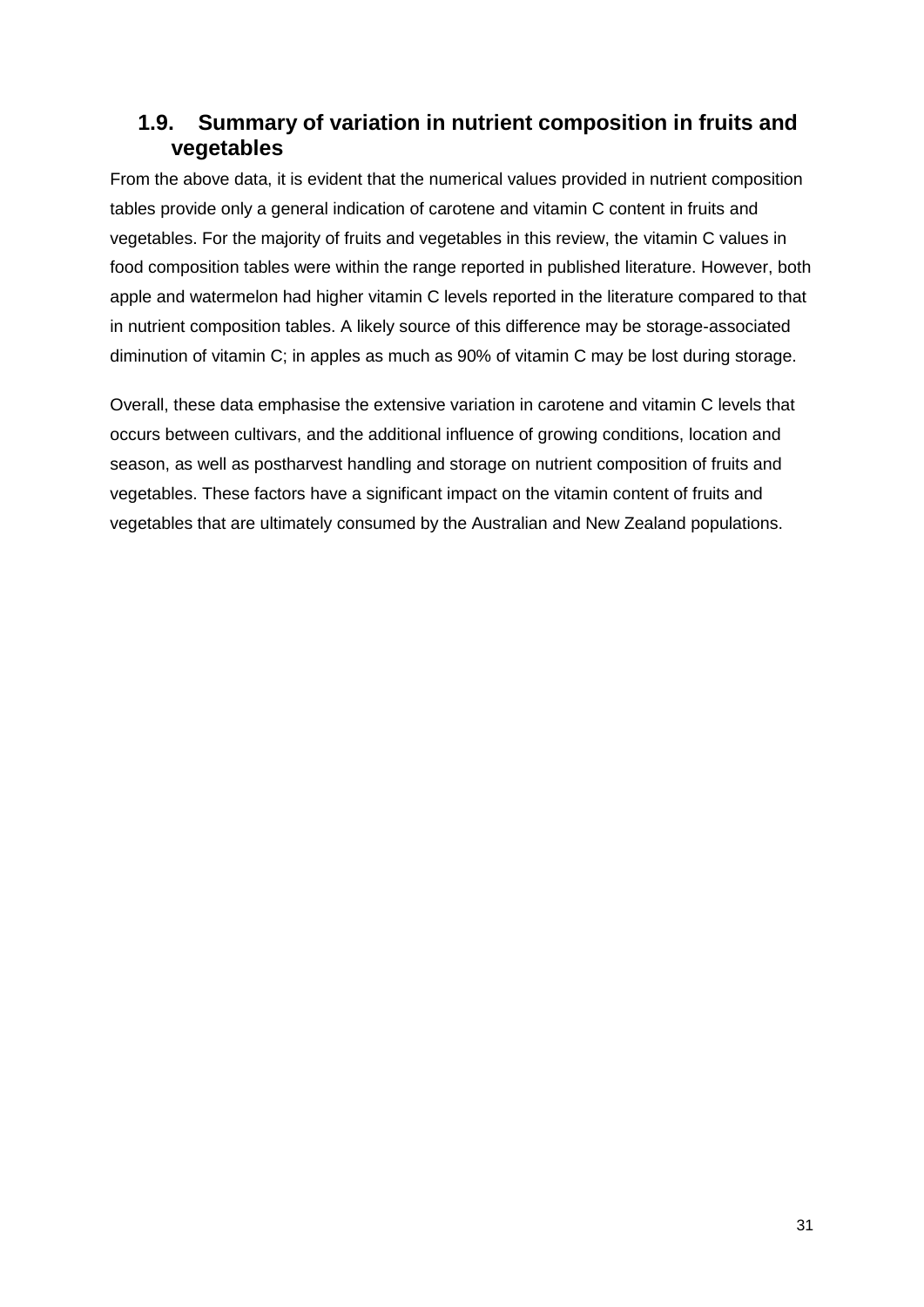## **2. References**

Abushita AA, Daood HG, Biacs PA (2000) Change in carotenoids and antioxidant vitamins in tomato as a function of varietal and technological factors. J Agr Food Chem 48(6):2075– 2081

Agar IT, Streif J, Bangerth F (1997) Effect of high CO2 and controlled atmosphere (CA) on the ascorbic and dehydroascorbic acid content of some berry fruits. Postharvest Biol Tech 11:47–55

Aghdam MS, Motallebiazar A, Mostofi Y, Moghaddam JF, Ghasemnezhad M (2011) Methyl Salicylate Affects the Quality of Hayward Kiwifruits during Storage at Low Temperature. J Agr Sci 3(2):149–156

Akbudak B, Tezcan H, Eris A (2009) Evaluation of messenger plant activator as a preharvest and postharvest treatment of sweet cherry fruit under a controlled atmosphere. Int J Food Sci Nutr 60(5):374–386

Azevedo-Meleiro CH, Rodriguez-Amaya DB (2007) Qualitative and quantitative differences in carotenoid composition among Cucurbita moschata, Cucurbita maxima, and Cucurbita pepo. J Agr Food Chem 55(10):4027–4033

Bermejo A, Cano A (2012) Analysis of Nutritional Constituents in Twenty Citrus Cultivars from the Mediterranean Area at Different Stages of Ripening. Food Nutr Sci 3:639–650

Caprioli I, Lafuente MT, Rodrigo MJ, Mencarelli F (2009) Influence of postharvest treatments on quality, carotenoids, and abscisic acid content of stored "spring belle" peach (prunus persica) fruit. J Agr Food Chem 57(15):7056–7063

Celik A, Ercisli S (2008) Persimmon cv. Hachiya (Diospyros kaki Thunb.) fruit: some physical, chemical and nutritional properties. Int J Food Sci Nutr 59(7-8):599–606

Chander S, Yijiang M, Yirong Z, Jianbing Y, Jiansheng L (2008) Comparison of nutritional traits variability in selected eighty-seven inbreds from Chinese maize (Zea mays L.) germplasm. J Agr Food Chem 56(15):6506–6511

Cuevas HE, Staub JE, Simon PW, Zalapa JE, McCreight JD (2008) Mapping of genetic loci that regulate quantity of beta-carotene in fruit of US Western Shipping melon (Cucumis melo L.). Theor Appl Genet 117(8):1345–1359

Davey MW, Keulemans J (2004) Determining the potential to breed for enhanced antioxidant status in Malus: mean inter- and intravarietal fruit vitamin C and glutathione contents at harvest and their evolution during storage. J Agr Food Chem 52(26):8031–8038

Davey MW, Stals E, Ngoh-Newilah G+, Tomekpe K, Lusty C, Markham R, Swennen R, Keulemans J (2007) Sampling strategies and variability in fruit pulp micronutrient contents of west and central african bananas and plantains (Musa species). J Agr Food Chem 55(7):2633–2644

Dewanto V, Xianzhong W, Adom KK, Rui HL (2002) Thermal processing enhances the nutritional value of tomatoes by increasing total antioxidant activity. J Agr Food Chem 50(10):3010–3014

Dhuique-Mayer C, Fanciullino AL, Dubois C, Ollitrault P (2009) Effect of genotype and environment on citrus juice carotenoid content. J Agr Food Chem 57(19):9160–9168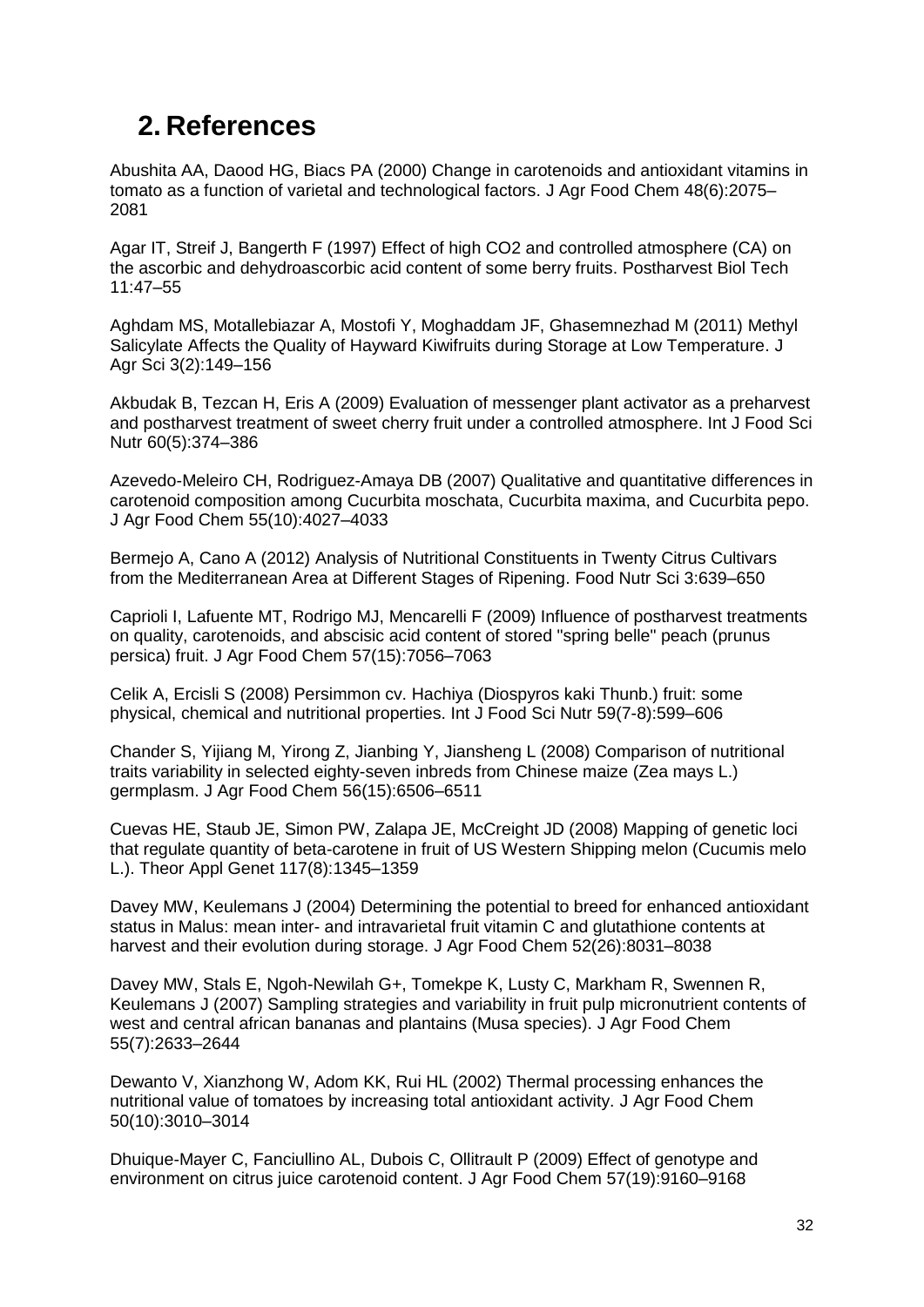Dhuique-Mayer C, Caris-Veyrat C, Ollitrault P, Curk F, Amiot MJ (2005) Varietal and interspecific influence on micronutrient contents in citrus from the Mediterranean area. J Agr Food Chem 53(6):2140–2145

Di Vaio C, Graziani G, Marra L, Cascone A, Ritieni A (2008) Antioxidant capacities, carotenoids and polyphenols evaluation of fresh and refrigerated peach and nectarine cultivars from Italy. Eur Food Res Technol 227:1225–1231

Englberger L, Darnton-Hill I, Coyne T, Fitzgerald MH, Marks GC (2003) Carotenoid-rich bananas: a potential food source for alleviating vitamin A deficiency. Food Nutr Bulletin 24(4):303–318

Erge HS, Karadeniz F (2011) Bioactive compounds and antioxidant activity of tomato cultivars. Int J Food Prop 14:968–977

Erkan M, Pekmezci M, Wang CY (2005) Hot water and curing treatments reduce chilling injury and maintain post-harvest quality of 'Valencia' oranges. Int J Food Sci Tech 40:91–96

Fanciullino AL, Cercós, nuel, Dhique, yer, Froelic, r Y, Talón, n, l, Ollitrault P, Morillon R (2008) Changes in carotenoid content and biosynthetic gene expression in juice sacs of four orange varieties (Citrus sinensis) differing in flesh fruit color. J Agr Food Chem 56(10):3628– 3638

Flores FB, Sanchez-Bel P, Valdenegro M, Romojaro F, Martinez C, Egea MI (2008) Effects of a pretreatment with nitric oxide on peach (*Prunus persica* L.) storage at room temperature. Eur Food Res Tech 227:1599–1611

Franck C, Baetens M, Lammertyn J, Verboven P, Davey MW, Nicola+» BM (2003) Ascorbic acid concentration in Cv. conference pears during fruit development and postharvest storage. J Agr Food Chem 51(16):4757–4763

Gahler S, Otto K, Boehm V (2003) Alterations of vitamin C, total phenolics, and antioxidant capacity as affected by processing tomatoes to different products. J Agr Food Chem 51(27):7962–7968

Gil MI, Tomás-Barberán FA, Hess-Pierce B, Kader AA (2002) Antioxidant capacities, phenolic compounds, carotenoids, and vitamin C contents of nectarine, peach, and plum cultivars from California. J Agr Food Chem 50(17):4976–4982

Girard B, Kopp TG (1998) Physicochemical Characteristics of Selected Sweet Cherry Cultivars. J Agr Food Chem 46(2):471–476

González-Molina E, Moreno DA, García-Viguera C (2008) Genotype and harvest time influence the phytochemical quality of Fino lemon juice (Citrus limon (L.) Burm. F.) for industrial use. J Agr Food Chem 56(5):1669–1675

Gull J, Sultana B, Anwar F, Naseer R, Ashraf M, Ashrafuzzaman M (2012) Variation in antioxidant attributes at three ripening stages of guava (Psidium guajava L.) fruit from different geographical regions of Pakistan. Molecules (Basel, Switzerland) 17(3):3165–3180

Hanson PM, Yang R, Tsou SCS, Ledesma D, Engle L, Lee T (2006) Diversity in eggplant (*Solanum melongena*) for superoxide scavenging activity, total phenolics, and ascorbic acid. J Food Compos Anal 19:594–600

Hegedüs A, Engel R, Abrankó L, Balogh E, Blázovics A, Hermán R, Halász J, Ercisli S, Pedryc A, Stefanovits-Bányai É (2010) Antioxidant and antiradical capacities in apricot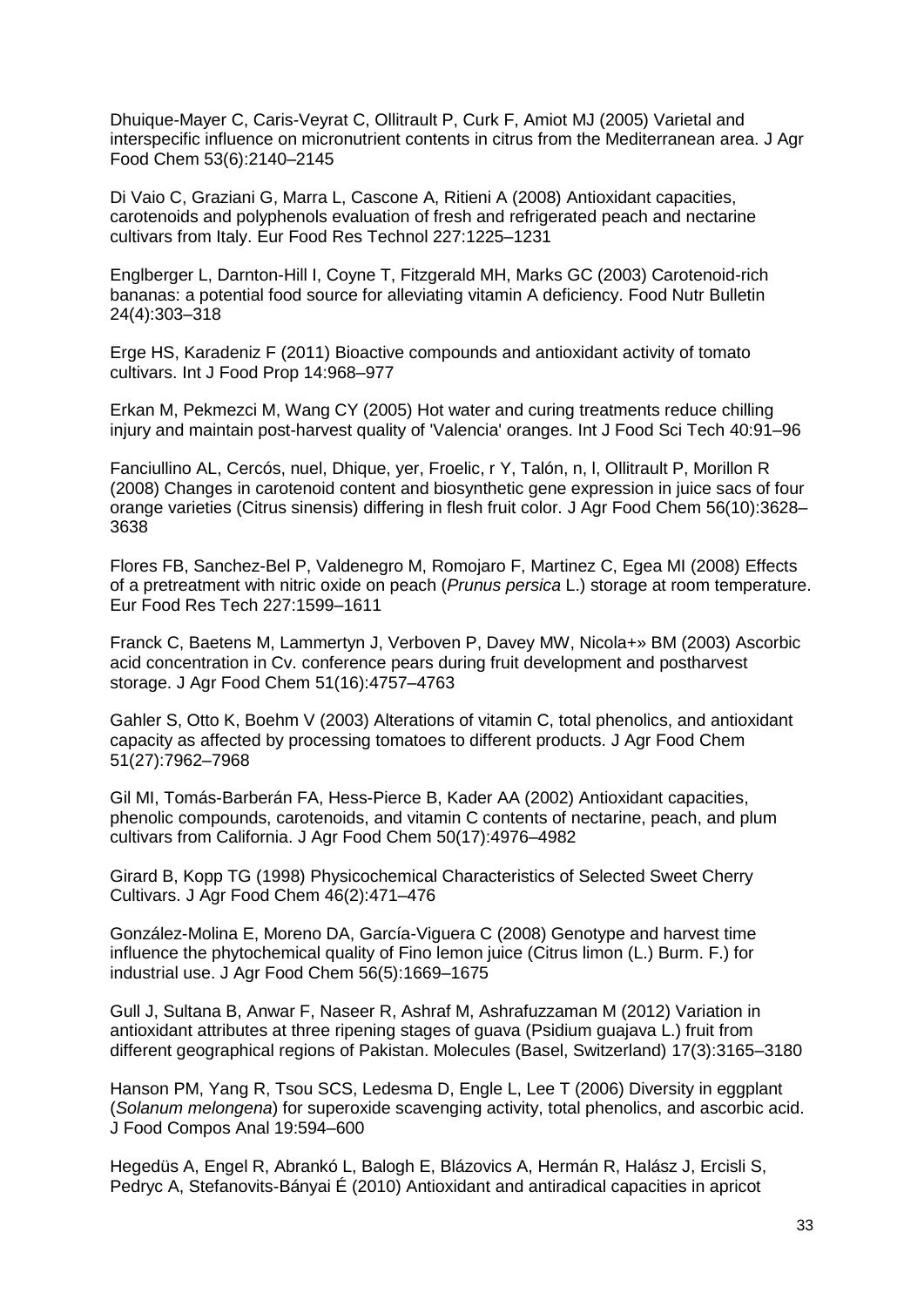(Prunus armeniaca L.) fruits: variations from genotypes, years, and analytical methods. J Food Sci 75(9):C722–C730

Howard LR, Talcott ST, Brenes CH, Villalon B (2000) Changes in phytochemical and antioxidant activity of selected pepper cultivars (Capsicum species) as influenced by maturity. J Agr Food Chem 48(5):1713–1720

Josuttis M, carlen C, Crespo P, Nestby R, Toldam-Andersen TB, Dietrich H, Krüger E (2012) A comparison of bioactive compounds of strawberry fruit from Europe affected by genotype and latitude. J Berry Res 2:73–95

Kalt W, Forney CF, Martin A, Prior RL (1999) Antioxidant capacity, vitamin C, phenolics, and anthocyanins after fresh storage of small fruits. J Agr Food Chem 47(11):4638–4644

Kevers C, Pincemail J, Tabart J, Defraigne JO, Dommes J (2011) Influence of cultivar, harvest time, storage conditions, and peeling on the antioxidant capacity and phenolic and ascorbic acid contents of apples and pears. J Agr Food Chem 59(11):6165–6171

Khan AS, Singh Z, Swinny EE (2009) Postharvest application of 1-Methylcyclopropene modulates fruit ripening, storage life and quality of 'Tegan Blue' Japanese plum kept in ambient and cold storage. Int J Food Sci Tech 44:1272–1280

Khan AS, Ahmad N, Malik AU, Amjad M (2012) Cold Storage Influences the Postharvest Pericarp Browning and Quality of Litchi. Int J Agr Biol 14:389–394

Kolayli S, Kara M, Tezcan F, Erim FB, Sahin H, Ulusoy E, Aliyazicioglu R (2010) Comparative study of chemical and biochemical properties of different melon cultivars: standard, hybrid, and grafted melons. J Agr Food Chem 58(17):9764–9769

Krüger E, Dietrich H, Schöpplein E, Rasim S, Kürbel P (2011) Cultivar, storage conditions and ripening effects on physical and chemical qualities of red raspberry fruit. Postharvest Biol Tech 60:31–37

Kurilich A, Juvik J (1999) Simultaneous quantification of carotenoids and tocopherols in corn kernal extracts by HPLC. J Liq Chromatogr R T 22(19):2925

Ladaniya MS, Singh SP, Wadhawan AK (2003) Response of 'Nagpur' mandarin, 'Mosambi' sweet orange and 'Kagzi' acid lime to gamma radiation. Radiat Phys Chem 67:665–675

Lata B (2007) Relationship between apple peel and the whole fruit antioxidant content: year and cultivar variation. J Agr Food Chem 55(3):663–671

Leccese A, Bureau S, Reich M, Renard MG, Audergon JM, Mennone C, Bartolini S, Viti R (2010) Pomological and nutraceutical properties in apricot fruit: cultivation systems and cold storage fruit management. Plant Foods Hum Nutr 65(2):112–120

Lester GE, Crosby KM (2002) Ascorbic acid, folic acid, and potassium content in postharvest green-flesh honeydew muskmelons: influence of cultivar, fruit size, soil type and year. J Am Soc Hort Sci 127(5):843–847

Li M, Ma F, Shang P, Zhang M, Hou C, Liang D (2009) Influence of light on ascorbate formation and metabolism in apple fruits. Planta 230(1):39–51

Lu QY, Zhang Y, Wang Y, Wang D, Lee Rp, Gao K, Byrns R, Heber D (2009) California Hass avocado: profiling of carotenoids, tocopherol, fatty acid, and fat content during maturation and from different growing areas. J Agr Food Chem 57(21):10408–10413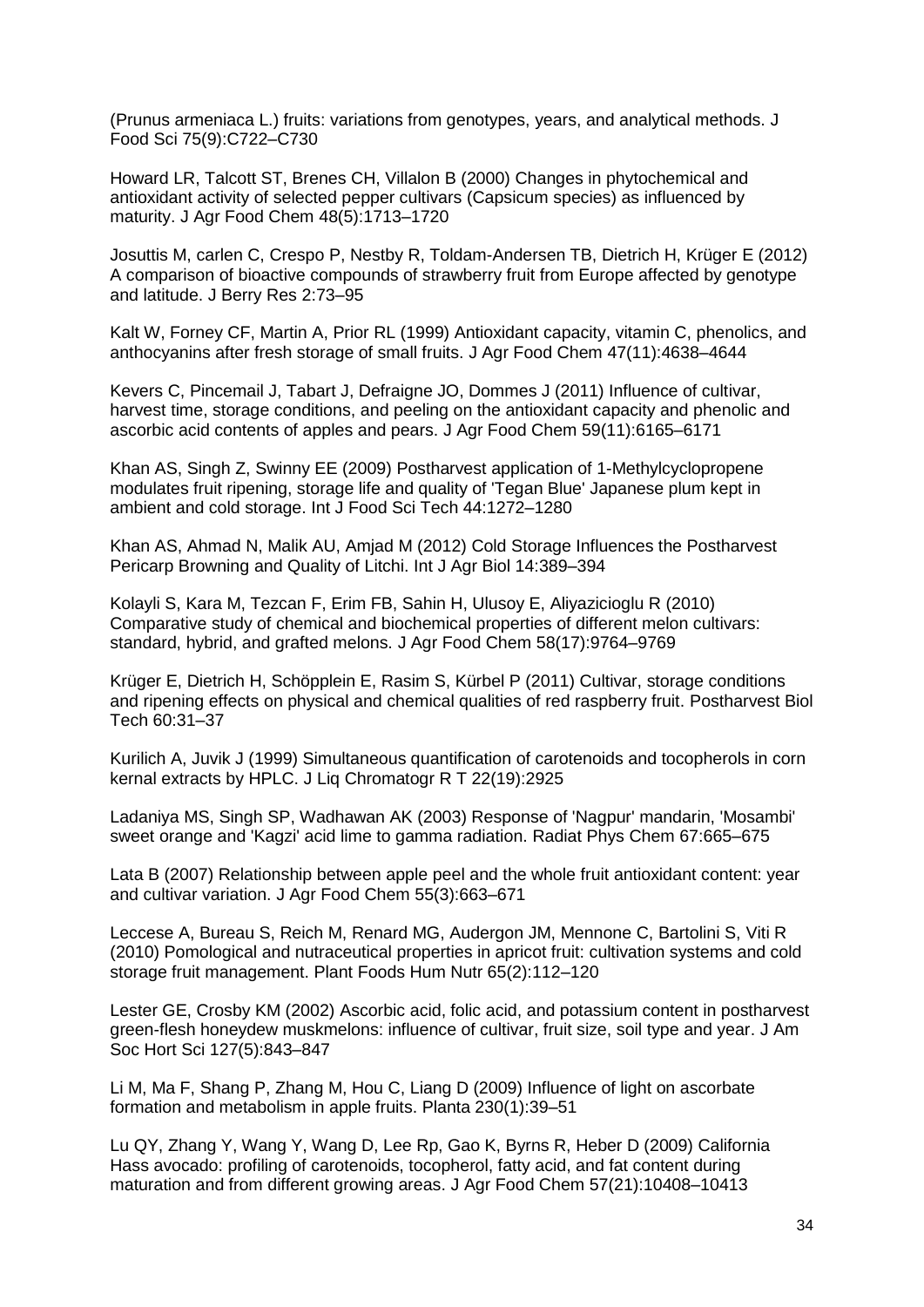Mahajan PV, Goswami TK (2004) Extended storage of litchi fruit using controlled atmosphere and low temperature. J Food Process Pres 28:388–403

Manthey JA, Perkins-Veazie P (2009) Influences of harvest date and location on the levels of beta-carotene, ascorbic acid, total phenols, the in vitro antioxidant capacity, and phenolic profiles of five commercial varieties of mango (Mangifera indica L.). J Agr Food Chem 57(22):10825–10830

Marín A, Ferreres F, Tomás-Barberán FA, Gil MI (2004) Characterization and quantitation of antioxidant constituents of sweet pepper (Capsicum annuum L.). J Agr Food Chem 52(12):3861–3869

Martínez S, López M, González-Raurich M, Bernardo Alvarez A (2005) The effects of ripening stage and processing systems on vitamin C content in sweet peppers (Capsicum annuum L.). Int J Food Sci Nutr 56(1):45–51

Mawamba D, Gouado I, Leng M, Touridomon IS, Mbiapo FT (2009) Steamed-Dried Squashes (Cucurbita sp.) Can Contribute to Alleviate Vitamin A Deficiency. Am J Food Tech 4(4):170–176

Milella L, Caruso M, Galgano F, Favati F, Padula MC, Martelli G (2011) Role of the cultivar in choosing Clementine fruits with a high level of health-promoting compounds. J Agr Food Chem 59(10):5293–5298

Molyneux S, Lister C, Savage G (2004) An investigation of the antioxidant properties and colour of glasshouse grown tomatoes. Int J Food Sci Nutr 55(7):537–545

Montero-Calderón M, Rojas-Graü MA, Martín-Belloso O (2010) Mechanical and chemical properties of Gold cultivar pineapple flesh (*Ananas comosus*). Eur Food Res Technol 230:675–686

Mullen W, Stewart AJ, Lean MEJ, Gardner P, Duthie GG, Crozier A (2002) Effect of freezing and storage on the phenolics, ellagitannins, flavonoids, and antioxidant capacity of red raspberries. J Agr Food Chem 50(18):5197–5201

Nishiyama I, Yamashita Y, Yamanaka M, Shimohashi A, Fukuda T, Oota T (2004) Varietal difference in vitamin C content in the fruit of kiwifruit and other actinidia species. J Agr Food Chem 52(17):5472–5475

Oliveira C, Ferreira AC, Costa P, Guerra J, Guedes De Pinho P (2004) Effect of some viticultural parameters on the grape carotenoid profile. J Agr Food Chem 52(13):4178–4184

Oliveira DDS, Lobato AL, Ribeiro SMR, Santana ÂMC, Chaves JBP, Pinheiro-Sant'Ana HM (2010) Carotenoids and Vitamin C during Handling and Distribution of Guava (Psidium guajava L.), Mango (Mangifera indica L.), and Papaya (Carica papaya L.) at Commercial Restaurants. J Agr Food Chem 58(10):6166–6172

Periago M-J, Garcia-Alonso J, Jacob K, Olivares AB, Bernal MJ, Iniesta MD, Martinez C, Ros G (2009) Bioactive compounds, folates and antioxidant properties of tomatoes (Lycopersicum esculentum) during vine ripening. Int J Food Sci Nutr 60(8):694–708

Perkins-Veazie P, Collins JK, Davis AR, Roberts W (2006) Carotenoid content of 50 watermelon cultivars. J Agr Food Chem 54(7):2593–2597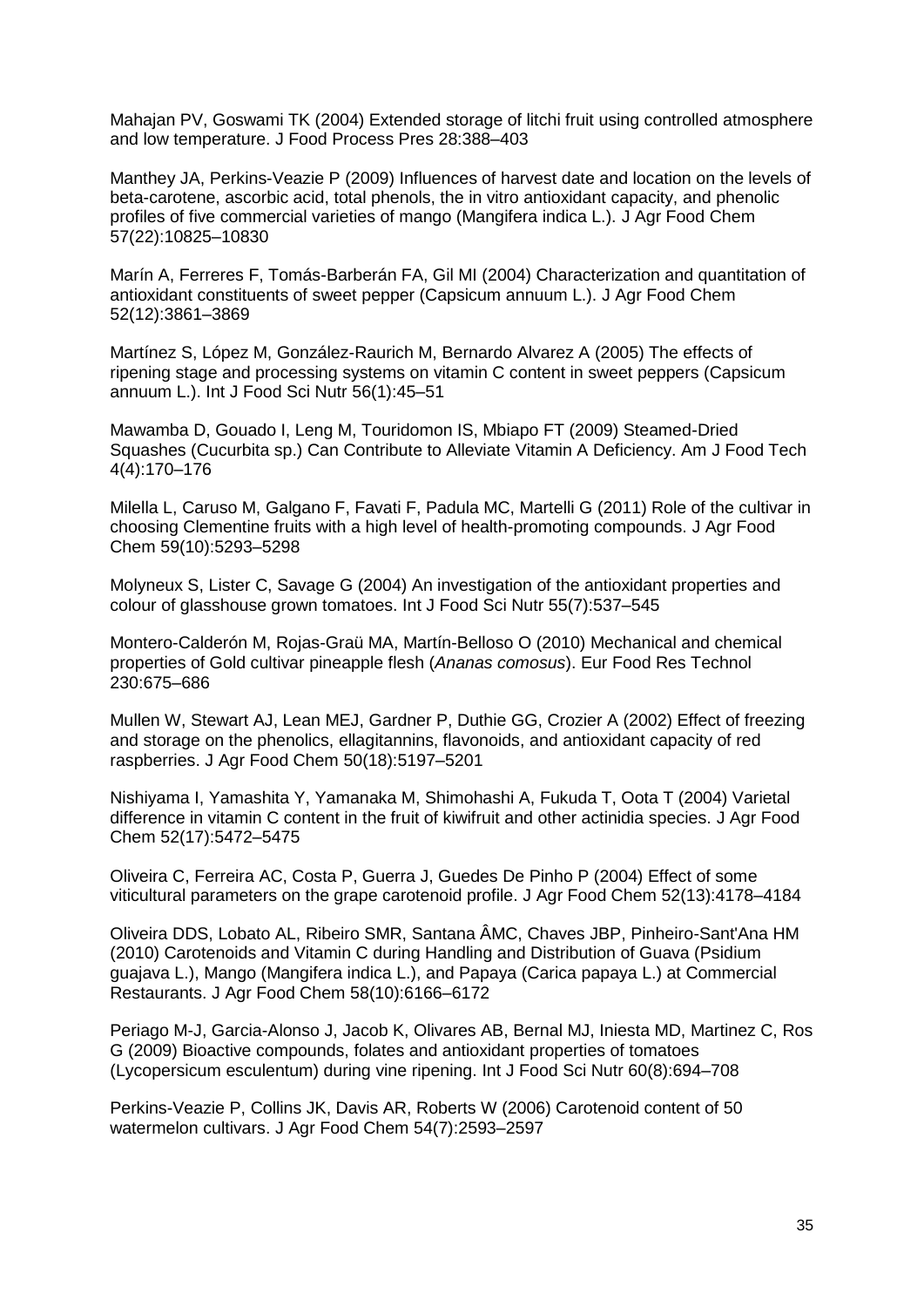Pincemail J, Kevers C, Tabart J, Defraigne JO, Dommes J (2012) Cultivars, culture conditions, and harvest time influence phenolic and ascorbic acid contents and antioxidant capacity of strawberry (Fragaria x ananassa). J Food Sci 77(2):C205–C210

Pirogovskaia T, Kempler C, Kitts DD, Lund ST (2012) Phenotypic diversity in antioxidant phytochemical composition among fruits from several genotypes of red raspberry (*Rubus idaeus* L.). J Berry Res 2:229–238

Prohens J, Rodriguez-Burruezo A, Raigon MD, Nuez F (2007) Total phenolic concentration and browning susceptibility in a collection of different varietal types and hybrids of eggplant: implications for breeding for higher nutritional quality and reduced browning. J Am Soc Hort Sci 132(5):638–646

Raffo A, La Malfa G, Fogliano V, Maiani G, Quaglia G (2012) Seasonal variations in antioxidant components of cherry tomatoes (*Lycopersicon esculentum* cv. Naomi F1). J Food Compos Anal 19:11–19

Raffo A, Leonardi C, Fogliano V, Ambrosino P, Salucci M, Gennaro L, Bugianesi R, Giuffrida F, Quaglia G (2002) Nutritional value of cherry tomatoes (Lycopersicon esculentum Cv. Naomi F1) harvested at different ripening stages. J Agr Food Chem 50(22):6550–6556

Ramsaroop RES, Saulo AA (2007) Comparative consumer and physiochemical analysis of Del Monte Hawaii Gold and Smooth Cayenne pineapple cultivars. J Food Quality 30(2):135– 159

Robles-Sánchez RM, Islas-Osuna MA, Astiazarán-García H, Vázquez-Ortiz FA, Martín-Belloso O, Gorinstein S, González-Aguilar GA (2009) Quality index, consumer acceptability, bioactive compounds, and antioxidant activity of fresh-cut "ataulfo" mangoes (mangifera indica L.) as affected by low-temperature storage. J Food Sci74(3):S126–S134

Roselló S, Adalid AM, Cebolla-Cornejo J, Nuez F (2011) Evaluation of the genotype, environment and their interaction on carotenoid and ascorbic acid accumulation in tomato germplasm. J Sci Food Agr 91(6):1014–1021

Ruiz D, Egea J, Tomas-Barberan FA, Gil MI (2005) Carotenoids from new apricot (Prunus armeniaca L.) varieties and their relationship with flesh and skin color. J Agr Food Chem 53(16):6368–6374

Shin Y, Ryu JA, Liu RH, Nock JF, Polar-Cabrera K, Watkins CB (2008) Fruit quality, antioxidant contents and activity, and antiproliferative activity of strawberry fruit stored in elevated CO2 atmospheres. J Food Sci 73(6):S339–S344

Silva FJP, Gomes MH, Fidalgo F, Rodrigues JA, Almeida DPF (2010) Antioxidant properties and fruit quality during long-term storage of "Rocha" pear: effects of maturity and storage conditions. J Food Quality 33:1–20

Stadlmayr B, Nilsson E, Mouille B, Medhammar E, Burlingame B, Charrondiere U (2011) Nutrition indicator for biodiversity on food composition-A report on the progress of data availability. J Food Compos Anal 24(4-5):692–698

Thomas RH, Woods FM, Dozier WA, Ebel RC, Nesbitt M, Wilkins B, Himelrick DG (2005) Cultivar Variation in Physicochemical and Antioxidant Activity of Alabama-Grown Blackberries . Small Fruits Rev 4(2):57–71

Tian S, Jiang A, Xu Y, Wang Y (2004) Responses of physiology and quality of sweet cherry fruit to different atmospheres in storage. Food Chemistry 87:43–49